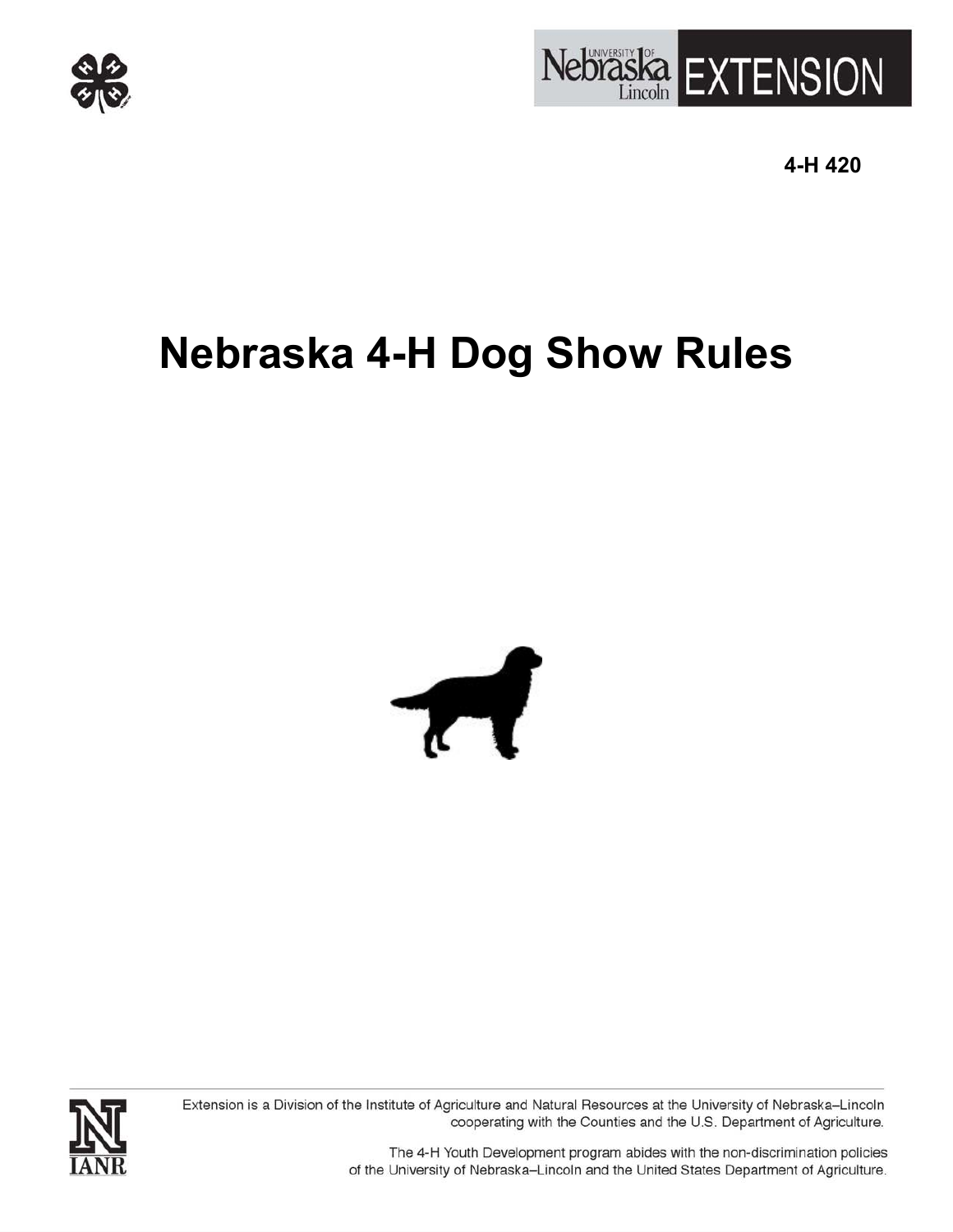# **4-H Dog Show Rule Book for Nebraska – 4-H 420**

**Table of Contents** – **Introduction Objectives** Key Points for 4-H Dog Program 4-H Dog Judging Philosophy 4-H Name and Emblem **Ownership** General Regulations Appeals Process Show Management Preparing for the Show Maintenance of the Show Dog Dress Code in the Ring Show Preparation and Equipment Sportsmanship **Showmanship Scoring** Showing Tips for the 4-H'er Showmanship Classes Ring Procedure **Obedience** General Guidelines Classes and Scorecards Scoring in Obedience Regulations for Performance **Agility** General Rules Agility Classes **Obstacles** Scoring in Agility Designing a Course Rally Glossary of Terms Additional Information – Web resources: Sample Patterns, Scoresheets, Photos, Additional Classes / Disciplines for Youth and Dogs, Dog Care Presentation, First Aid Kit List, etc. Acknowledgements

# **INTRODUCTION**

This publication is for 4-H'ers, 4-H leaders, judges, Extension staff, show managers and parents. Its purpose is to establish uniform regulations and procedures for the 4-H dog shows and events. The rules will be followed at the State Fair 4-H Dog Show. Use these rules when setting up shows and establishing show rules for 4-H dog shows.

#### **OBJECTIVES**

The purpose of the dog project is to help 4-H members:

• Experience the pride of owning and/or being responsible for the training and care of one or more dogs.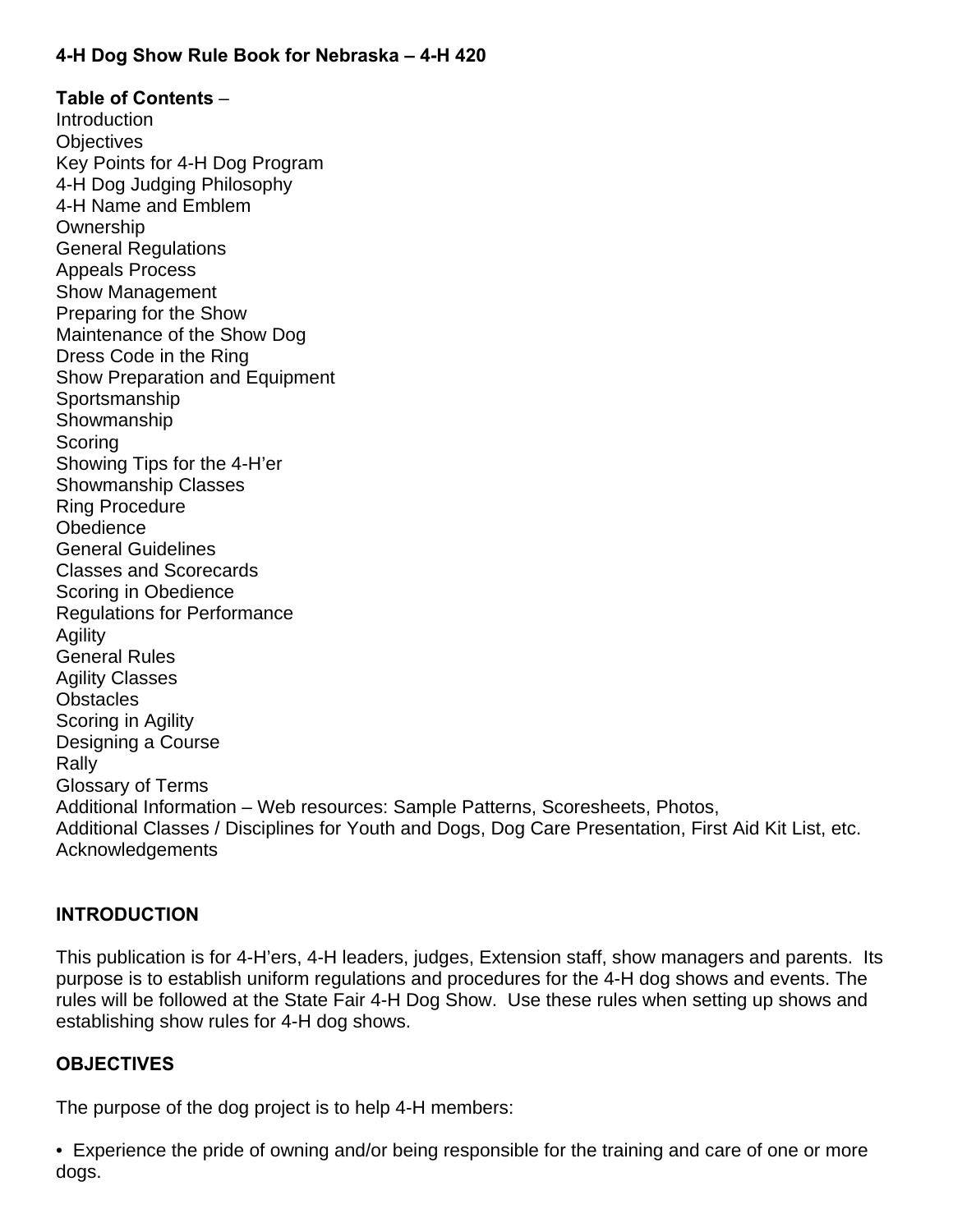• Learn to properly feed and care for a dog and gain knowledge of dog health, first aid and safety precautions.

- Gain experience in training a dog in basic obedience and practice handling, grooming and showing.
- Promote greater love for animals and a humane attitude toward them.
- Develop leadership, initiative, self-reliance, sportsmanship and other desirable character traits.

• Learn citizenship responsibilities through working in groups and support community programs and activities.

- Develop skills to be used later in life when working with groups of people or working with animals.
- Learn positive reinforcement training and animal treatment.
- Youth will learn how science relates to their companion animal project.
- Youth will increase their knowledge in agriculture and career opportunities.

# **KEY POINTS FOR 4-H DOG PROGRAM** – for Judges, Leaders, Parents, Youth and Extension staff

- Dogs are our tools to build great kids.
- Training is a journey.
- Genuine concern where kids are heading in life.
- This is about EDUCATION..... Teaching Kids.
- Youth  $+$  Dog = TEAM
- Dog Shows are an opportunity for youth to showcase what they've learned about training and working with their dog – but the show is not the only end result. What the youth have learned about their project area is important such as animal biology and science, care, behavior, careers, etc
- Not just about going to competitions or shows, it's about having a better trained and better behaved pet.

# **4-H DOG JUDGING PHILOSOPHY – judges working with youth in a manner that:**

- Fosters a positive experience
- Uses both praise and constructive criticism
	- (sandwich method= praise / constructive criticism / praise)
- Identifies teachable moments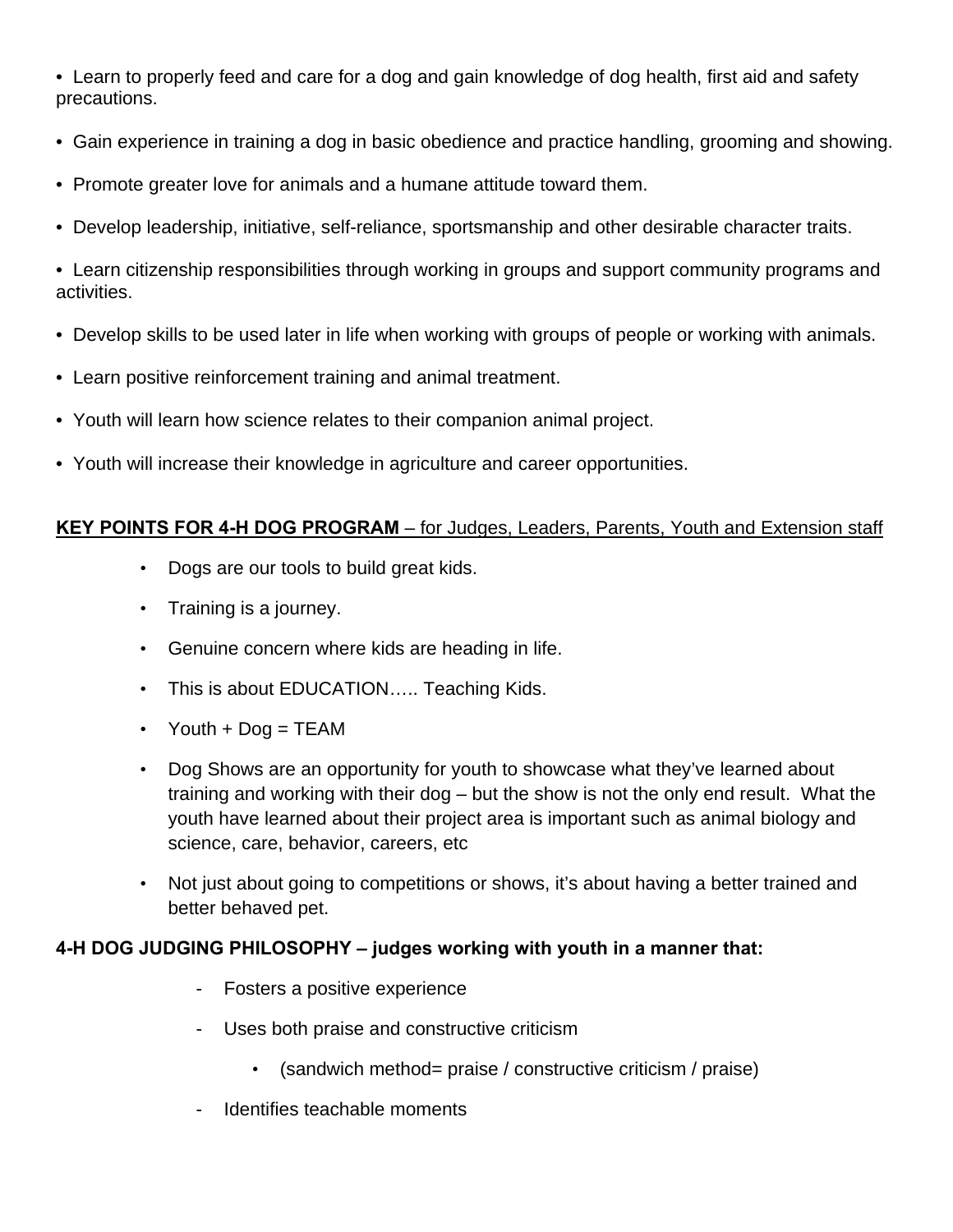- Judges the situation, Judges score what they see in the show ring at that particular moment, What you see today, not what you expect or what you have seen in the past.
- Is consistent
- Does not set youth up for failure and avoids using unfair procedures or tricks.
- Keeps it enjoyable for everyone. Gives all exhibitors time to complete exercises, yet keeps show moving along.
	- Utilizes Positive Youth Development Principles: such as the 4-H Pledge, Experiential Learning Model, Life Skills Model, and 4-H Essential Elements.

- Knowledgeable of the rules.

#### **4-H NAME AND EMBLEM**

By Federal law, only activities or programs under supervision of the Cooperative Extension may use the 4-H name and emblem.

Shows sponsored by other organizations and shows that do not provide separate classes for 4-H'ers are not permitted to use the 4-H name and emblem. In such cases, the title "junior dog show" or a similar name should be used.

# **OWNERSHIP**

4-H is a learning by doing educational program. Because of the educational goal, 4-H members are expected to care for and train their dogs. Youths learn very little if someone else trains and cares for their dogs.

#### **Exhibitor should provide primary care and training for the dog. The dog should reside with the exhibitor or be cared for by the exhibitor the majority of the year. A youth may borrow a dog for their project but must be responsible for the daily care of the animal.**

If a dog has previous training experience by another 4-H member or through another organization, the dog must show at the highest level that the dog has achieved.

Youth are encouraged to keep records from their show experiences such as score sheets and written summaries of show dates, classes entered, and ribbon placings to assist tracking their progress through the levels in the different show classes.

# **GENERAL REGULATIONS**

1. VACCINATIONS – All dogs must be immunized and current for distemper, hepatitis, parvovirus, and rabies. Vaccinations must be administered according to vaccine label guidelines (effective for 1 or 3 years). Dog owners are encouraged to visit with their veterinarian to determine if other vaccinations are recommended for their area or for travel (such as bordetella). A photocopy of vaccination record form (SF 263) noting all vaccinations is required as part of the advanced entry. All vaccinations must be in effect at the time of the show. Exhibitors may want to get annual vaccinations in the spring and have the SF 263 filled out one time to use for the whole year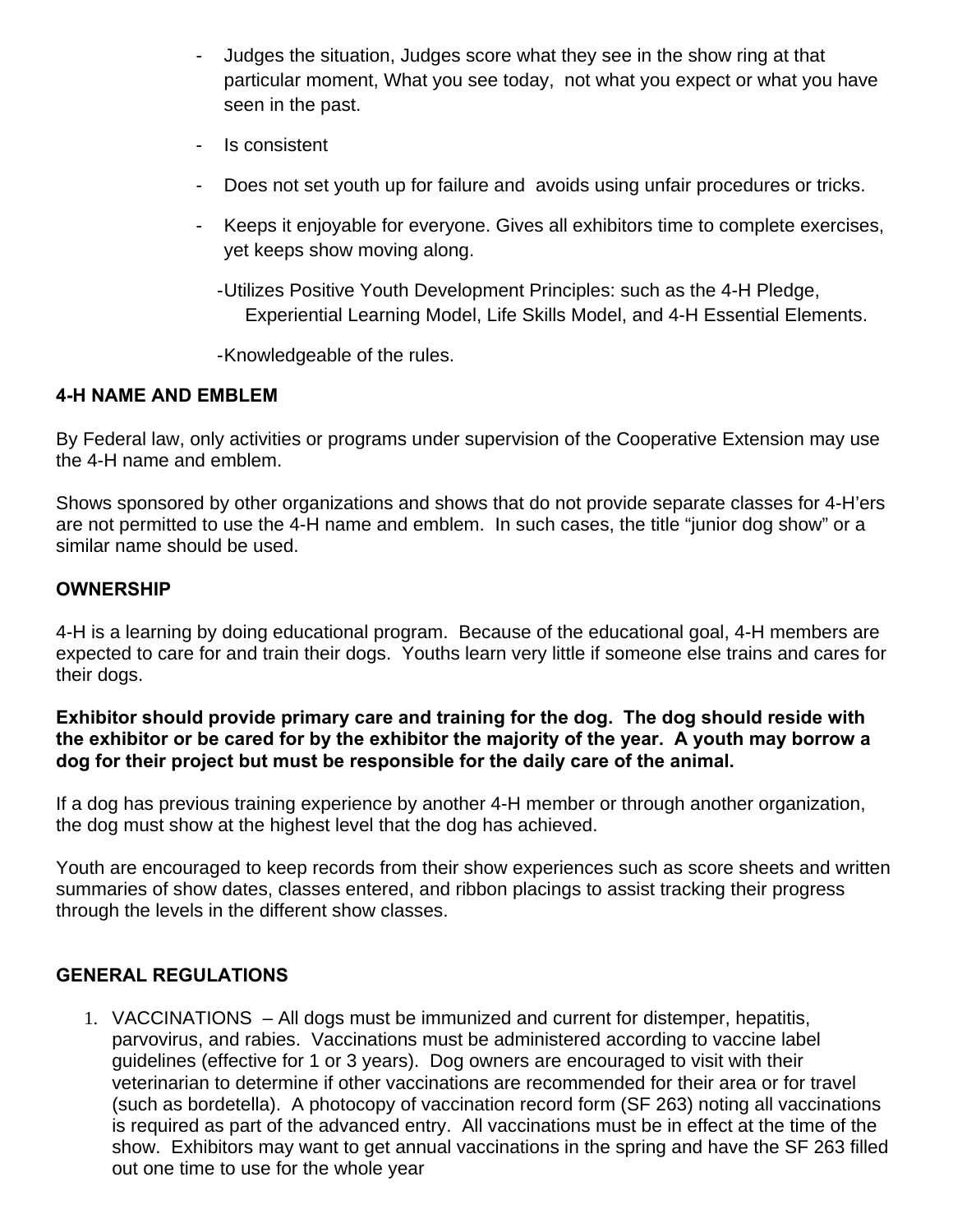- 2. DISQUALIFIED DOGS-Females in season will not be permitted to be shown. Overly aggressive dogs may be disqualified at the discretion of the judge or superintendent. A handler who cannot or does not properly control a dog will be excused and disqualified. Lame or crippled dogs will not be permitted to show if it is determined by the judge or show superintendent that it is affecting the health of the dog.
- 3. ROUGH HANDLING Any rough handling or abuse of dogs on the grounds or in the ring will result in disqualification.
- 4. BAITING-Baiting with food, squeakers, or toys will not be permitted in any class and is cause for disqualification. Handlers may use baiting action without food or toys in showmanship. The judge has the authority to disqualify violators.
- 5. DOG AGE A dog must be 6 months or older to be exhibited in dog competitions.
- 6. CLEANUP This shall be the EXHIBITOR'S RESPONSIBILITY. This includes all areas while on the show site. Dogs should use the designated dog exercise area.
- 7. EXERCISE AREA Exhibitors should frequently use the designated exercise area(s) for restroom breaks for their dogs. All clean up and disposal in designated trash cans is the responsibility of the exhibitor.
- 8. SOILING IN THE RING If a dog has an accident in the show ring, the exhibitor will be asked to stop, clean up and disinfect the area with supplies provided by the show. Ring stewards will assist by holding the dog's leash. The exhibitor will finish their class and will be lowered one ribbon placing as a penalty for that particular class due to soiling in the show ring.
- 9. GROOMING AND WARM UP DAY OF SHOW Only exhibitors are allowed to groom or work dogs at the show, both in and out of the rings.
- 10. ADVANCEMENT IN OBEDIENCE AND AGILITY CLASSES- A youth will move up to a 'transition year', after they receive 2 purples in a specific class at county or state level competition. Youth will finish their 4-H year at the same level if the second purple ribbon occurs in the middle of their 4-H year. Youth do not have to move up in the middle of a 4-H year. Youth will then have the option to stay in their current class for one additional year (after receiving 2 purple ribbons) called the 'transition year'. During the transition year, youth will practice the more advanced class (gaining skills such as off leash work) but may compete in their same level. Youth may advance up to the next level more quickly with advice/assistance from a leader and parent to help evaluate skill and readiness of youth and dog. This may especially occur if the youth has had previous dog handling experiences.
- 11. ADVANCEMENT IN SHOWMANSHIP CLASSES- classes are divided into age divisions.
- 12. SUBSTITUTIONS-A dog may be substituted for showmanship classes only if it is injured or dies following the entry deadline. Substitutions are generally not allowed in obedience and agility classes however, substitutions may be considered at the discretion of the state fair superintendents. A substitute can be selected from the exhibitor's household family or from the household where the originally entered dog resides. Dog(s) may be substituted only if a superintendent is directly consulted prior to the show date. A Nebraska State Fair Dog Show Vaccination Form (SF 263) must be completed for all substitution dogs and received by the superintendent prior to the show date.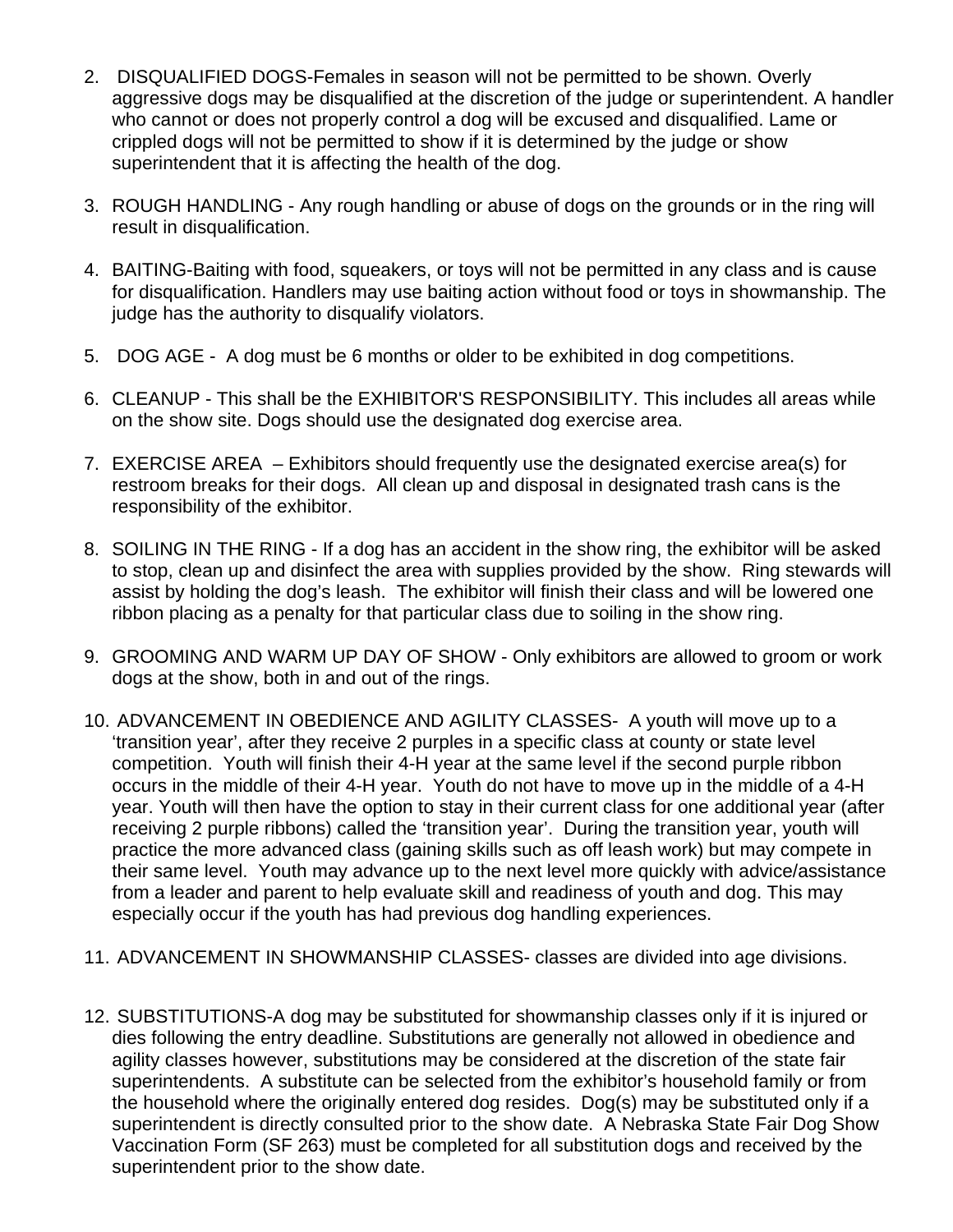- 13. NUMBER OF ENTRIES PER EXHIBITOR- Currently, for State Fair: Youth may enter one showmanship class, two agility classes (using different dogs and in different level of classes), and two obedience classes (using different dogs and in different level of classes). Fairs, shows, and fun matches may establish entry guidelines according to the number of classes offered, number of exhibitors, facility and number of rings, days of events, judges, and interest.
- 14. USE OF LEASH dogs are to remain on leash at all times except under the direction of a judge while performing a class in the show ring.

# **APPEALS PROCESS**

If there are differences of opinion among exhibitors, leaders and show administrations in competitive events, an appeals committee is one way to resolve differences fairly with minimum tension.

To handle protests at the State Fair, the respective superintendent has the authority to make appropriate decisions based on the Guidelines for Nebraska State 4-H Dog Shows. When needed, a committee shall be appointed to serve as a protest review group. It will meet when needed to act upon concerns.

- A. All protests must be submitted in writing and signed.
- B. The written protest must be submitted to the State Fair 4-H Management Team and must include:
	- 1. names of persons involved
	- 2. nature of concerns
	- 3. situation and documentation
	- 4. recommendations for correction
	- 5. specific action, rule, etc., in question
	- 6. additional persons the committee may contact for further clarification
	- 7. procedures and/or steps carried out by the person involved prior to submission of the protest to the State Fair 4-H Management Team
- C. The committee will review the written protest and may discuss the situation with affected persons and show officials, including Nebraska State Fair management. Recommendations will be developed, followed and communicated both verbally and in writing to the group or individual affected.
- D. In cases of protest, the exhibitor may be allowed to show, but results of the showing will be subject to change based on the outcome of the protest process. This allows for smooth operation of the show and facilitates appropriate processing.
- E. The management reserves the right to withhold premium and/or award. The exhibitor may be excluded from the show if action warrants.
- F. Protests will not be accepted after the exhibit is released from the State Fair 4-H Division.

G. Protests related to judges' integrity, decisions, placings or other evaluations will not be accepted.

# **SHOW MANAGEMENT**

Volunteers are key to the 4-H program and all efforts are greatly appreciated and invaluable to host a show or fun match. Some of these volunteer roles include:

- Superintendent help coordinate the volunteers and the judges
- Announcer help keep the show moving, announce next class and have exhibitor's waiting at the gate. Work closely with Ring Steward, Clerks, and Judge for necessary announcements
- Ring Steward help direct exhibitors and check in exhibitors at the gate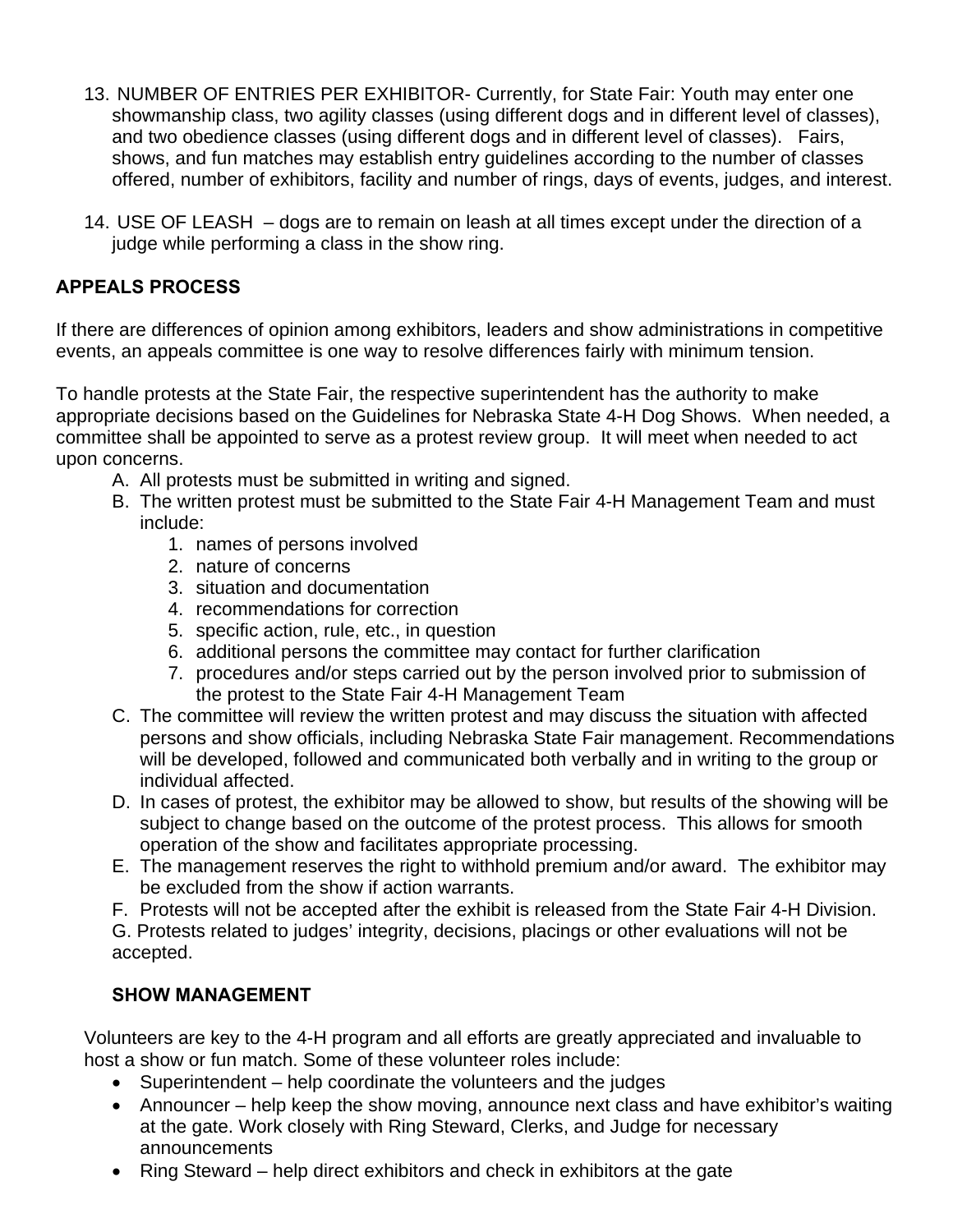- Clerk fill out necessary paperwork and check tabulations
- Timer time and document the exhibitor timed information
- Ring Crew help set up and re-set rings as needed. Help keep flow of show moving
- Additional roles are helpful and may be added to meet the needs of the particular show

#### **PREPARING FOR THE SHOW**

#### **1. MAINTENANCE OF THE SHOW DOG:**

- **A. Feeding**  An appropriate feeding schedule should be maintained for each dog. The 4-H member should consult experts, such as breeders or veterinarians, to establish the proper amount and kind of food best suited for the dog.
- **B. Veterinary Recommendations** Consult a veterinarian. Physical exams at regular intervals and regular checks for internal and external parasites are essential. Seek nutritional and exercise recommendations for the dog.
- **C. Dog Care and Grooming**  Attend to teeth, nails and ears often to help the dog stay in excellent health. Groom and trim the dog as necessary for breed and hair coat.
- **D. Vaccination Schedule** Consult a veterinarian to establish a vaccination schedule for the dog according to label guidelines
- **E. Practice Training Routines** Participate in club or county practice meetings for classes offered (obedience, showmanship, agility, etc.). Regular practice at home and at a variety of locations will increase the success of dog training.

# **2. DRESS CODE IN THE RING:**

- **A.** Solid blue jeans are required. No headgear is worn in the show ring. In 4-H shows, the exhibitors are generally required to wear identification such as a 4-H T-shirt, or white shirt, with chevron or arm band. For State Fair, the State Fair shirt is required and exhibitors should not display local, county, commercial, identification promoting a product, breed or organization or a 4-H club/county in the show ring while showing at state fair. Dress codes within a county may vary as counties may adopt a county 4-H shirt or allow youth to wear 4-H club t-shirts at local shows.
- **B.** Closed toed shoes with a non-slip sole are required. No flip flops or sandals are allowed.
- **C.** A jean's pocket is helpful for such things as comb, brush and drooling towel, thereby freeing both hands for showing the dog. However, it is optional for exhibitors to carry these items into the show ring.
- **D.** Exhibitors should always look neat, clean and well-groomed. Any distractions, such as loose hair, distracting jewelry, clothing other than that directed by the dress code or show superintendent, and caps or hats will result in deduction of points by the judge.
- **E.** A show superintendent may rule that circumstances (i.e., inclement or hot weather) warrant a relaxation of the dress code rules.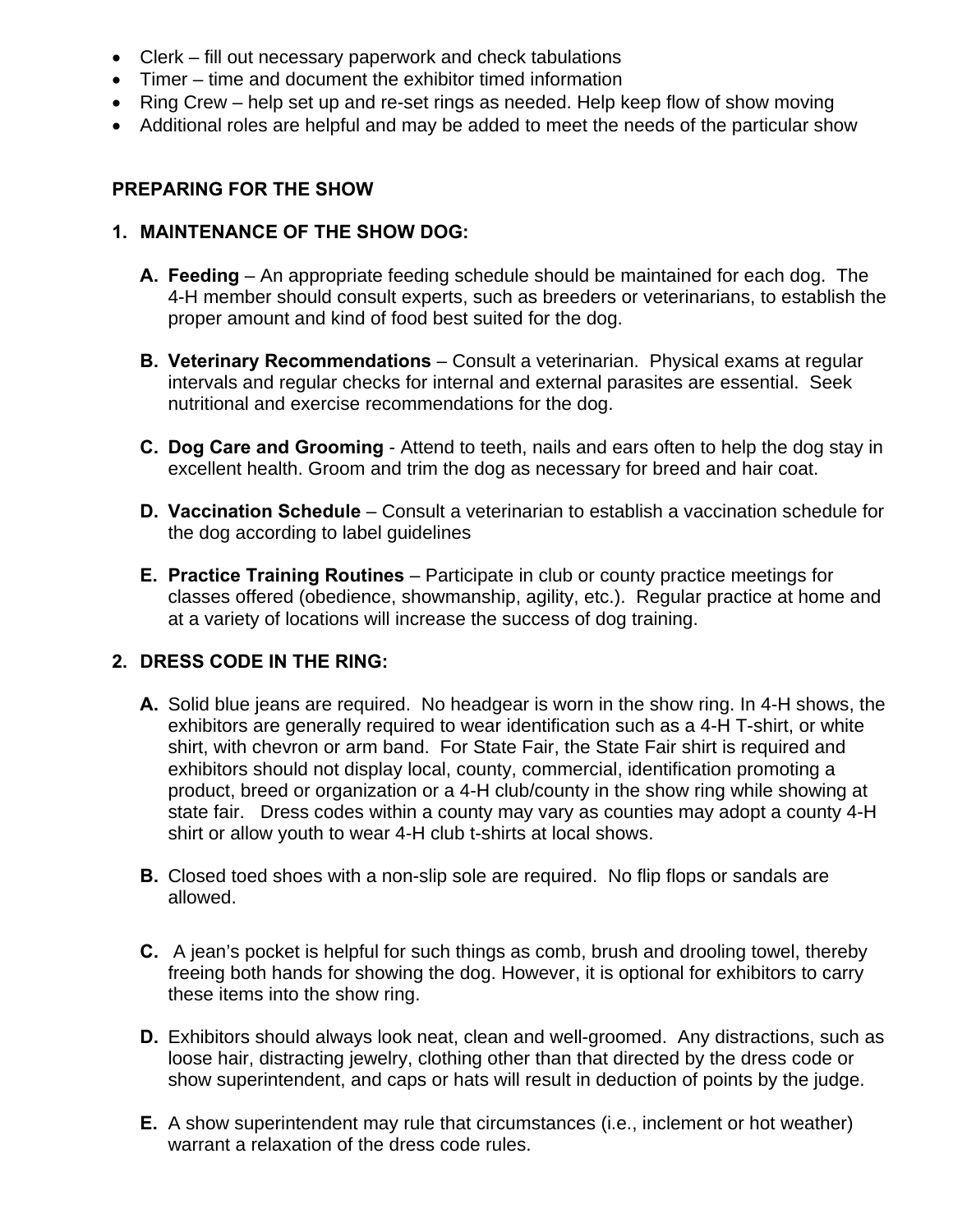#### **3. SHOW PREPARATION AND EQUIPMENT:**

- **A. Dog Cleanliness**  Bathe and groom the dog(s) at home prior to the show.
- **B. Crate** This is optional but if used, it should be large enough to house the dog comfortably.
- **C. Food and Water** The animal will need a pan for food and water during the stay away from home. Water from home may keep the dog from having diarrhea. Food to which the dog is accustomed should be taken to the show.
- **D. Exercise Pen** Public exercise areas are usually available at the show. Exhibitors are responsible for keeping their area clean.
- **E. Show Leash and/or Training Collar, Leather or Fabric**  These should be appropriate for the class. (flat collar/buckle collar, martingales, chain collar, leather or nylon leashes).
- **F. Grooming Table with Post** These are advantageous but not required.
- **G. Grooming Equipment**  This includes towels, brushes, combs, scissors, clippers, either dry or wet shampoo and nail trimmers. (Trimming nails is best done before the show. The dog may limp if the nails are trimmed too short the day of the show.)
- **H. Tack/Supply Boxes**  These are available in many sizes, but any type of box is suitable.
- **I.** First-aid Equipment Include first-aid equipment with the show equipment.
- **J. Folding Chairs** These can be very handy during lengthy shows.
- **K. Checklist** Avoid the inconvenience of a forgotten item by making a list of equipment and checking it carefully before leaving home.
- **L. Arrival Time** All exhibitors should arrive early and first check-in at the registration area. They should then check in at their assigned ring(s) 30 minutes prior to judging.

# **4. SPORTSMANSHIP:**

Showing dogs is a great sport. Good sportsmanship is expected of exhibitors, their families and friends at all times. Being pleasant and respectful of others is as important in the grooming area and at the ring side as it is in the ring.

A positive attitude will be transmitted to the dog, the judge and spectators. Poor manners or ill temper is not appropriate at the show. Exhibitors should have a winning attitude regardless of placement in the class. Learning and participation are important parts of 4-H.

#### **SHOWMANSHIP**

**PURPOSE OF SHOWMANSHIP**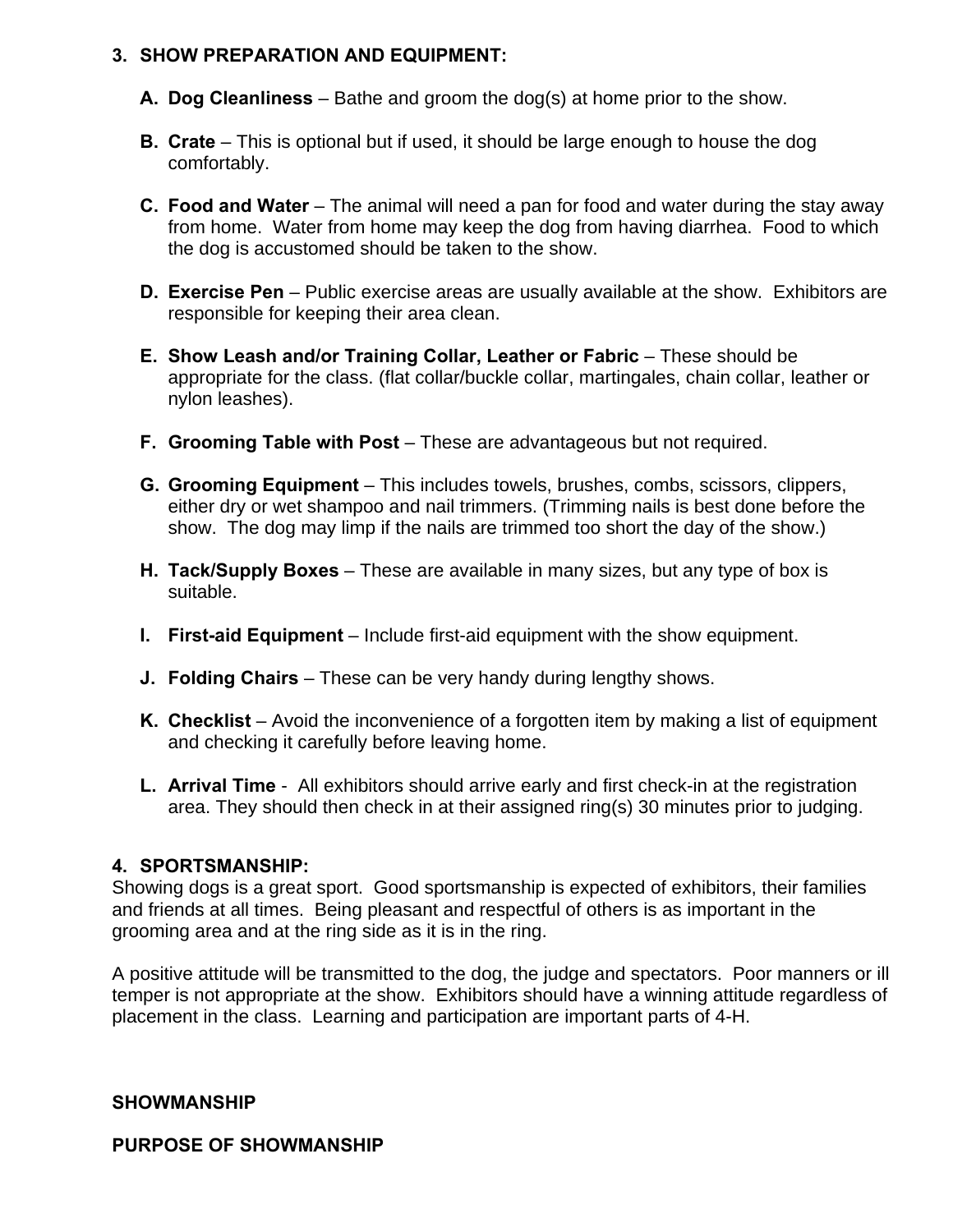In showmanship classes, exhibitors are judged on their ability to groom and handle the dog in the show ring. Here is an example of a scorecard used to judge showmanship:

# **SCORECARD**

- **1. Handler's Appearance** ………………..**10 points** 
	- A. Exhibitors must follow dress code rules as established for the specific fair or event.
- **2. Dog Grooming and Conditioning** ……..**20 points** 
	- **A. Hair Coat**  The dog's coat should be clean, not scaly or matted, and free from loose hair. Special coat trims, such as those for poodles or terriers, will not give an advantage except for cleanliness and neatly brushed appearance.
	- **B. Total Absence of Parasites** The animal should not be a host to fleas, lice, mites or ticks.
	- **C. Ears**  The animal's ears should be clean.
	- **D. Toenails**  The animal's toenails should be properly trimmed.
	- **E. Teeth**  The animal's teeth should be clean and free of matter.
	- **F. General Health and Condition** This includes the animal's weight and clear eyes free of matter.
- **3. Handling Showing of the Dog** ………**50 points** 
	- **A. Movement of the handler and dog** The ability of the handler to show the dog to its best advantage. Smooth, straight and flowing gait at the correct speed.
	- **B. Coordination between dog and handler** Reaction of the dog to the handler and communication between dog and handler.
	- **C. Proper presentation and control of dog**.
	- **D. Adherence to directions and proper ring procedures** This includes proper ring etiquette and good sportsmanship both in and out of the ring.
	- **E. Disqualification** A handler unable to control the dog will be disqualified.
- **4. Knowledge of Dogs** ……………**20 points** 
	- **A. Knowledge of dogs specific to the 4-H project and breed of the dog it most closely resembles.** The judge will converse with and/or question the exhibitor about the project and the dog.

**TOTAL…………………………..100 points**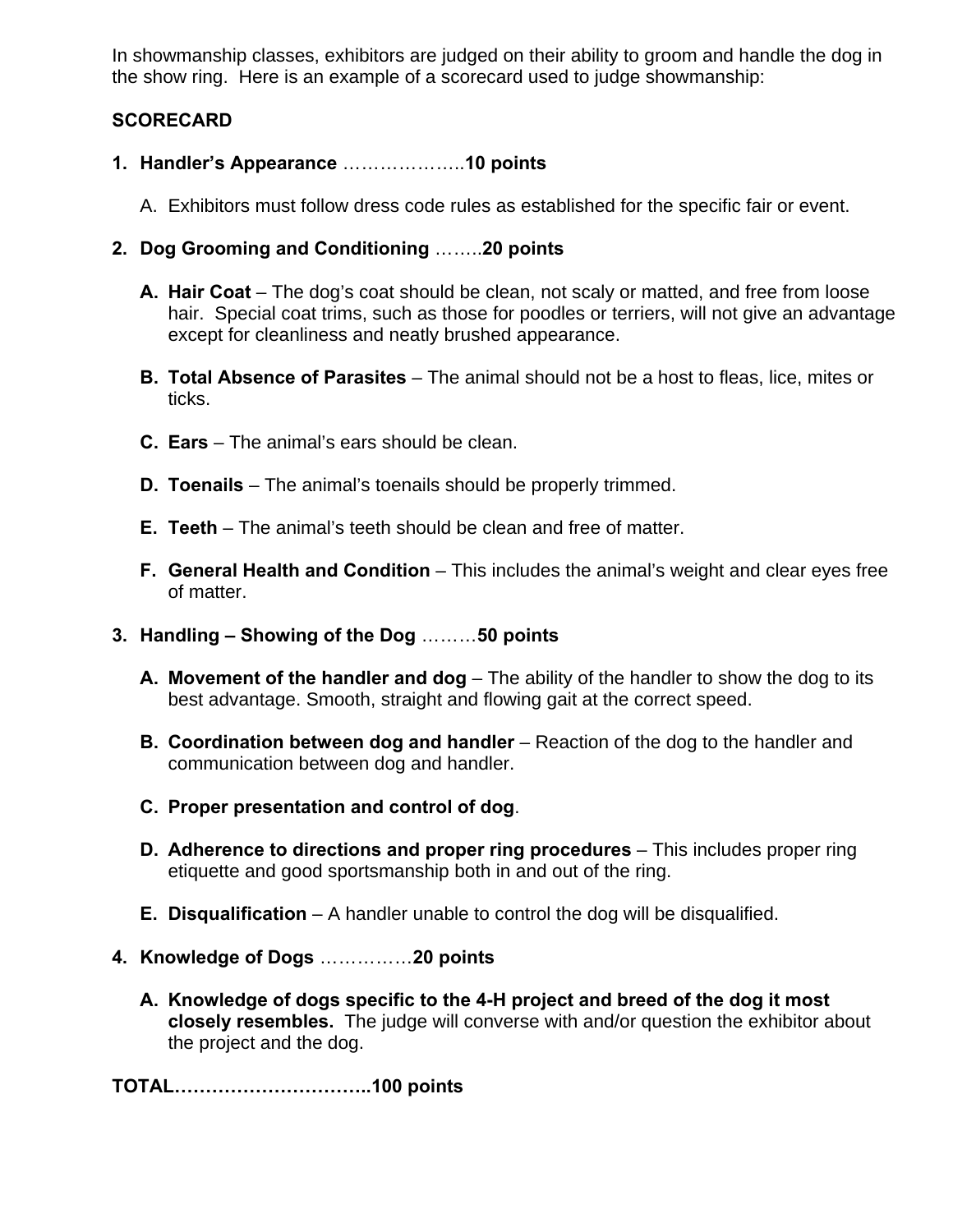#### **SCORING IN SHOWMANSHIP**:

Placements will be as follows:

| Purple      | 95-100 points |
|-------------|---------------|
| <b>Blue</b> | 85-94 points  |
| Red         | 75-84 points  |
| White       | 74 and less   |

If multiple exhibitors in a class receive a perfect score, the judge has two options to break the tie. The judge will ask an additional dog knowledge question or ask exhibitors to run a different showmanship pattern. The judge will then will select a first-place winner. There will be no run down and back (with two exhibitors at the same time) to break ties in showmanship. The judge's decision is final.

#### **SHOWING TIPS FOR THE 4-H'ER**:

The dog should wear only the show collar and/or leash. The leash may be nylon or leather of a length and width appropriate for the dog and handler. If a separate collar is used, it should be a proper show collar, including a show hex or jeweler's link chain. The 6-foot obedience lead is not acceptable in showmanship.

Pictures of showmanship collars and leads – Link Collars (not obedience chain collar) /Jewelers Hex chain (fine link) Nylon collar

Loop lead Martingale Slip collar with short leash/lead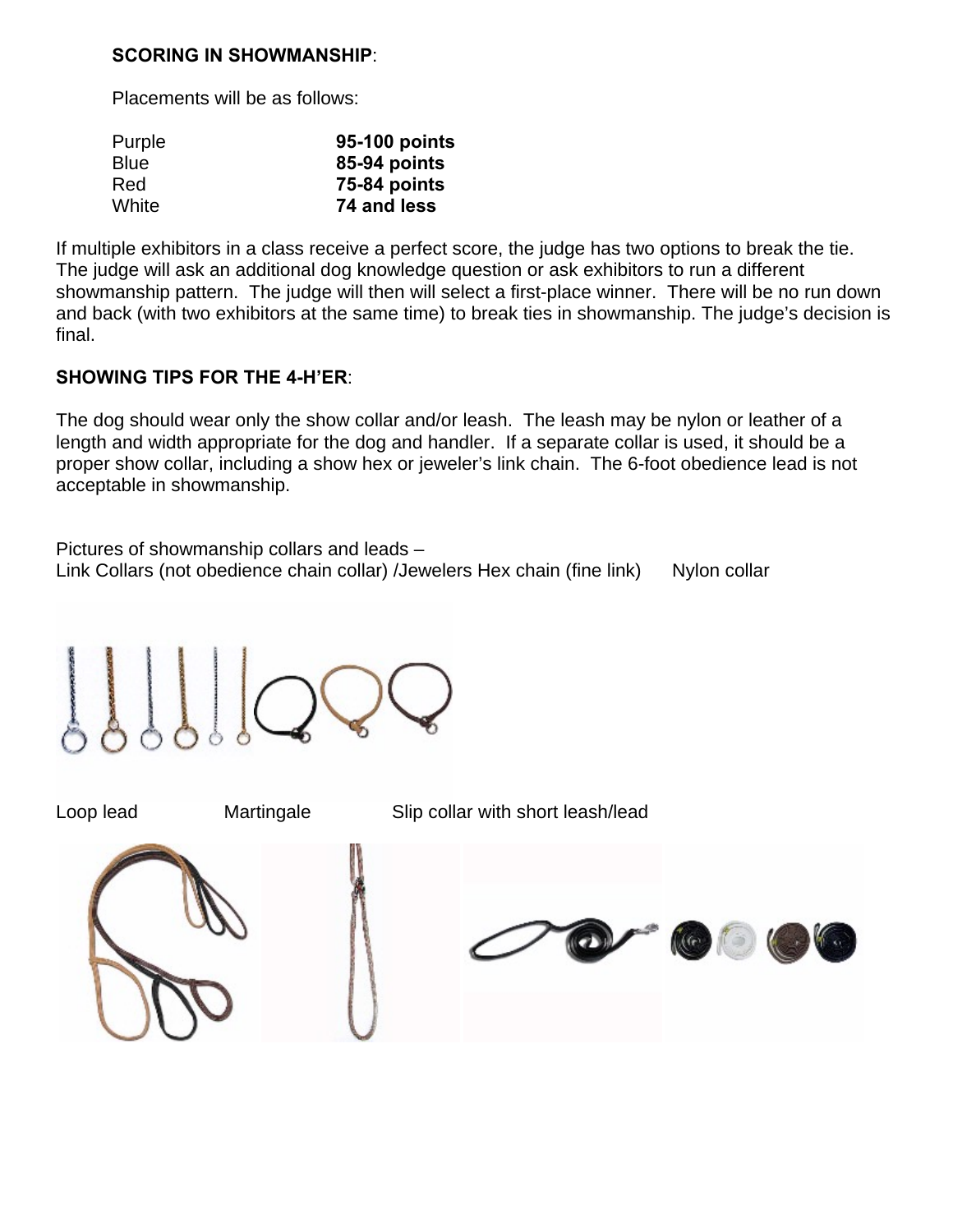

Position the collar portion of the leash or collar around the animal's neck, just behind the ears. This will allow control of the dog without choking it.

Exhibitors should neatly hold the excess showmanship leash in their hand and not have any loops or ends dangling out visible from their hand.

4-H'ers is responsible for grooming their own dogs. Since grooming is part of the learning experience in the dog project, it is important for the exhibitors to know why their breeds may require special grooming.

The judge will ask questions of the 4-H'er about the dog and the project. Questions should be appropriate for the age division of the exhibitors. Some of the topic areas that a judge may use are dog care, grooming, health, exhibitor dog breed and country of origin, purpose of dog breed, AKC breed groups, vaccinations, parasites, dog parts, amount and type of feed, and 4-H Dog manuals Judges may also determine their own questions.

Judging will include evaluating the movement of the dog and exhibitor together. Exhibitors should move the dog in a straight and even gait, working together as a team. The exhibitors should be aware of the judge so they can react with the least amount of hesitation. They should avoid putting themselves between the dog and the judge (except for performing a courtesy turn at the beginning of their individual pattern). Unnecessary jerking, pulling or extremely loud commands are not acceptable.

Exhibitors should make their gaiting smooth, straight and at the correct speed. When in motion, the dog should move naturally and freely. Avoid traveling ahead of or behind your dog.

4-H Showmanship exhibitors should watch for the judge and show their dog for the duration of their class. Exhibitors should pay attention at all times and not cut in front of the judges view of the dog such as (European turns). The exception: if a youth decides to include a courtesy turn to be able to get their dog into better position before their pattern.

**Courtesy Turns Are Optional** – courtesy turns are optional and to be included or excluded at the choice of the exhibitor. Exhibitors should note that if they do include a courtesy turn, they need to keep good flow and smoothness or they may lose points. Exhibitors do not get extra credit for doing a courtesy turn. The purpose of a courtesy turn is to line up your dog to go straight away from the judge at the start of their pattern. The dog stays on the left side of the exhibitor and turns a small right handed circle only briefly blocking the judge's view of the dog. Not all dogs are easily directed through a courtesy turn so it may be better to exclude it. If used, the courtesy turn is done in front of the judge at the start of their pattern or as noted for a specific pattern.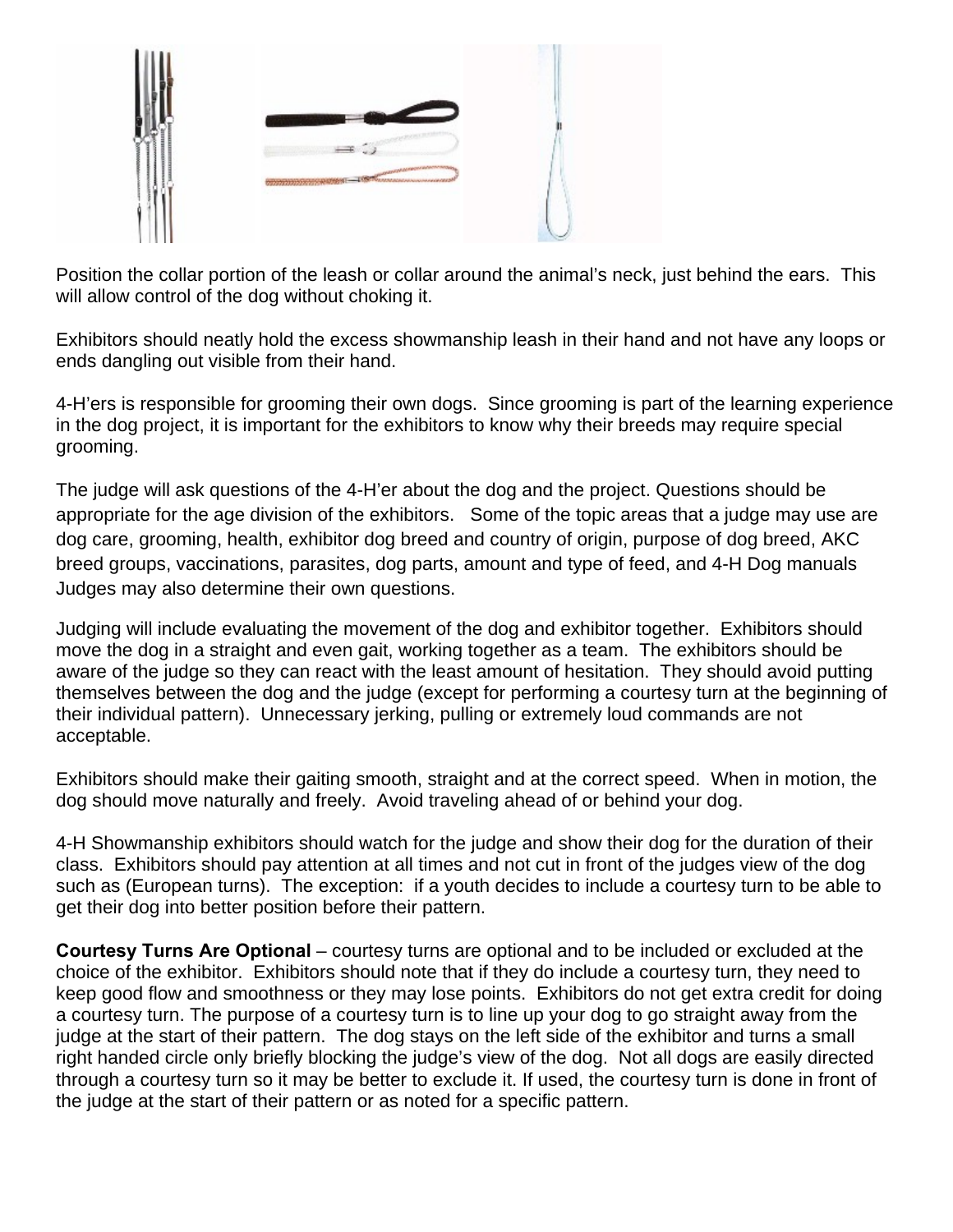

Courtesy turn

Exhibitors in Showmanship should hold their lead in the hand that is beside the dog.

Use the entire ring unless the judge gives other instructions.

If mats are used, the dog should be centered on the mat while the exhibitor off to the side (if the mat is wide enough, the exhibitor should still be on the mat).

The dog is to be kept between the judge and exhibitor at all times.

In showmanship, the exhibitor's appearance is as important as the dog's grooming. The handler's hair should be off the face and contained if necessary. Anything in clothing, grooming or behavior that distracts from the presentation of the dog is not appropriate.

**SHOWMANSHIP CLASSES**: Showmanship is divided by exhibitor's age:

Junior SHOWMANSHIP - (8 - 9 year olds) Intermediate SHOWMANSHIP- (10 – 13 year olds) Senior SHOWMANSHIP- (14 – 18 year olds)

#### **RING PROCEDURE**:

The judge will examine each dog individually for grooming and condition. When setting up the dog for the individual examination or when in line, try to stack or position the dog according to the breed standard. A table should be available for small dogs. Mixed breeds should be positioned according to the breed standard the dog most closely resembles.

Each exhibitor and dog will be asked to do one of the following patterns chosen by the judge. 4-Her's should be familiar with all the patterns designated for each age division and should follow the judge's direction.

**SHOWMANSHIP PATTERNS** Showmanship patterns are split according to complexity so that oldest youth ages 14 and older may be asked to run any of the showmanship patterns while the youngest youth will do the less complex patterns.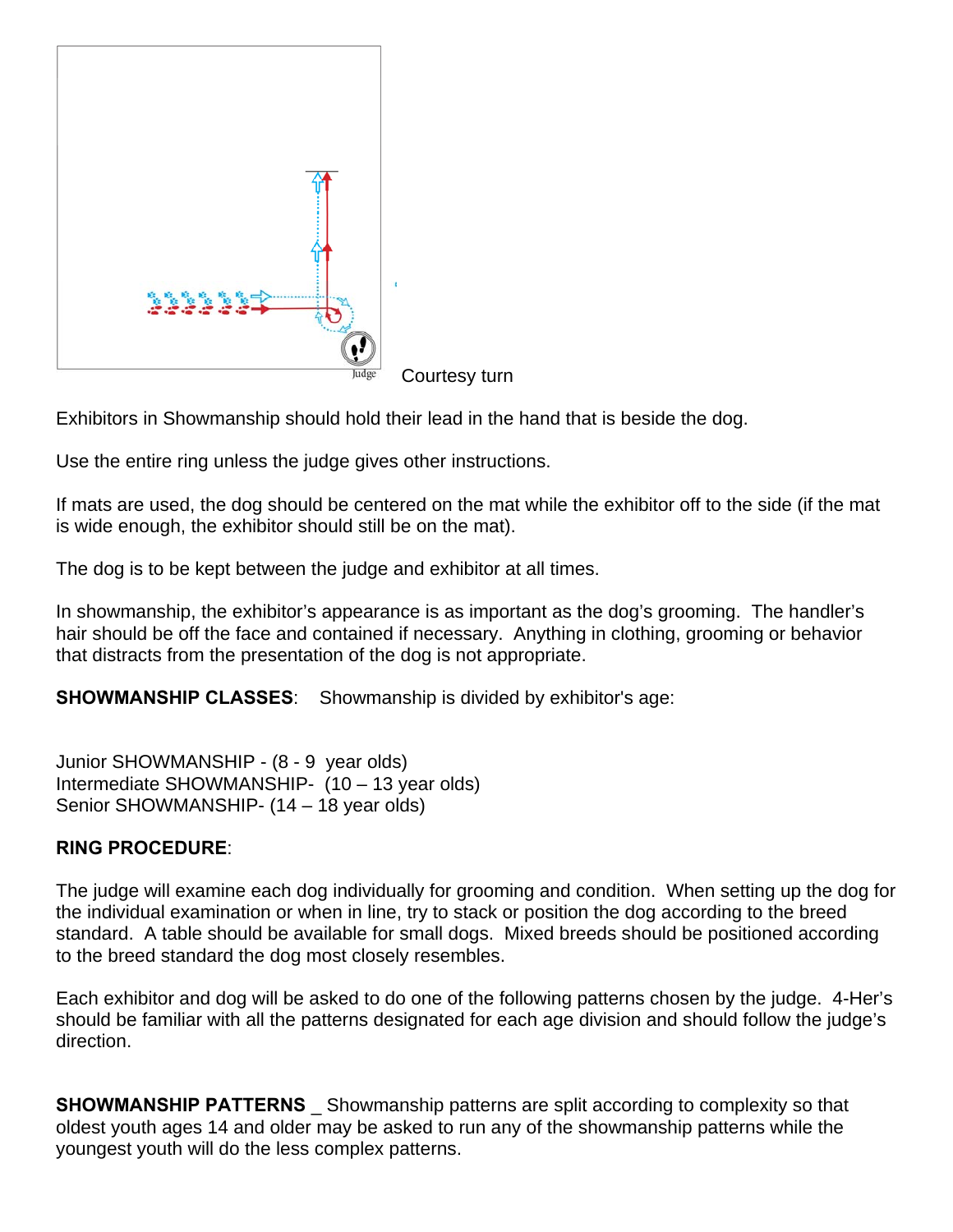Junior SHOWMANSHIP - (8 - 9 year olds) - down and back, regular triangle (not reverse), L patterns. Intermediate SHOWMANSHIP- (10 – 13 year olds) – down and back, all triangles, all L patterns. Senior SHOWMANSHIP- (14 – 18 year olds) - Any of the patterns.

**SHOWMANSHIP PATTERN DIAGRAMS** – each of the showmanship patterns are noted with illustration on how to run them. Youth position and dog position are noted as well as the use of a 'hand illustration' which indicates that the leash changes hands.

1. **Down and Back or Straight Away:** The exhibitor and dog will be asked to gait across the ring either on the diagonal or from end to end. At the opposite end of the ring, the exhibitor has the option to do (1) an about turn or (2) to switch hands with the lead.



The Down and Back with an about-turn.



The Down and Back with a hand switch.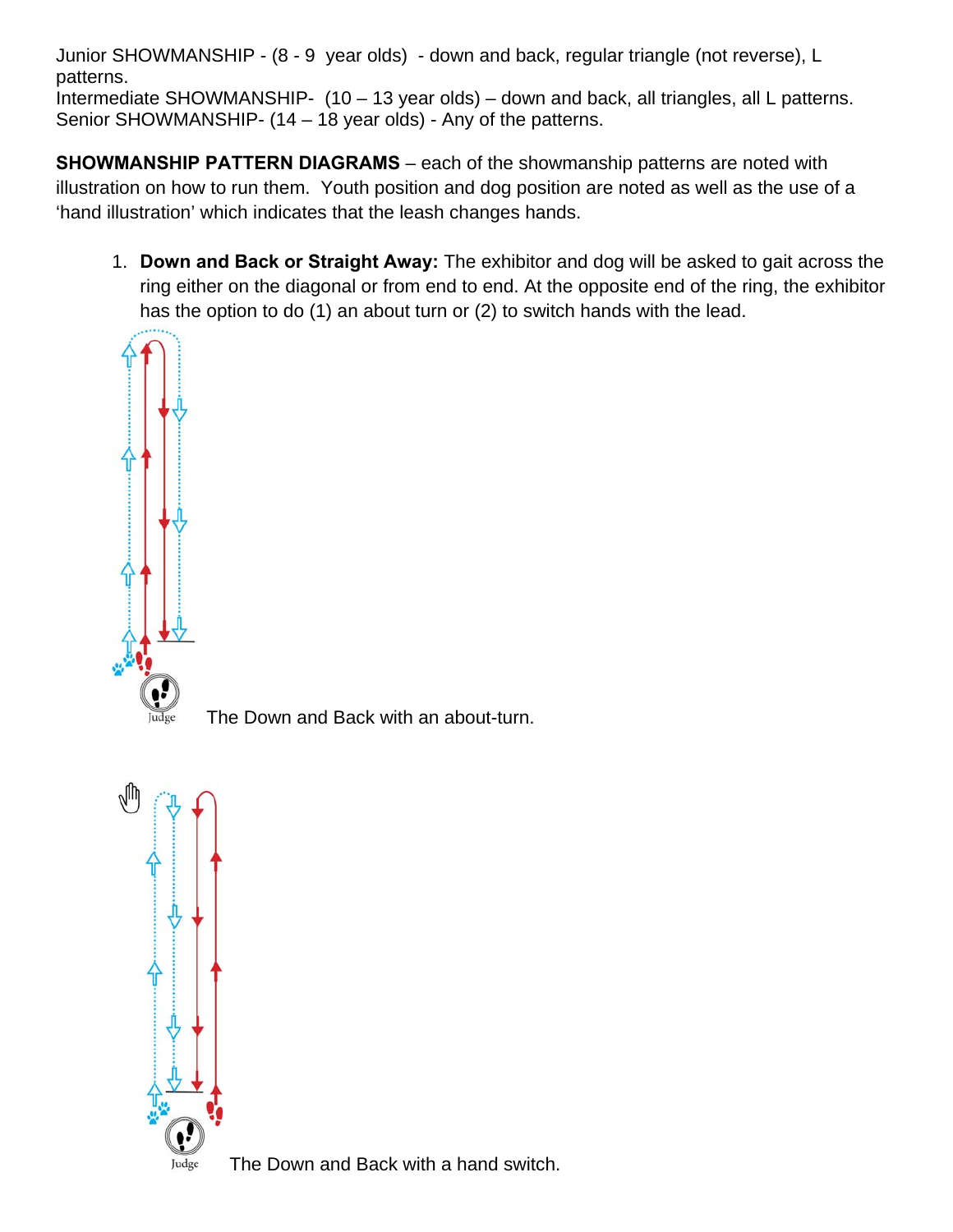2. **Triangle:** This pattern is performed in the shape of a right triangle. The exhibitor and dog will proceed in a straight line away from the judge to the opposite end of the ring. At the corner, the dog and handler will make a left turn and proceed all the way to the next corner. Once at the corner, one of two turns may be made before proceeding up the diagonal and back to the judge. Under no circumstances may a judge direct an exhibitor to do a reverse triangle where the exhibitor would go down the diagonal first as the pattern ends with the diagonal.

There are two options for the triangle pattern:

The first option is a simple turn at the corner followed by a second simple turn and then return diagonally to the judge.



Triangle with a circle at the corner.

The second option is for the 4-H'er to switch hands with the lead and cross the dog over in front of him/her. The dog completes a circle as the 4-H'er and dog turn into/toward each other and proceed up the diagonal with the dog on the 4-H'ers right side.

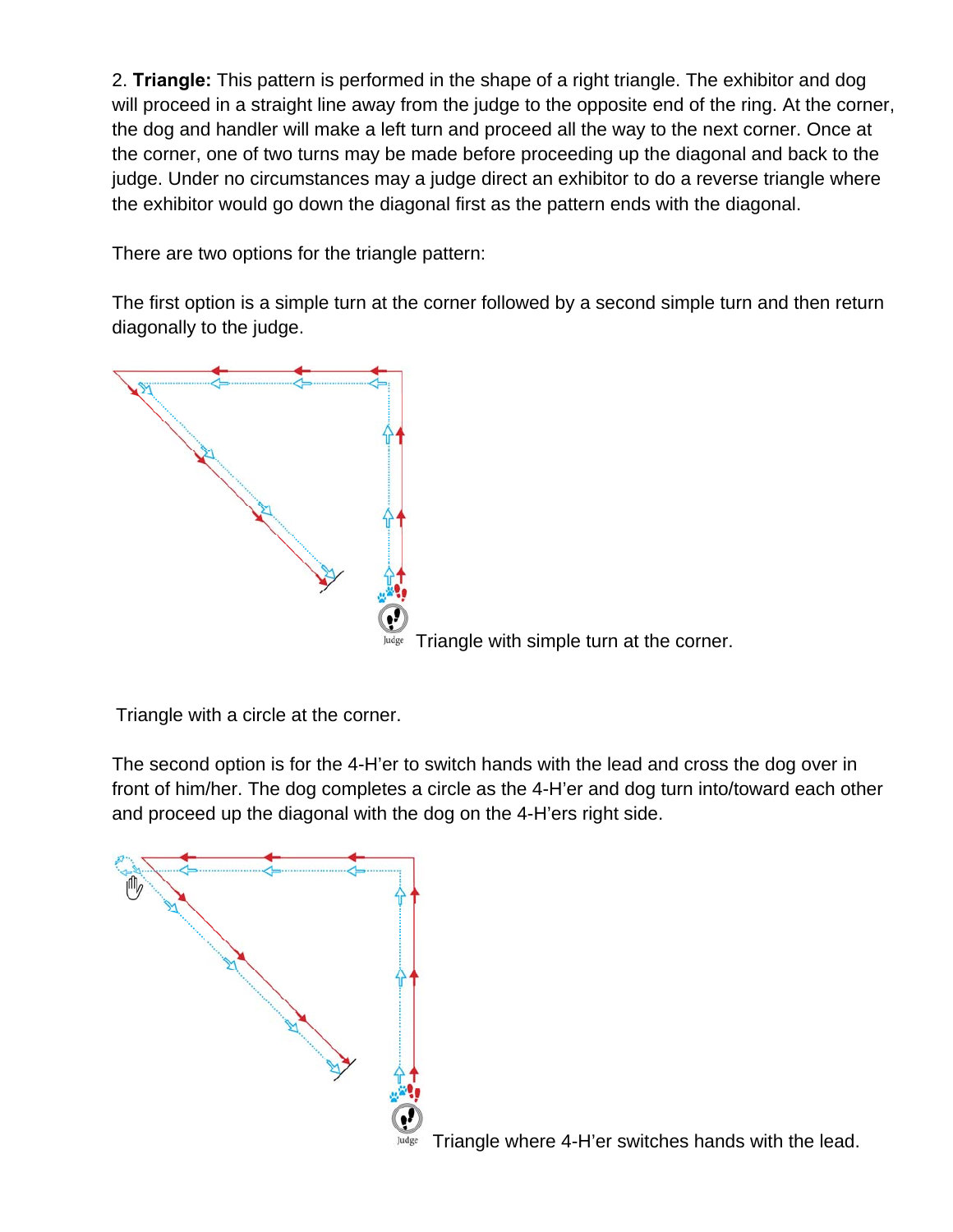2b. **Reverse Triangles**: Exhibitors will reverse the two options (shown above) moving straight away from the judge and then turn to their right followed by another right turn and then moving back to the judge.

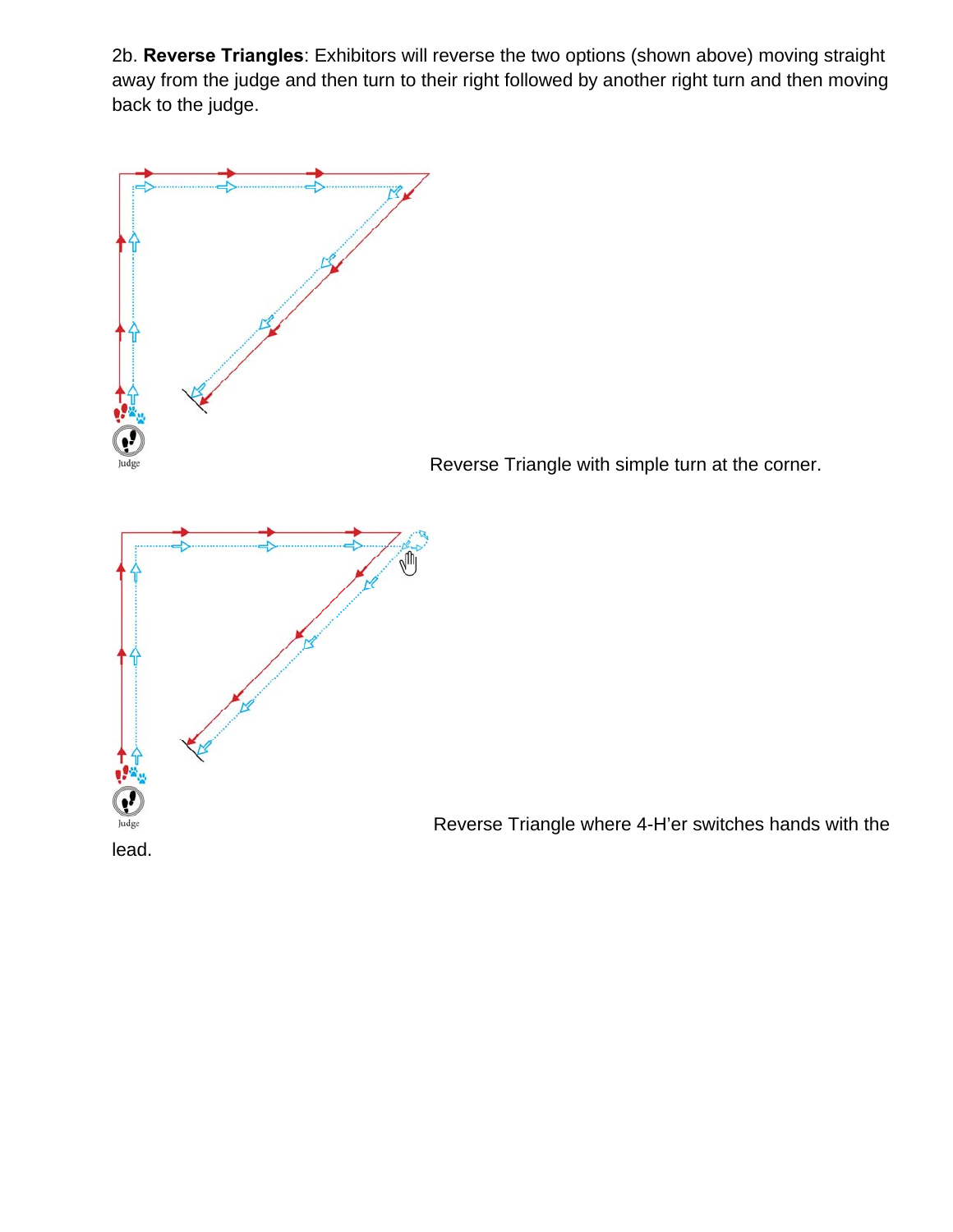**3. L Pattern:** This pattern is performed in the shape of an uppercase letter "L". The exhibitor and dog will proceed in a straight line away from the judge to the opposite end of the ring. At the corner make a left turn and proceed all the way to the next corner. The exhibitor then switches hands with the lead. The exhibitor and dog turn into/toward each other and proceed back to the other end of the ring. At this corner, the exhibitor has two options either a simple right turn or to make a circle in the corner.



 $\overline{\text{Judge}}$  The "L" pattern with a simple turn.

 The second option is to make a circle in the corner (right before returning to the judge) with the dog always remaining on the exhibitor's right side. The exhibitor does not switch hands with the lead while making the circle.

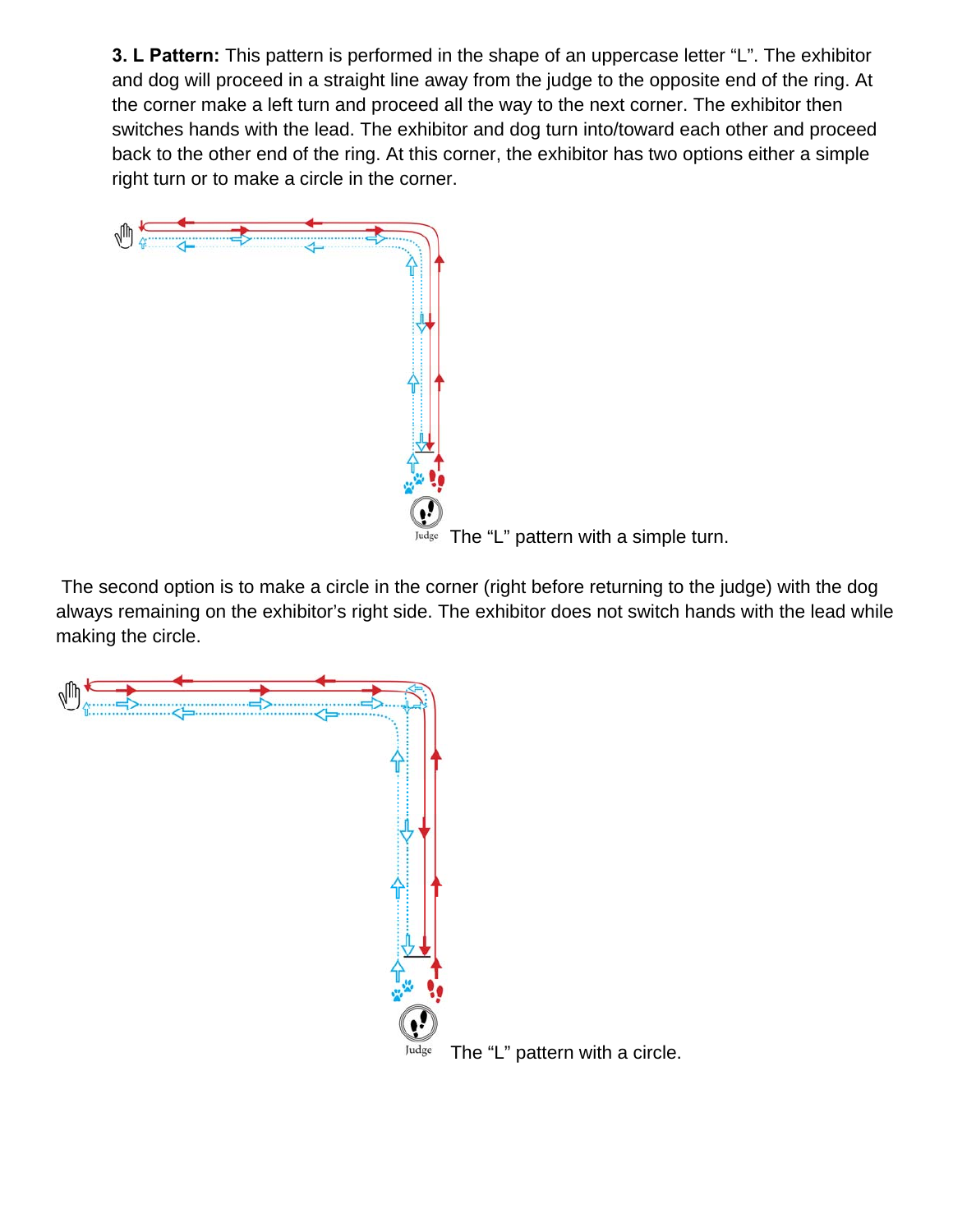3b. **Reverse L:** The exhibitor and dog will proceed in a straight line away from the judge to the opposite end of the ring. At the corner make a right turn and proceed all the way to the next corner. The exhibitor then switches hands with the lead. The exhibitor and dog turn into/toward each other and proceed back to the other end of the ring. At this corner, the exhibitor has two options either a simple left turn or to make a circle in the corner.



The easiest option is to do the "L" pattern or Reverse "L" pattern with a simple turn and then proceed back to the judge. The exhibitor does not switch hands with the lead and the dog stays on the same side of the exhibitor.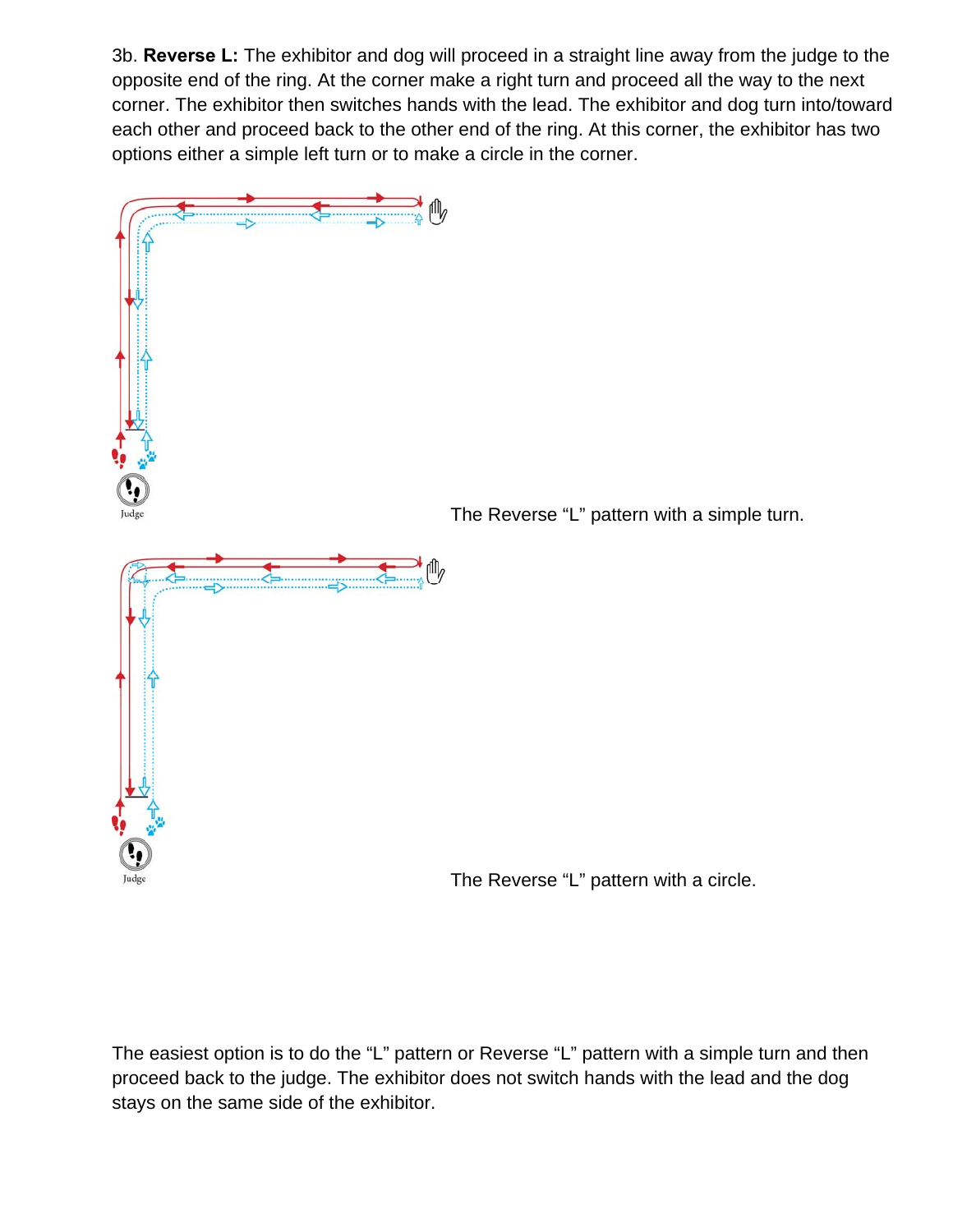**4..T & Advanced Variations (Left T or Right T):** – This pattern is performed in the shape of an uppercase letter "T". The judge will indicate where to start the "T" pattern. The exhibitor and dog will proceed in a straight line away from the judge to the opposite end of the ring. The exhibitor should turn to whichever side the dog is on and proceed to the corner of the ring. The exhibitor then switches hands with the lead. The exhibitor and dog turn into/toward each other and proceed to the other end of the ring. At the other end, the exhibitor again switches hands with the lead. The exhibitor and dog again turn into/toward each other and proceed back to the center of the ring. The exhibitor then turns back toward the judge and proceeds in a straight line back to the judge.



The "T" pattern.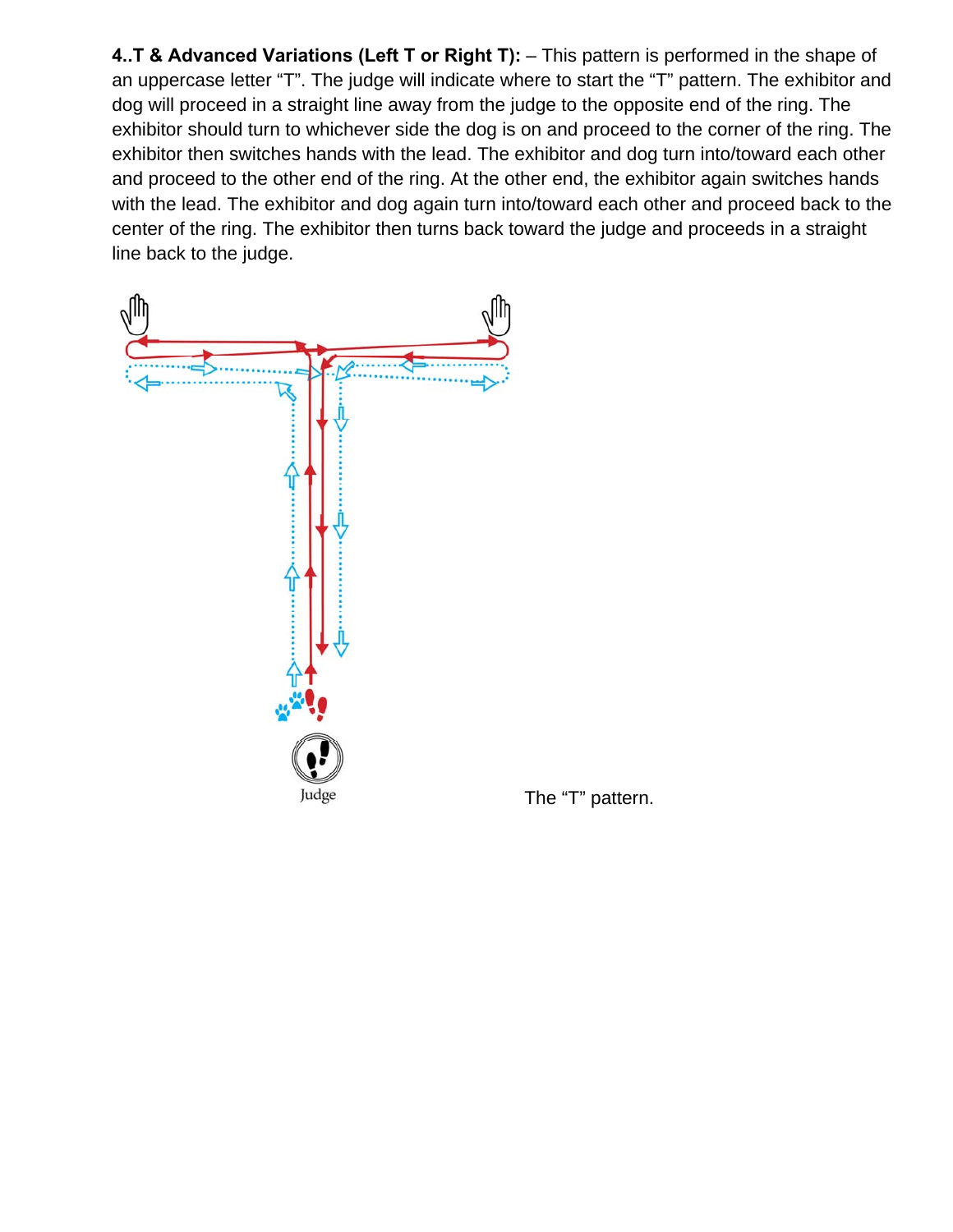5**. "I" Pattern:** - A This pattern is performed in the shape of an uppercase letter "I". The judge will indicate where to start the "I" pattern. The exhibitor and dog will proceed in a straight line away from the judge following the "I" pattern. The exhibitor then switches hands with the lead and direction changes as noted. Near the end of the pattern, the exhibitor then turns back toward the judge and proceeds in a straight line back to the judge.



The "I" Pattern

**GROUP GAITING - THE GO AROUND: When moving the dog in an "all go around," the handler should make certain to leave plenty of room between his/her dog and the dog ahead. Handlers should use the full size of the show ring. The handler should attempt to keep the dog moving at a suitable speed. The handler moves the dog around the ring, usually in a counterclockwise direction. Allow the dog to gait freely, with no jerking of the dog's neck by the handler. If the dog in front is moving slowly and it is difficult to gait at the correct speed, the handler should hold back and make space. Then, when it is the handler's turn to gait in front of the judge, there will be enough room to move.** The group gaiting is normally at the beginning of a class and then the judge asks the lead dog to stop and everyone will stack their dog. The judge may also ask the exhibitors to group gait at the end of a class for final viewing before results are announced. Dogs should be stacked around the edge of the show ring creating a curve in the corner so none of the exhibitors are blocked from the view of the judge.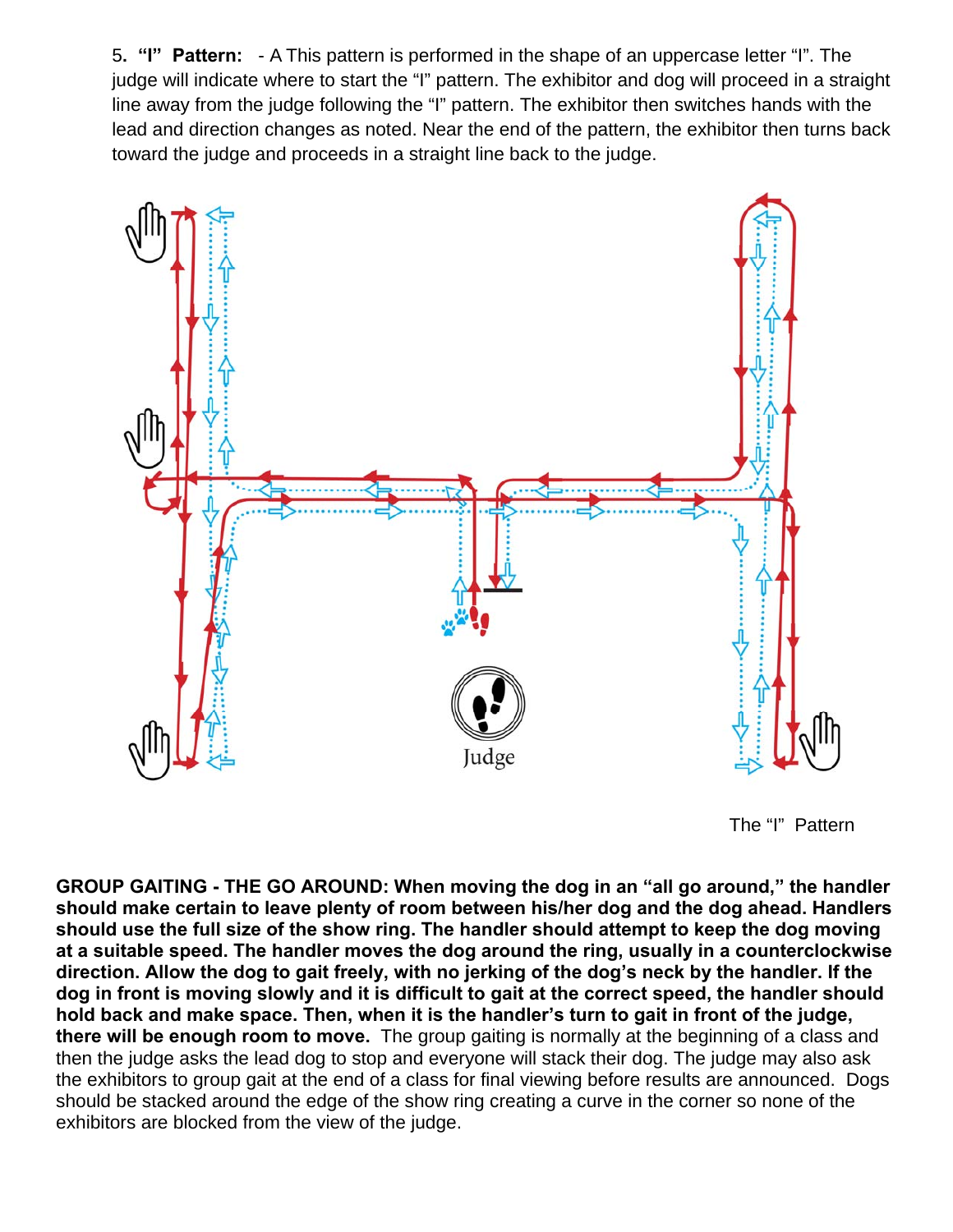**STACKING ON TABLE** – A dog should be placed with their front legs on the edge of the table with their head over the edge. The dog's legs should be centered on the edge of the table (not at the corner of the table). Small sized dogs should utilize the table for judge's examination. Exhibitors can check breed standard information to determine if their dog is placed on the table. Mixed breed dogs should follow the breed their dog most resembles. Exhibitors should practice lifting dog to the table.

**STACKING IN SHOWRING** – Exhibitors should avoid stacking their dog in the corner of the ring as the judges view of their dog will be obstructed. Exhibitors may create a curve around the corner so that all dogs are visible to the judge. Exhibitors should stack their dogs in a straight line. Exhibitors may kneel beside their dog as they prefer (to project the image they prefer to the judge) and go down on one knee with the knee down that is away from the head of the dog. Exhibitors should hold the dogs tail according to breed standards if the dog does not naturally hold their tail. Exhibitors may reach over or under their dog to set up the feet (at the choice of the youth). Exhibitors should consider the size of the dog and either way is acceptable. Move feed with smoothness and block judges view minimally.



Stacking on Table (Top) and Stacking in Show Ring (Bottom)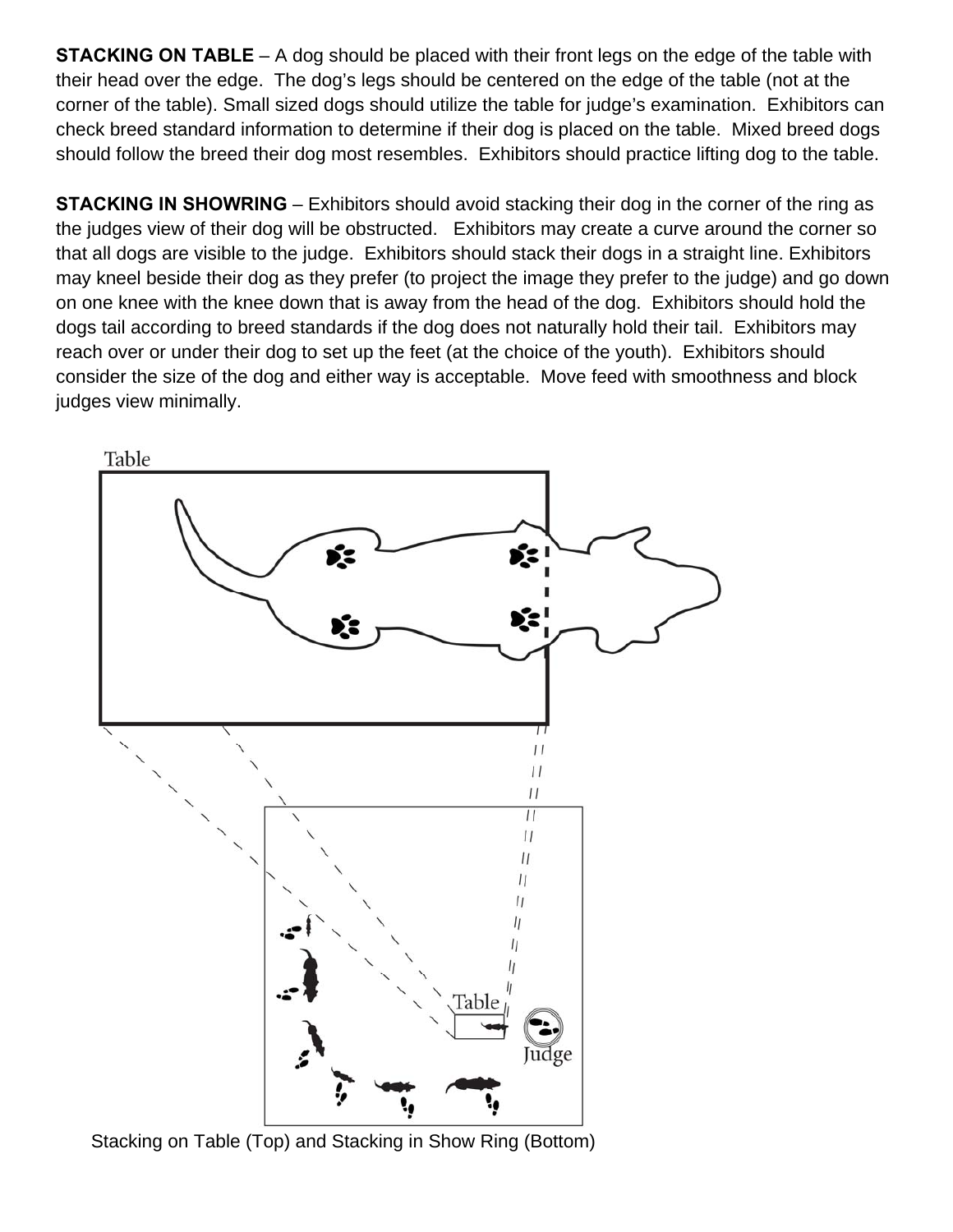**COMPLETION OF PATTERN** – Exhibitors should stop 2 – 3 feet from the judge. Judges may also signal the exhibitor to stop. Most breeds should stop and stand with all four feet square. Exhibitors should not use hands to move a dog's feet. At the direction of the judge, exhibitors are usually asked to make a large circle around the outer edge of the ring before moving back into the line.

#### **SUMMARY**:

The 4-H member and dog are being judged as a team. The dog is not to be judged on its conformation.

#### **The judge's decision is final.**

#### **OBEDIENCE**

#### **PURPOSE OF OBEDIENCE**

The purpose of obedience is to teach the dog to obey the handler. In obedience classes, the dog is not judged on its appearance, but on how well it performs specific exercises. The difficulty of these exercises increases with each obedience level.

#### **GENERAL GUIDELINES**:

- 1. A dog may enter in only one obedience class in a competition. An exhibitor may enter multiple dogs according to show guidelines.
- 2. The dog and handler are not allowed to enter the show ring before the class.
- 3. Baiting the dog with food, squeakers, or toys will not be permitted in any class and is cause for disqualification.
- 4. In case of a tie, a sudden death runoff on the heel exercise (on leash unless entered in novice or above) will be used to determine the winner.
- 5. Shows may elect to start with individual workouts followed by sits/downs or the show may start with sits/downs and then move to individual workouts to complete class work.

# **CLASSES AND SCORECARDS**:

Dogs with AKC degrees will show as follows:

"CD" degree must show in Graduate Novice or higher.

"CDX" or "UD" degree must show in Open or Utility.

There is no limit on the number of years a dog may be shown in the Utility Class.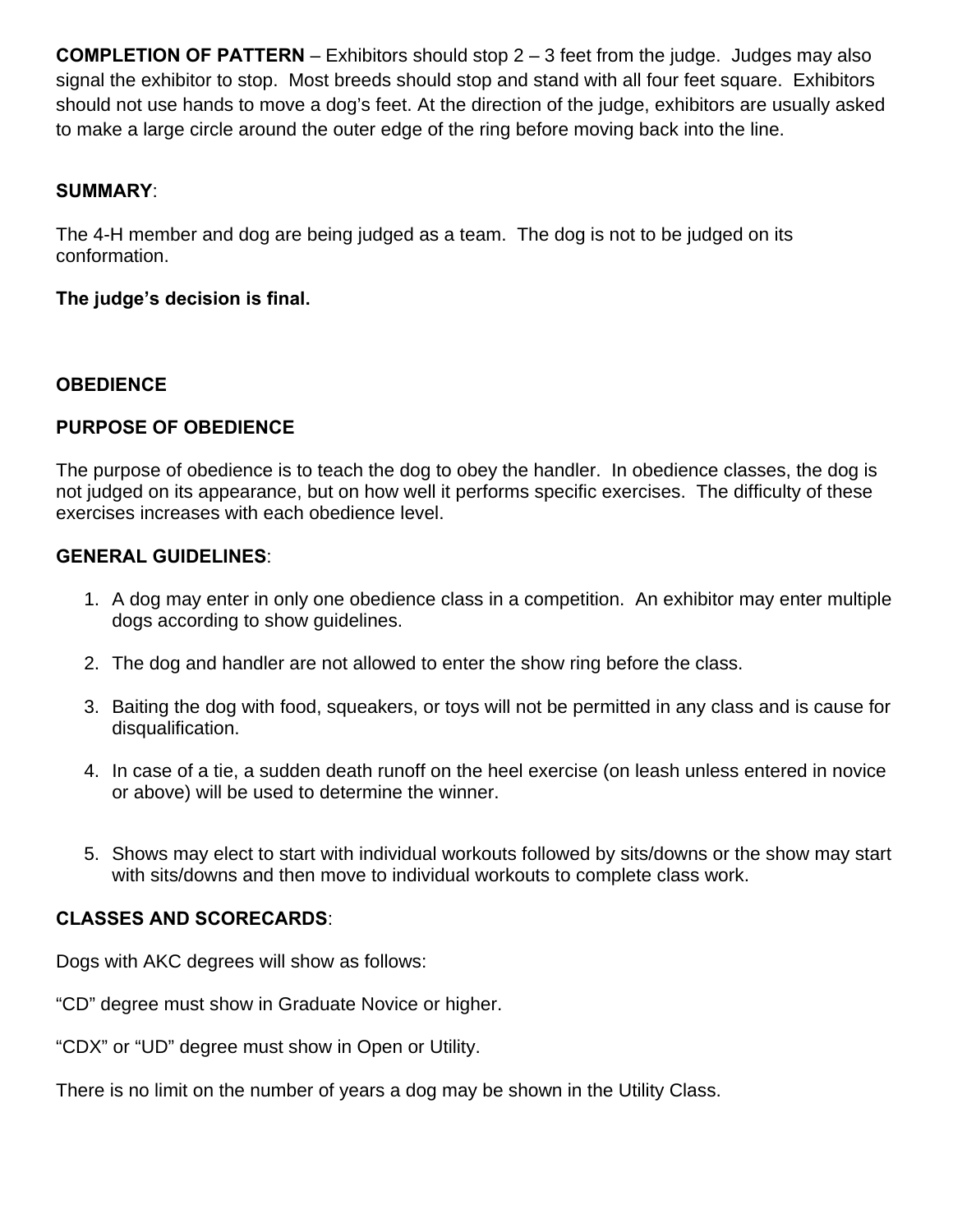#### **BEGINNING NOVICE A & B**

All exercises must be performed on a 6-foot leash. Dogs must heel including figure 8; stand for examination; come on recall; long sit for one minute and long down for three minutes. During the sit and down exercise, the leash must be held by the handler.

**Division A** – Both handler and dog are in their first year of county, state or any other dog experience. Dogs being shown may not have completed an AKC "leg" toward a "CD" degree. For example, exhibitors in their second year of county competition are not eligible for Division A, even though this is their first year at State Fair.

**Division B** – Exhibitor or dog is beyond first year of competition. This class also includes dogs that have been shown previously by others, but have not moved past the beginning novice level.

BEGINNING NOVICE A & B – All on leash exercises.

|                              | <b>Possible Points</b> |
|------------------------------|------------------------|
| Heel on Leash and Figure 8   | 40                     |
| <b>Stand for Examination</b> | 30                     |
| Recall                       | 30                     |
| Long Sit (1 minute)          | 30                     |
| Long Down (3 minutes)        | 30                     |
| Total                        | 160                    |

#### **NOVICE**

Dogs must heel on leash including figure 8; stand for examination off leash; heel free; come on recall off leash; long sit for one minute off leash and long down for three minutes off leash with handler across the ring.

|                                        | <b>Possible Points</b> |
|----------------------------------------|------------------------|
| Heel on Leash and Figure 8             | 40                     |
| <b>Stand for Examination Off Leash</b> | 30                     |
| <b>Heel Free</b>                       | 40                     |
| <b>Recall Off Leash</b>                | 30                     |
| Long Sit (1 minute) Off Leash          | 30                     |
| Long Down (3 minutes) Off Leash        | 30                     |
| Total                                  | 200                    |

#### **GRADUATE NOVICE**

Dogs must heel on leash; stand for examination off lead, heel free including figure 8; drop on recall off leash; long sit off leash for 3 minutes and long down off leash for 5 minutes both with handler out of sight.

|                                            | <b>Possible Points</b> |
|--------------------------------------------|------------------------|
| Heel on Leash (no Figure 8)                | 30                     |
| <b>Stand for Examination Off Lead</b>      | 30                     |
| Heel Free and Figure 8 Off Lead            | 40                     |
| Drop on Recall                             | 40                     |
| Long Sit (handler out of sight 3 minutes)  | 30                     |
| Long Down (handler out of sight 5 minutes) | 30                     |
| Total                                      | 200                    |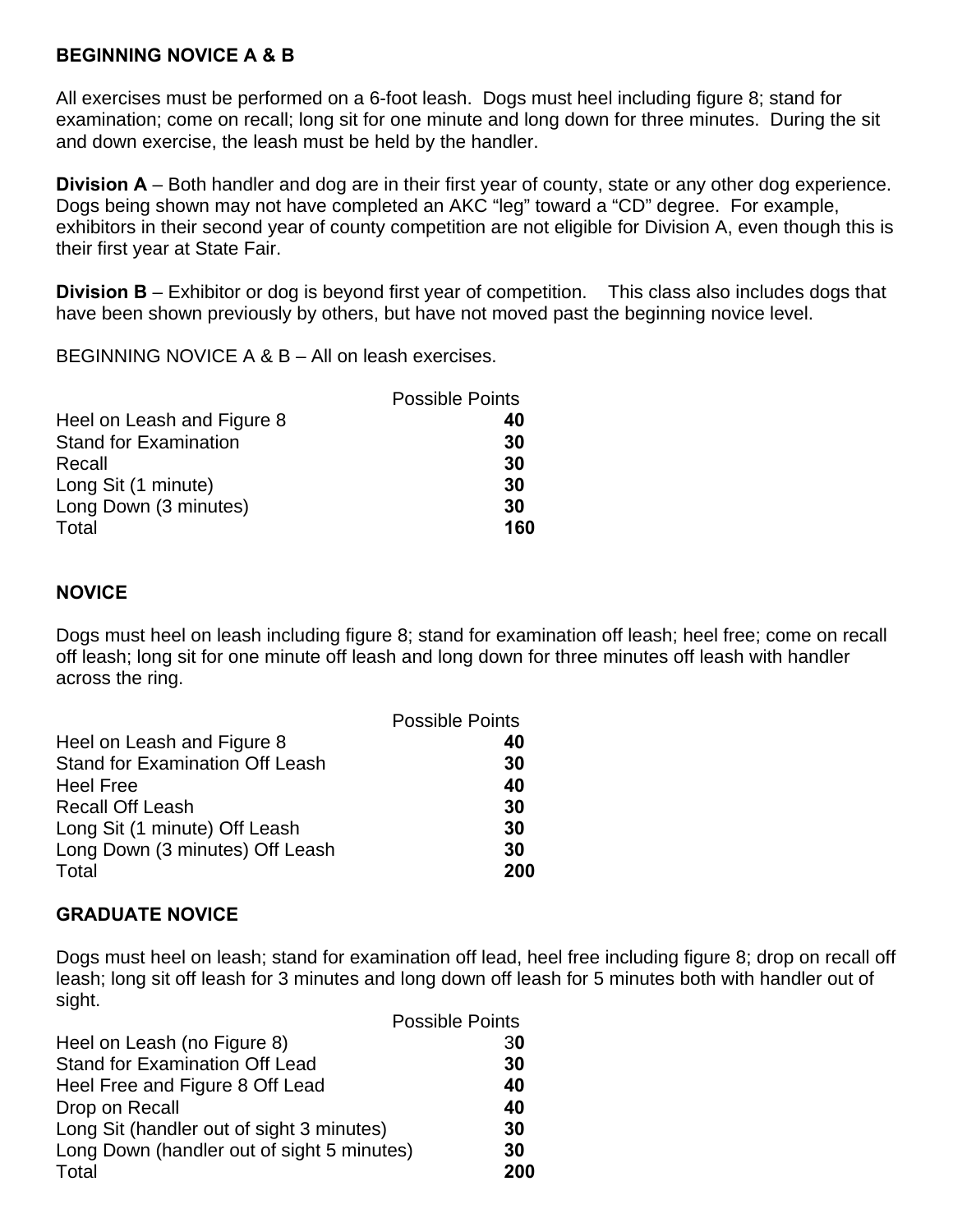# **ADVANCED GRADUATE NOVICE**

Dogs must heel on leash and figure 8 (off leash), drop on recall, dumbbell recall, recall over high jump, recall over broad jump, and long down.

| <b>Possible Points</b>                            |     |
|---------------------------------------------------|-----|
| Heel on Leash and Figure 8 Off Lead               | 40  |
| <b>Dumbbell Recall</b>                            | 30  |
| Recall Over High Jump (3/4 height at withers with |     |
| a minimum 4 inches and maximum 26 inches)         | 30  |
| Recall Over Broad Jump (twice the height of the   |     |
| high jump)                                        | 30  |
| Drop on Recall                                    | 40  |
| Long Down (handler out of sight 5 minutes)        | 30  |
| Total                                             | 200 |

#### **OPEN**

All exercises off leash. Dogs must: heel free and figure 8; drop on recall; retrieve on flat; retrieve over high jump; broad jump; long sit for 3 minutes and long down for 5 minutes, both with handler out of sight. For more information, refer to the Jump Heights section in this guidebook.

|                                                | <b>Possible Points</b> |
|------------------------------------------------|------------------------|
| Heel Free and Figure 8                         | 40                     |
| Drop on Recall                                 | 30                     |
| Retrieve on Flat                               | 20                     |
| Retrieve over High Jump (3/4 height)           |                        |
| at withers with a minimum 4 inches             |                        |
| and maximum 26 inches)                         | 30                     |
| Broad Jump (twice the height of the high jump) | 20                     |
| Long Sit (handler out of sight 3 minutes)      | 30                     |
| Long Down (handler out of sight 5 minutes)     | 30                     |
| Total                                          |                        |

**GRADUATE OPEN** – includes - signal exercise, scent discrimination, directed retrieve, moving stand and examination, go out, and directed jumping.

|                                         | <b>Possible Points</b> |
|-----------------------------------------|------------------------|
| <b>Signal Exercise</b>                  | 40                     |
| <b>Scent Discrimination</b>             | 30                     |
| <b>Directed Retrieve</b>                | 30                     |
| Moving Stand and Examination            | 30                     |
| Go Out                                  | 30                     |
| Directed Jumping (3/4 height at withers |                        |
| with a minimum 8 inches and maximum     |                        |
| 28 inches)                              | 40                     |
| Total                                   |                        |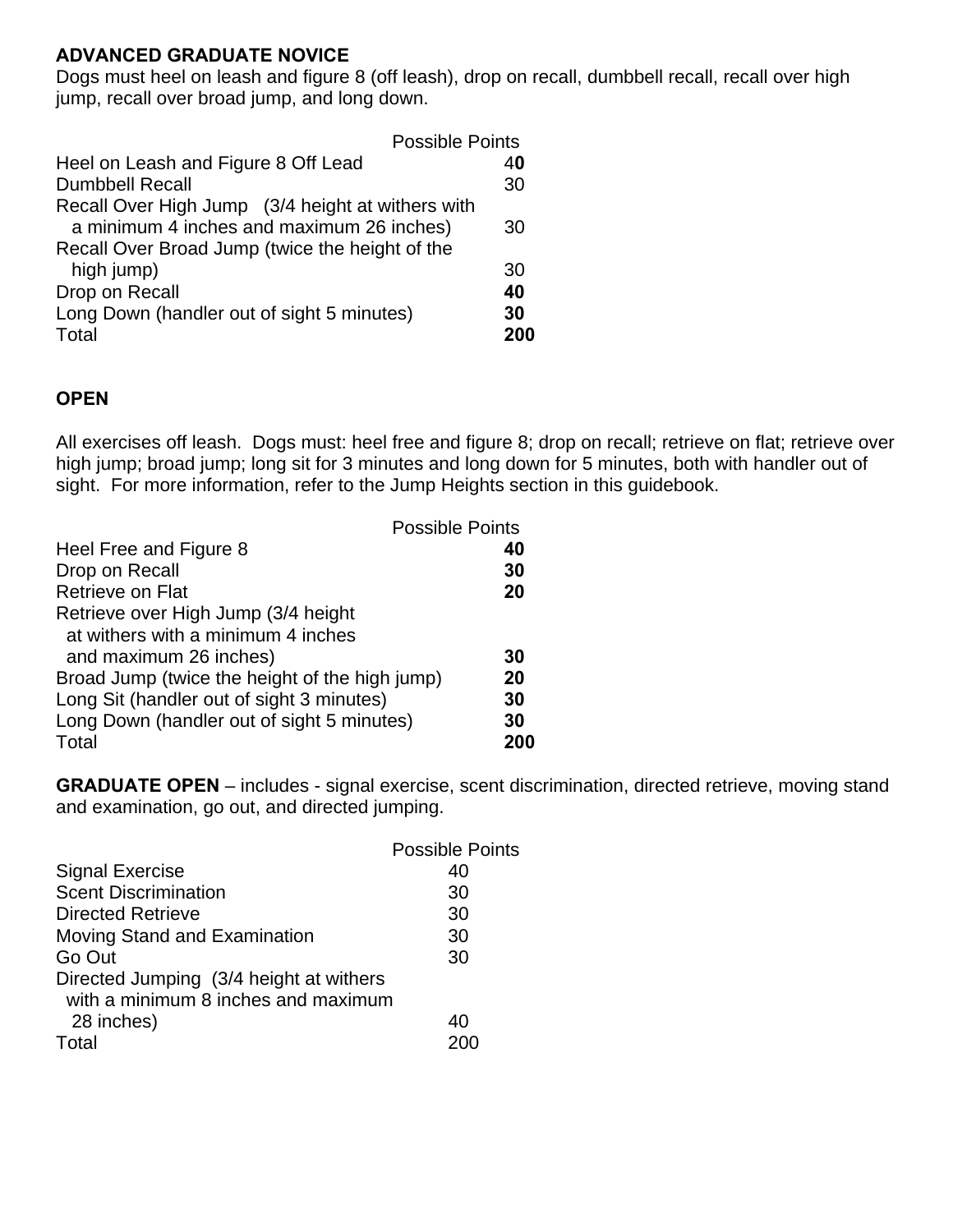# **UTILITY**

All exercises must be off leash. The dogs will perform five exercises; the signal exercise; the scent discrimination exercise with leather and metal objects; the directed retrieve; moving stand and examination' and directed jumping. Exhibitors must supply their own scent articles and gloves for the directed retrieve.

|                                         | Possible Points |
|-----------------------------------------|-----------------|
| <b>Signal Exercise</b>                  | 40              |
| Scent Discrimination-leather article    | 30              |
| Scent Discrimination-metal article      | 30              |
| <b>Directed Retrieve</b>                | 30              |
| Moving Stand and Examination            | 30              |
| Directed Jumping (3/4 height at withers |                 |
| with a minimum 8 inches and             |                 |
| maximum 28 inches)                      | 40              |
| Total                                   | 200             |
|                                         |                 |

#### **SCORING IN OBEDIENCE**:

**Partial Credit for Sits and Downs** - Partial credit will be given for all classes that have sits and downs. This will be designated on the score sheets. Judges will also score other infractions and note any point losses on the scoresheet. A dog needs to be completely successful with sit and down (until Judge calls the exercise completed) to qualify for a purple ribbon. Exhibitors will receive no more than these points for:

#### **For Beginning Novice A & B Obedience, & Novice** -

-Beginning Novice - Purple ribbons are awarded for 150 – 160 points. -Novice – Purple ribbons are awarded for 180-200 points.

Exhibitors will receive no more than these points for:

30 points – for completing the whole exercise (sit)

20 points – for completing 60 seconds of the exercise (sit)

10 points – for completing 30 seconds of the exercise (sit)

30 points – for completing the whole exercise (down)

20 points – for completing 3 minutes of the exercise (down)

10 points – for completing 90 seconds of the exercise (down)

#### **For Graduate Novice, Advanced Graduate Novice, & Open**

Exhibitors will receive no more than these points for:

30 points – for completing the whole exercise (sit)

20 points – for completing 3 minutes of the exercise (sit)

10 points – for completing 90 seconds of the exercise (sit)

30 points – for completing the whole exercise (down)

20 points – for completing 5 minutes of the exercise (down)

10 points – for completing 2.5 minutes of the exercise (down)

-Even though Graduate Open and Utility do not have long sits and downs it is recommended to include them as part of the training and practice sessions.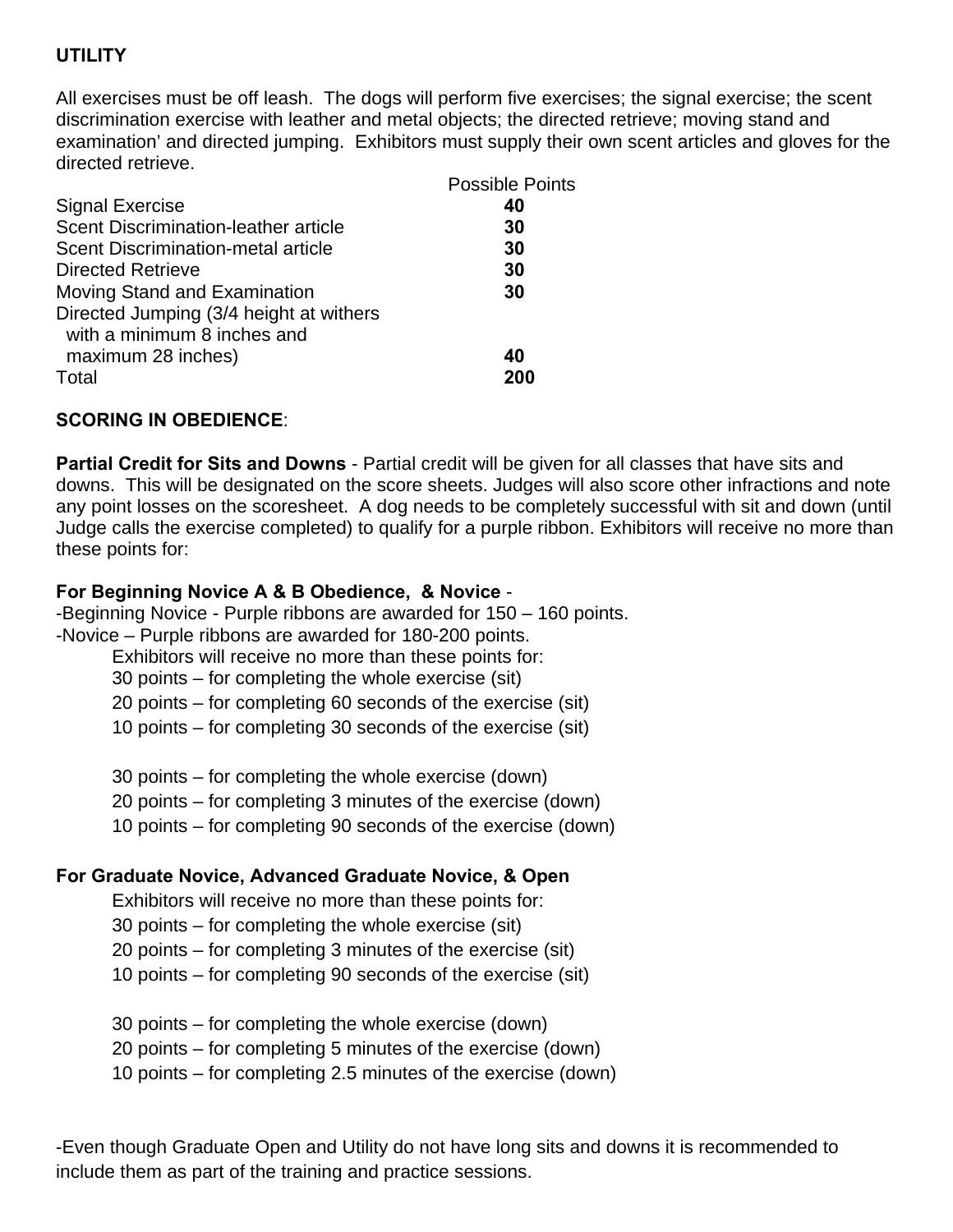#### **Beginning Novice:**

| Purple      | 150-160 points |
|-------------|----------------|
| <b>Blue</b> | 136-149 points |
| Red         | 112-135 points |
| White       | 111 points     |

#### **All Other Classes:**

| Purple      | 180-200 points |
|-------------|----------------|
| <b>Blue</b> | 160-179 points |
| Red         | 140-159 points |
| White       | 139 points     |

#### **REGULATIONS FOR PERFORMANCE**

#### **Ring**

The suggested ring size for an indoor show is 35 feet wide and 50 feet long for all obedience classes. The floor shall have a surface or covering that provides firm footing for the largest dogs. Rubber or similar non-slip material must be laid for the takeoff and landing at all jumps unless the surface, in the judge's opinion, does not require it.

At an outdoor show or trail, the suggested ring size is 40 feet wide and 50 feet long. The ground must be clean and level, and the grass, if any, shall be cut very short. For the Graduate Novice and Open classes, the superintendent is responsible for providing an appropriate place, approved by the judge, for the handlers to go to be completely out of sight of their dogs. If inclement weather at an outdoor trial necessitates the judging of obedience under shelter, the ring size requirements should be adjusted.

# **Use of Leash**

All handlers should use a 6-foot leash. Keep all dogs on leash (except when in the obedience ring as directed by the judge for off leash work). Bring dogs into the ring when brought in to receive awards and when waiting in the ring before and after the group exercise. (Leave the leash on the judge's table between the individual exercises and during all exercises).



# **Collars**

Dogs in the obedience ring must wear properly fitted collars approved by the judge. Collars with prongs or spikes on the inside or outside, electronic collars, special training collars or collars that are either too tight or so large as to hang down unreasonably in front of the dog are not permitted. Nothing shall be hanging from the collars.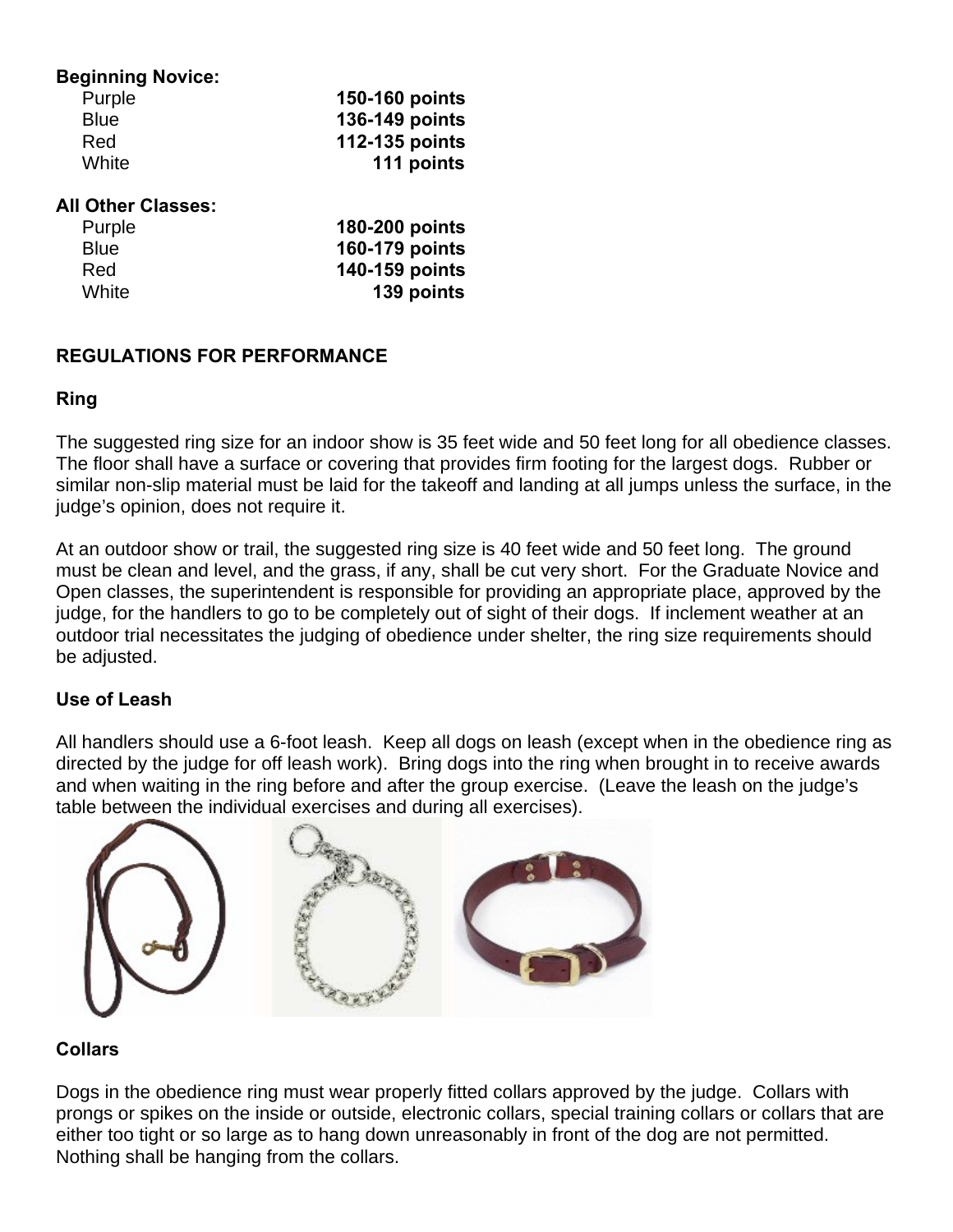# **Misbehavior**

Any discipline by the handler in the ring, any display of fear or nervousness by the dog, any uncontrolled behavior of the dog such as snapping, barking, or running away from its handler, whether it occurs during an exercise, between exercises, or before or after judging must be penalized according to the seriousness of the misbehavior. The judge may expel or excuse any dog from further competition for these and other misbehaviors. Overly aggressive dogs will be expelled or excused.

#### **Commands and Signals**

Whenever a command or signal is mentioned in these guidelines, the handler may give either a signal voice command or signal. Any extra commands or signals must be penalized. When the quidelines specify "command and/or signal," the handler may give either one or the other or both command and signal simultaneously. When a signal is permitted and given, it must be a single gesture with one arm and hand only. The arm must immediately be returned to a natural position. Delay in following a judge's order to give a command or signal must be penalized, unless the delay is directed by the judge because of some distraction or interference.

The signal for downing a dog may be given either with the arm raised or with a downswing of the arm. Any pause in holding the arm upright followed by a downswing of the arm will be considered an additional signal.

Handler's loud commands create a poor impression of obedience and should be avoided. Shouting is not necessary even in a noisy place if the dog is properly trained to respond to a normal tone of voice. Commands that are, in the judge's opinion, excessively loud will be penalized.

# **Heel Position**

The heel position, as used in these guidelines, means that the dog shall be straight in line with the direction in which the handler is facing, at the handler's left side and as close as practical to the handler's left leg without crowding – the handler needs freedom of motion at all times, whether the dog is sitting, standing or moving at heel. The area from the dog's head to shoulder shall be in line with the handler's left hip.

#### **Heel on Leash**

The handler shall enter the ring with the dog on a loose leash and shall stand with the dog sitting in the heel position until the judge asks if the handler is ready and then gives the order, "Forward." The handler may give the command or signal to Heel, and shall start walking briskly and in a natural manner with the dog on loose leash. The dog shall walk close to the left side of the handler without crowding, permitting the handler freedom of motion at all times. At each order to "Halt,' the handler will stop and the dog shall sit straight and in the Heel position without command or signal and shall not move until the handler again moves forward on order from the judge. It is permissible after each Halt for the handler to give the command or signal to Heel before moving again.

At the handler's option, the leash may be held in either hand or in both hands, provided the hands are in a natural position. However, the handler and dog will be penalized if, in the judge's opinion, the leash is used to signal or give assistance to the dog. Any tightening or jerking of the leash or any act, signal or command which, in the judge's opinion, gives the dog assistance shall be penalized.

The judge will give the orders "Forward," "Halt," "Right Turn," "Left Turn," "About Turn," "Slow," "Normal" and "Fast," which signify that both the handler and dog must run, change pace and move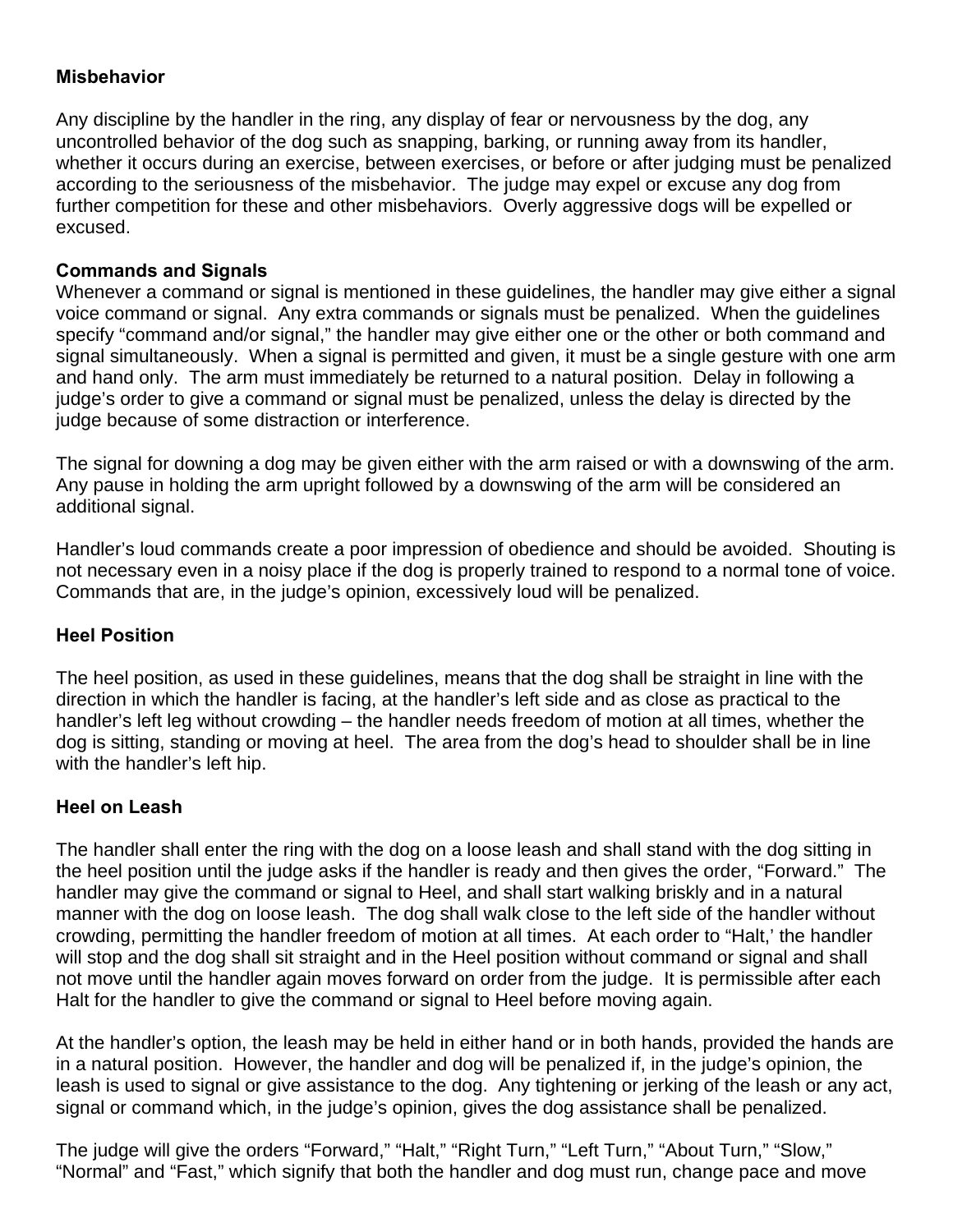forward at a noticeably different pace. These orders may be given in any sequence and may be repeated if necessary. In executing the About Turn, the handler will do a Right About Turn in all cases. The judge will say, "Exercise finished," after the heeling and then, "Are you ready?" before starting the Figure 8.

The judge will order the handler to execute the Figure 8. On this order, the handler may give the command or signal to Heel and, with the dog in the heel position, shall walk around and between two stewards standing about 8 feet apart. If there is only one steward, the contestant shall walk around and between the judge and the steward. The Figure 8 in the Novice classes shall be done on leash only. The handler may choose to go in either direction. There shall be no About Turn in the Figure 8, but the handler and dog shall complete the Figure 8 twice, with at least one Halt during and another Halt at the end of the exercise.

# **Stand for Examination**

The judge will give the order to "Stand for Examination." The handler, without further order from the judge, will stand or pose the dog off leash, give the command and/or signal to stay, walk forward about 6 feet in front of the dog, turn around and stand facing the dog. The method by which the dog is made to stand or pose is optional, and the handler may take any reasonable time in posing the dog before deciding to give the command and/or signal to stay.

The judge will approach the dog from the front while presenting the back of their hand to the dogs nose first then will touch its head, body and hindquarters only or run hand down dog's back. The judge will then give the order, "Back to your dog." The handler will then walk around behind the dog to the heel position. The dog must remain in a standing position until the judge says, "Exercise finished." The dog must show no resentment at any time during the exercise.

#### **Heel Free**

This shall be executed in the same manner as Heel on Leash except the dog is off the leash.

# **Recall**

To execute the Recall to the handler, the judge will order or signal the handler to "Leave your dog." The dog is then given the command and/or signal to stay in the sitting position while the handler walks forward toward the other end of the ring, turns around and faces the dog. Upon the "Call your dog" order or signal from the judge, the handler calls or signals the dog.

In the Novice class, the dog must come directly in at a brisk pace and sit straight, centered immediately in front of the handler's feet and close enough so that the handler could readily touch its head without moving either foot or having to stretch forward. The dog shall not touch the handler nor sit between his or her feet. Upon order or signal from the judge to "Finish," the dog on command or signal must go to the heel position and sit. The method by which the dog goes to the heel position shall be the handler's option, provided it is done quickly and the dog sits straight at Heel.

# **Drop on Recall**

In the Graduate Novice and Open classes, the dog must drop completely to a down position immediately on only one command or signal from the handler at a point designated by the judge. The dog must remain in the down position until, on order or signal from the judge, the handler calls or signals the dog. The animal must then rise and complete the exercise as in the Novice class.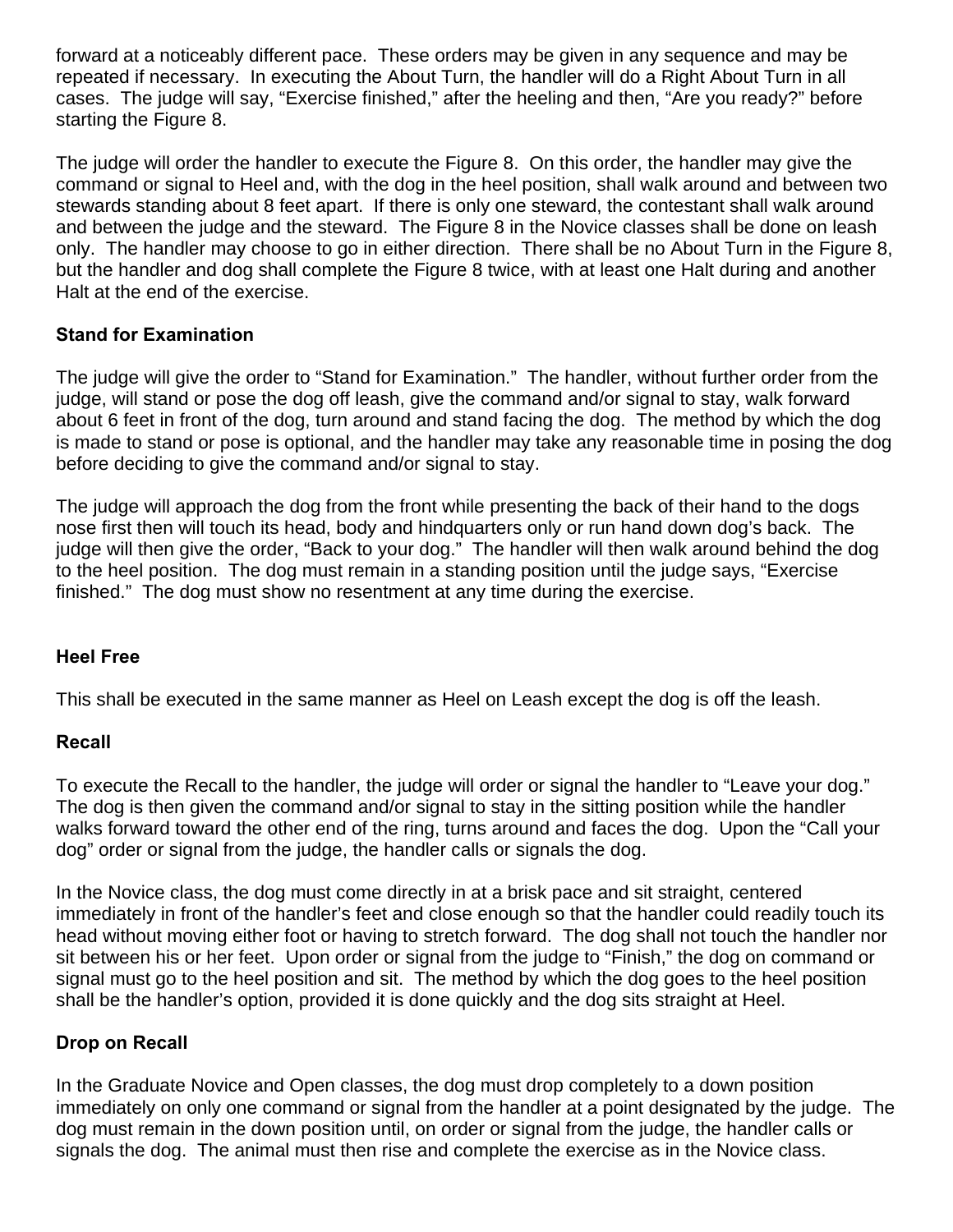# **Dumbbell Recall**

This exercise will be performed like the Novice Recall but with the dog holding the dumbbell. In addition to the Novice Recall, the dog will promptly take, hold and deliver the dumbbell when commanded. The judge's orders are: "Give your dog the dumbbell," "Leave your dog," "Call your dog," "Take it" and "Finish." The handler will stand with the dog sitting in the heel position in a place designated by the judge. When the judge orders "Give your dog the dumbbell," the handler will present the dumbbell with one command. The dog must accept it readily and hold it. When the judge orders, the handler may give the command and/or signal to stay and will walk forward to the other end of the ring and turn to face the dog. On the judge's order or signal, the handler will command or signal the dog to come. The dog must come directly at a brisk trot or gallop. When the dog is sitting in front of the handler, the judge will order "Take it," and the handler will give a command and take the dumbbell. The finish will be done as in the Novice Recall. All appropriate penalties of the Novice Recall and Open Retrieve on Flat shall apply.

# **Long Sit**

All the competing dogs in the class take the Long Sit exercise together. If there are 12 or more dogs, however, the judge has the option to judge groups of not less than six nor more than 15 dogs. If the same judge does both classes, the separate classes may be combined, provided there are not more than 15 dogs competing in the combined classes.

The dogs in the ring shall be lined up in catalog order along one of the four sides of the ring.

On order from the judge, the handlers shall sit their dogs, if they are not already sitting. On further order from the judge to "Leave your doges," the handlers shall give the command and/or signal to Stay and immediately leave their dogs, go to the opposite side of the ring, and line up facing their respective dogs. After 1 minute elapses, the judge will order the handlers, "Back to your dogs." The handlers must then return promptly to their dogs and walk around the dog to the heel position. The dogs must not move from the sitting position until after the judge says, "Exercise finished."

# **Long Down**

In the Novice classes, the Long Down is done in the same manner as the Long Sit. Instead of sitting, however, the handlers, on order from the judge, will down their dogs without touching them. The judge will order the handlers back after 3 minutes. The dogs must stay in the down position until after the judge says, "Exercise finished."

#### **Graduate Novice, Advanced Graduate Novice, Open Classes – Long Sit and Long Down**

These exercises are performed in nearly the same way as in Novice. After leaving their dogs, the handlers must cross to the opposite side of the ring, leave the ring in single file as directed by the judge that is completely out of sight of their dogs.

Handlers must remain in this designated area until called by the judge after the expiration of the time limit of 3 minutes in the Long Sit and 5 minutes in the Long Down. On order from the judge, the handlers shall return to the ring in single file in reverse order and line up facing their dogs across the ring.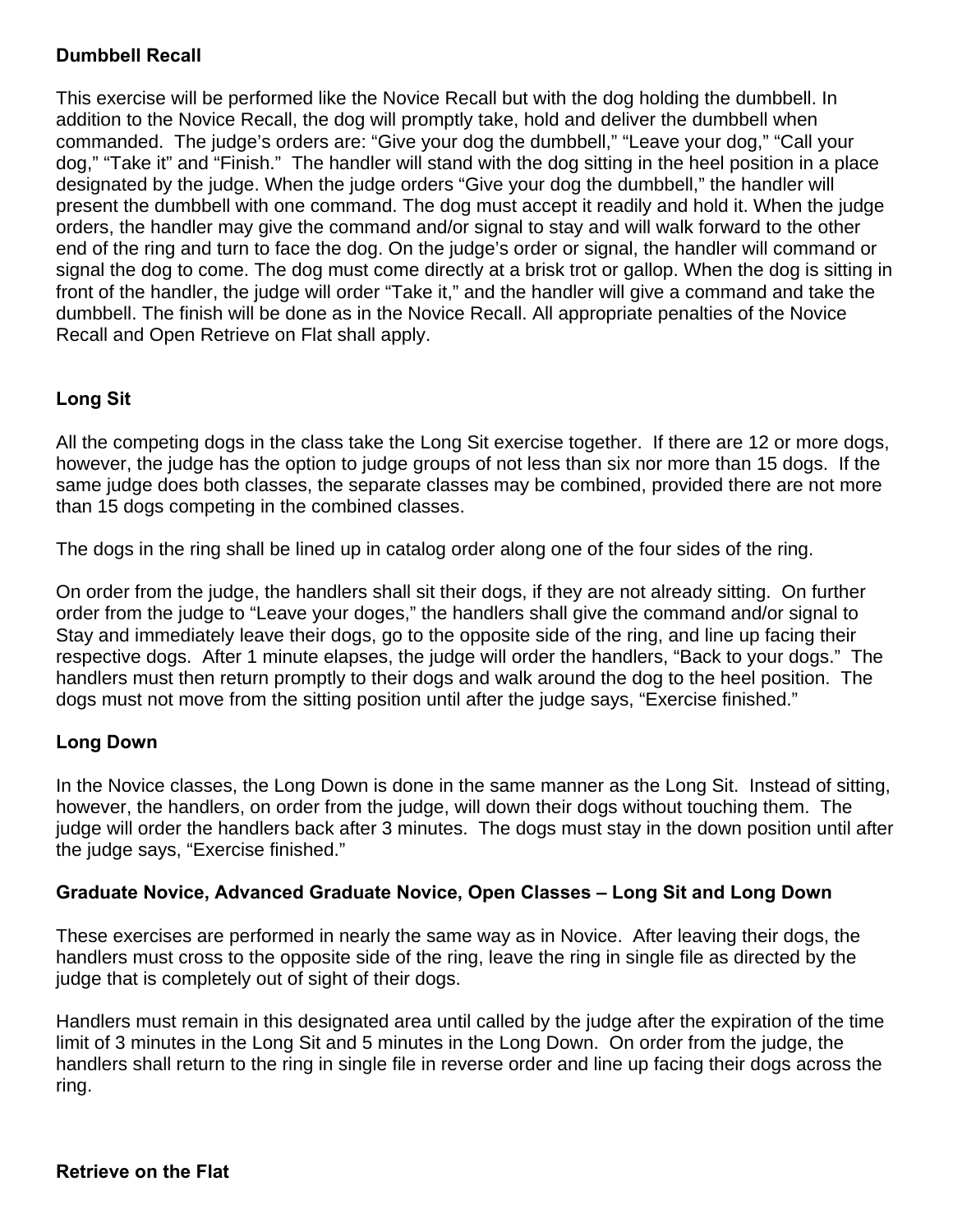In retrieving the dumbbell on the flat, the handler stands with the dog sitting in the heel position in place designated by the judge. Upon orders from the judge to "Throw it," the handlers may give the command and/or signal to Stay – which may not be given with the hand that is holding the dumbbell – and throw the dumbbell. A handler must wait for orders from the judge before executing each subsequent movement. With the order, "Send your dog," the handler gives the signal or command to the dog to retrieve. After the order, "Take it," the handler may give a command or signal and take the dumbbell from the dog. Following the final order "Finish," the handler gives the command or signal to heel as in the Recall. The dog shall not move forward to retrieve nor deliver to hand on return until given the command or signal by the handler following the order by the judge.

The retrieve shall be executed at a fast trot or gallop, without unnecessary mouthing or playing with the dumbbell. The dog shall sit straight, centered immediately in front of its handler's feet and close enough so that the handler can readily take the dumbbell without moving either foot or having to stretch forward. The dog shall not touch the handler nor sit between his or her feet.

The dumbbell, which must be approved by the judge, shall be made of one or more of the heavy hardwoods or of a rigid or semi-rigid, firm, nontoxic, non-wooden material, similar in size, shape, color and weight to a wooden dumbbell. Metal dumbbells are not permitted. Dumbbells shall not be hollowed out. It may be unfinished, coated with a clear finish or painted white. It shall have no decorations or attachments but may bear an inconspicuous mark for identification. The size of the dumbbell shall be proportionate to the size of the dog. The judge shall require the dumbbell to be thrown again before the dog is sent if, in his or her opinion, it is thrown less than 20 feet, too far to one side or too close to the ringside.

#### **Retrieve over High Jump**

In retrieving the dumbbell over the High Jump, the exercise is executed in the same manner as the Retrieve on the Flat, except that the dog must jump the High Jump both going and coming. The handler must stand at least 8 feet – or any reasonable distance beyond 8 feet – from the jump but must remain the same spot throughout the exercise. The handler must throw the dumbbell at least 8 feet beyond the jump. The High Jump must be jumped without touching it.

The minimum jump shall be a multiple of 2 inches set at the nearest jump height, which is determined by a measurement of ¾ of the height of the dog at the withers. No dog will jump less than 4 inches or more than 28 inches. Example: a 10-inch dog jumps 8 inches (for example, 10 inches x 0,75 = 7.5 inches or 8 inch jump).

Height to be Jumped

<sup>3</sup>/4 Jump - Measured height of dog at withers Height to be jumped Less than 10 inches 4 inches 10 inches to less than 12  $\frac{1}{2}$  inches 8 inches 12 ½ inches to less than 15 inches 10 inches 15 inches to less than 17  $\frac{1}{2}$  inches 12 inches 17 % inches to less than 20 inches 14 inches 20 inches to less than 23 inches 16 inches 23 inches to less than  $25\%$  inches 18 inches 25 ½ inches to less than 28 inches 20 inches 28 inches to less than 31 inches 22 inches 31 inches to less than 33 ½ inches 24 inches 33 ½ inches to less than 36 inches 26 inches 36 inches to less than 39 inches 28 inches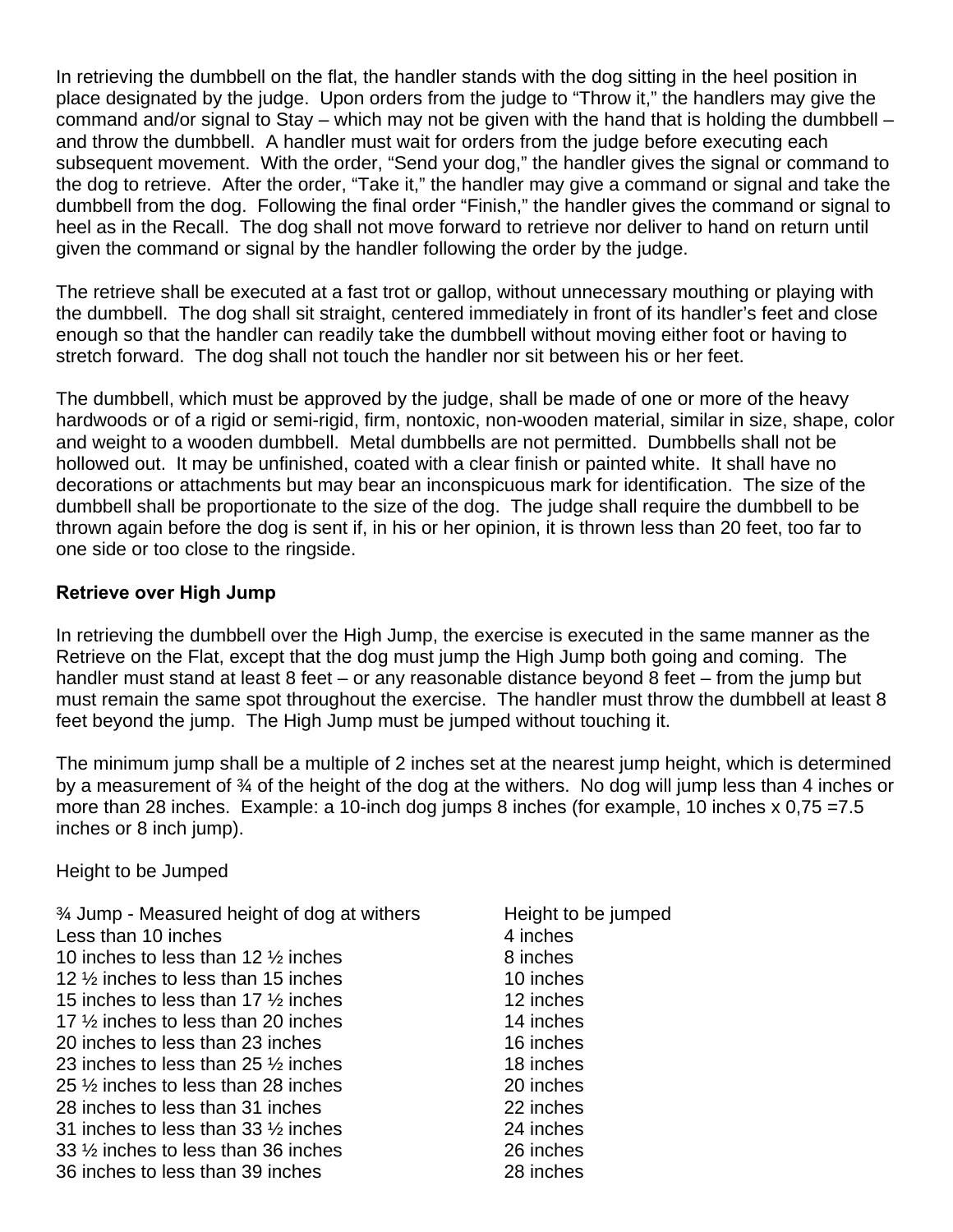The jumps may be preset by the stewards based on the handler's advice as to the dog's height. The judge must make certain that the jump is set at the required height for each dog, and shall verify, with an ordinary folding rule or steel tape to the nearest one-half inch, the height at the withers of each dog that jumps less than 36 inches. The decision should not be based on the height of the jump on the handler's advice.

The side posts of the High Jump shall be 4 feet high and the jump shall be 5 feet wide. It shall be constructed to provide adjustment for each 2 inches from 4 inches to 28 inches. It is suggested that the jump have a bottom board 8 inches wide, including the space from the bottom of the board to the ground or floor, plus three other 8-inch boards, one 4-inch board and one 2-inch board. A 6-inch board also may be provided. The jump shall be painted flat white. Only the width in inches shall be painted on both sides of each board in black 2-inch numbers. The number on the bottom board represents the distance from the ground or floor to the top of the board.

#### **SUGGESTED CONSTRUCTION OF HIGH JUMP**

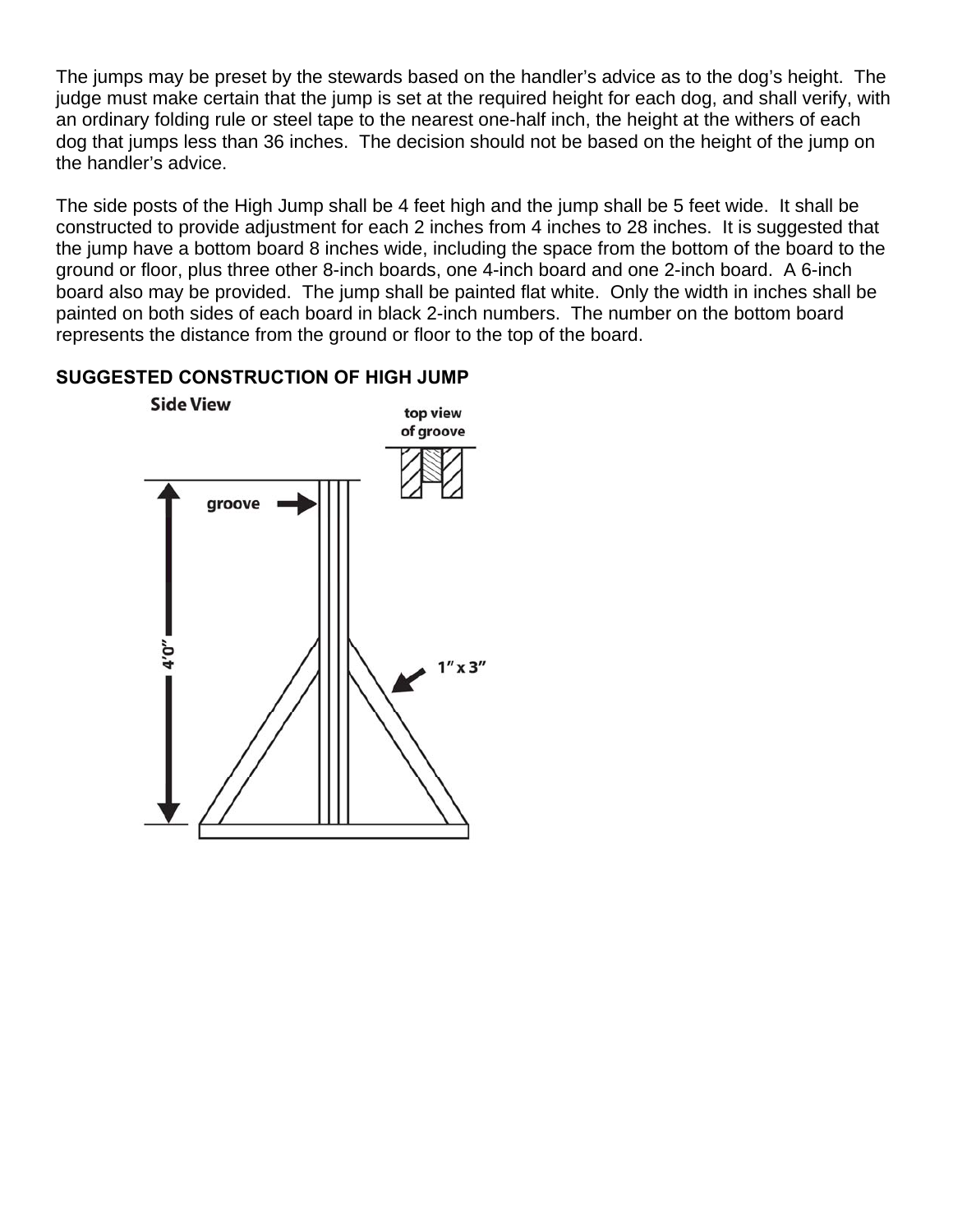#### **Front View**



In the Broad Jump the handler will stand with the dog sitting in the heel position in front of and anywhere at least 8 feet from the jump. On order from the judge to, "Leave your dog," the handler will give the dog the command and/or signal to stay and go to a position facing the right side of the jump, with toes about 2 feet from the jump, anywhere between the first and last hurdle. On order from the judge, the handler shall give the command or signal to jump. The dog should then clear the entire distance of the Broad Jump without touching and, without further command or signal, return to a sitting position immediately in front of the handler as in the Recall. The handler shall change position by midair but shall remain in the same spot. On order from the judge, the handler will give the command or signal to Heel and the dog shall finish as in the Recall.

The Broad Jump shall consist of four hurdles, built to telescope for convenience. It shall be made of boards about 8 inches wide, the largest measuring about 5 feet in length and 6 inches high at the highest point. All hurdles shall be painted white.

The hurdles shall be arranged by size, evenly spaced to cover a distance equal to twice the height of the High Jump as set for the particular dog, with the low side of each hurdle and the lowest hurdle nearest the dog. The four hurdles shall be used for a jump of 48 inches to 72 inches, three for a jump of 28 inches to 44 inches and two for a jump of 16 inches to 24 inches. The highest hurdles shall be removed first.

# **SUGGESTED CONSTRUCTION OF BROAD JUMP**

# **End View of Four Hurdles**

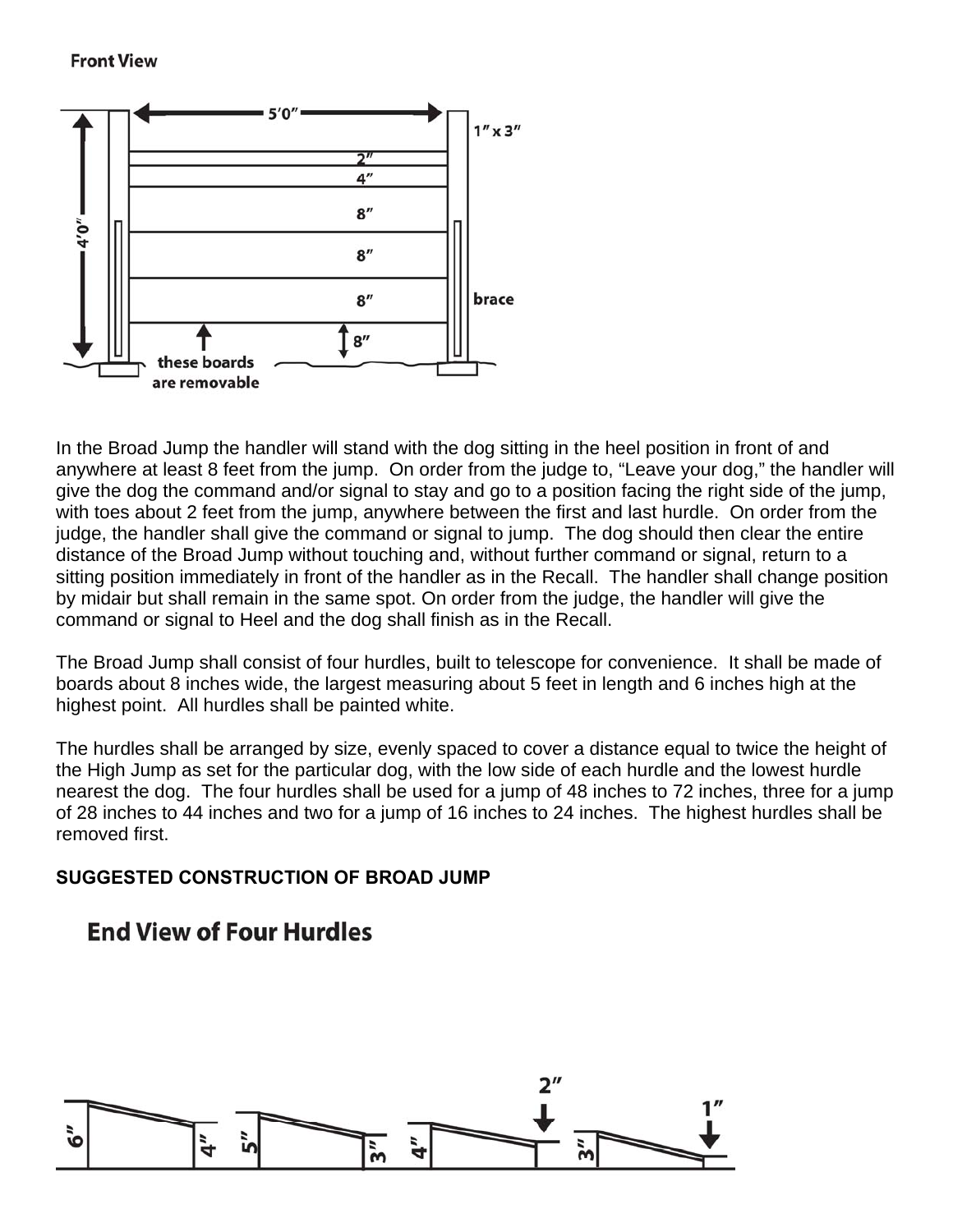

Graduate Open

# Signal Exercise

The exercise and scoring is the same as the Utility Signal exercise except that leaving the dog will be from 10 to 20 feet and the handler may give the command and/or signal on the judge's order to stand and the judge's signals to stay, down, sit, come and finish.

# Scent Discrimination

The exercise and scoring is the same as the Utility Scent Discrimination exercise except that only four articles (two leather, and two metal) and the handler and dog will remain facing the articles, ant only one will be retrieved. It is the handler's discretion as to which article is retrieved.

#### Directed Retrieve

The exercise and scoring is the same as the Utility Directed Retrieve except that no center glove is used.

#### Moving Stand and Examination

The exercise and scoring is the same as the Utility Moving Stand and Examination, except that the handler may pause or hesitate when giving the command and/or signal to stand.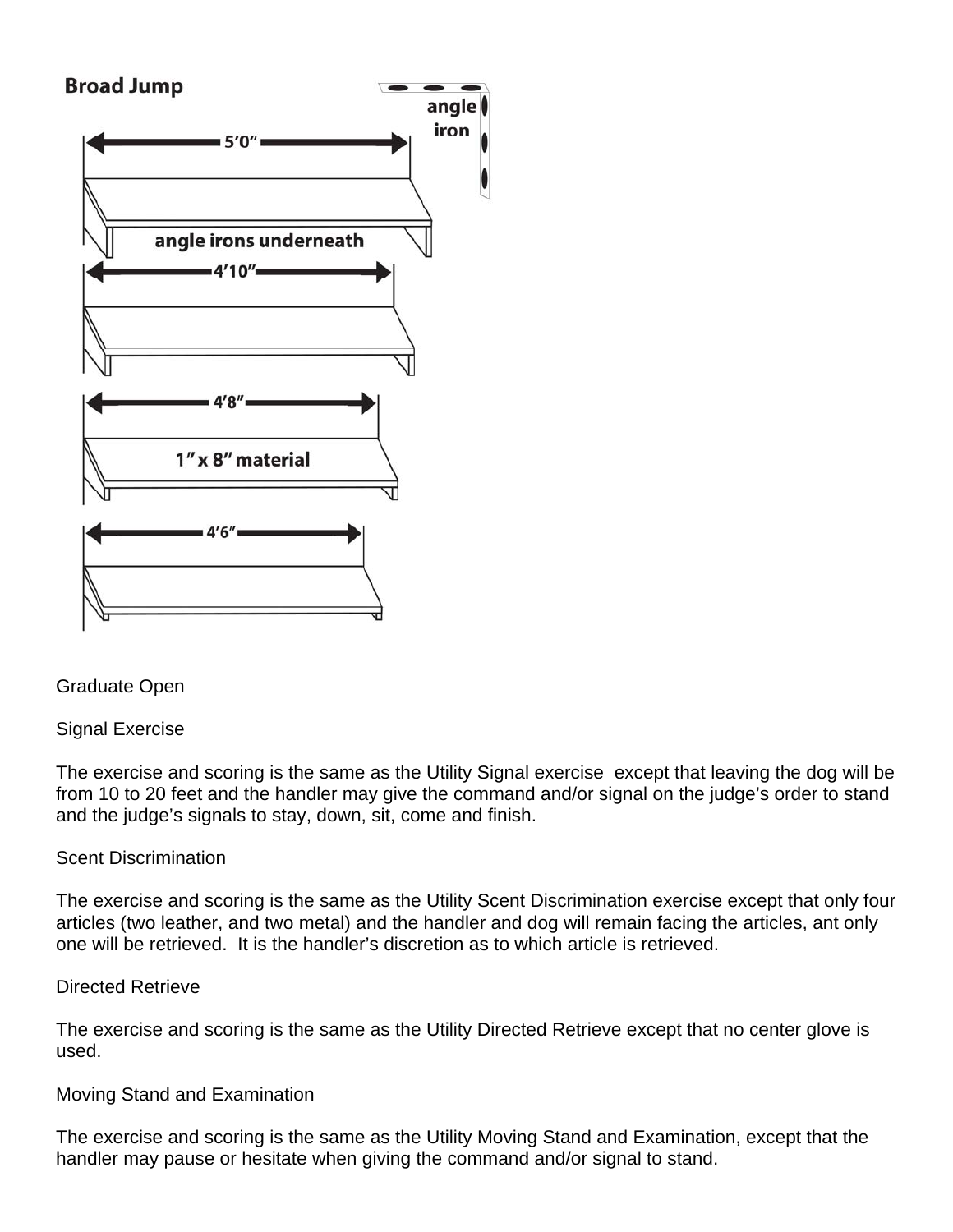# Go Out

The principal features of this exercise are that the dog go away from the handler to the opposite end of the ring and stop as directed. The orders are: "Send your dog" and "Return to your dog." The handler will stand in the approximate center of the ring between the jumps facing the unobstructed end of the ring. The judge will order "Send your dog," and the handler will command and/or signal the dog to go forward at a brisk trot or gallop to a point about 20 feet past the jumps in the approximate center of the ring. When the dog reaches this point, the handler will give a command to sit. The dog must stop and sit with its attention on the handler, but it need not sit squarely. The judge will then order the handler, "Return to your dog," and the handler will return to the heel position.

#### Directed Jumping.

The principal features of this exercise are that the dog stay where left, jump as directed, and return to the handler as in the Novice Recall. The orders are: "Leave your dog," "Bar," "High" and "Finish." The handler will stand with the dog sitting in the heel position at the unobstructed end and in the center of the ring. The judge will order "Leave your dog," and the handler will command and/or signal the dog to stay, then walk to the far end of the ring and turn to face the dog. The judge will order either "Bar" or "High" for the jump, and the handler will command and/or signal the dog to return to the handler over that designated jump. While the dog is in midair, the handler may turn to face the dog as it returns. The dog will sit in front of the handler, and, on order from the judge, finish as in the Novice Recall. The dog will be sent over only one jump, and the same jump will be used for all dogs as designated by the judge at the start of the class.

**Utility** 

#### Signal Exercise

The principal features of this exercise are the ability of dog and handler to work as a team while heeling, and the dog's correct responses to the signals to Stand, Stay, Drop, Sit and Come.

Orders are the same as in Heel on Leash and Figure 8, with the additions of "Stand your dog," which shall be given only when dog and handler are walking at normal pace, and "Leave your dog." The judge must use signals for directing the handler to signal the dog to Drop, Sit and Come, in that sequence, and to Finish.

Heeling in this exercise shall be done in the same manner as in Heel Free, except that throughout the entire exercise the handler shall use signals only and must not speak to the dog at any time. When the judge orders "Forward," the handler may signal the dog to walk at heel, and on separate and specific orders from the judge, shall execute a "Left Turn," "Right Turn," "About Turn," "Halt," "Slow," "Normal" and "Fast." These orders may be given in any sequence and may be repeated as necessary, but the judge shall attempt to standardize the heeling pattern for all dogs in the class.

On order from the judge while the dog is walking at heel, the handler shall signal the dog to Stand in the Heel position near one end of the ring. On further order "Leave your dog," the handler shall signal the dog to Stay, go to the other side of the ring and turn to face the dog. On separate and specific signals from the judge, the handler shall give the signal to Drop, Sit, Come and Finish as in the Novice Recall. During the heeling part of this exercise, the handler may not give any signal, except when a command or signal is permitted in the heeling exercises.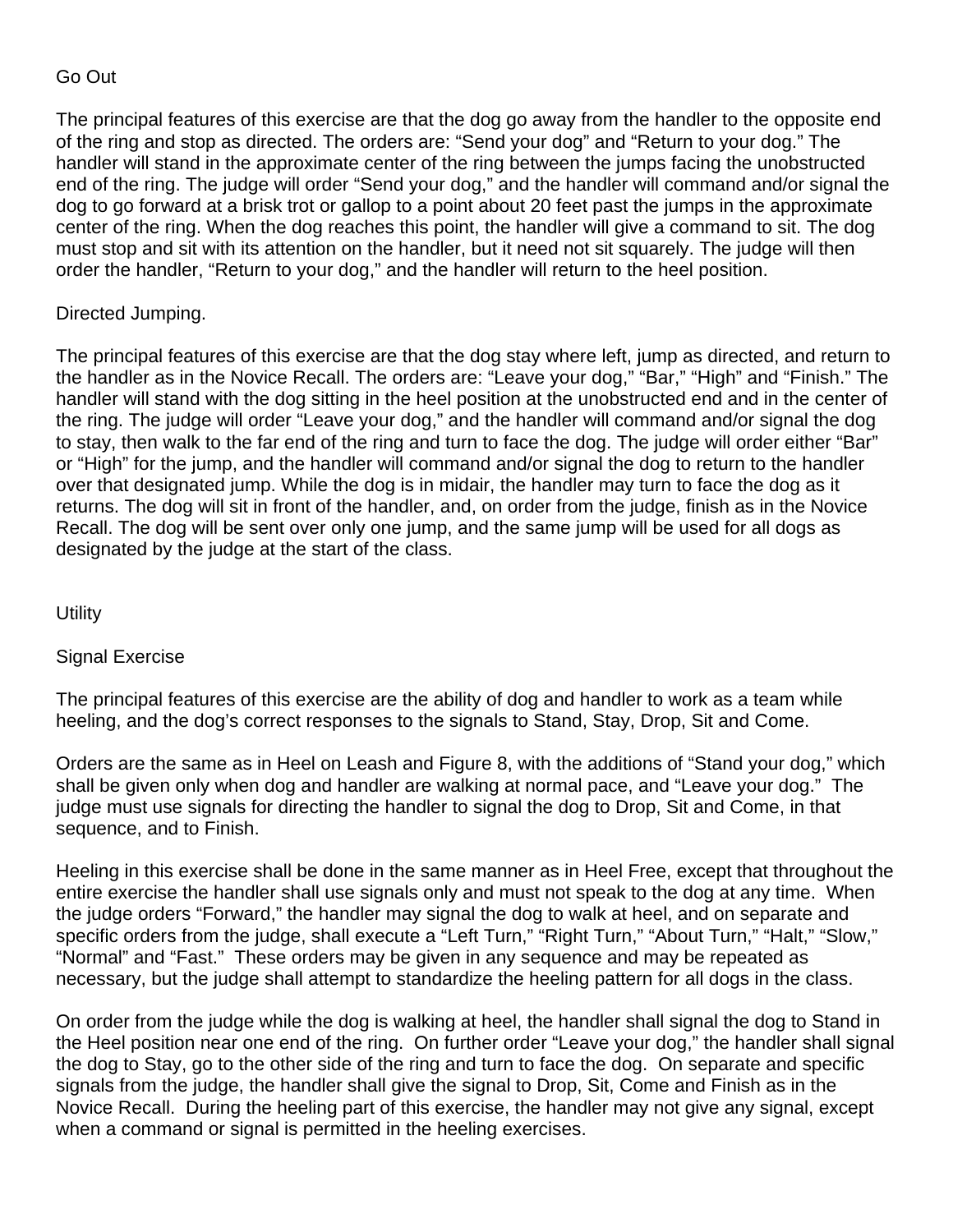# **Scent Discrimination**

In each of these two exercises (using metal and leather-covered articles), the dog must select by scent alone and retrieve an article which has been provided and handled by its handler. These shall consist of two sets, each containing five identical articles not more than 6 inches in length. These may be items of everyday use. One set shall be made entirely of rigid metal and one of leather of such design that nothing but leather is visible except for the minimum amount of thread or metal necessary to hold the article together. The articles in each set must be legibly numbered, each with a different number, and must be approved by the judge.

The handler shall present all 10 articles to the judge. The judge shall designate one article from each of the two sets and shall make a written note of the numbers of the two articles to be selected. These two articles shall be placed on a table or chair in the ring until picked up by the handler who shall hold only one article at a time. The handler's scent may be imparted to the article only from the hands, which must remain in plain sight. The handler can select which article is picked up first.

Before the start of the Scent Discrimination exercises, the judge or the steward will handle each of the remaining eight articles, placing them at random in the ring about 6 inches apart. The handler will stand about 15 feet from the articles with the dog sitting in the heel position. On order from the judge, the handler will immediately place the selected article on the judge's book or work sheet and the judge, without touching the article, will place it among other articles. The handler and dog will face away from the time the judge takes the handler's articles until the order "Send your dog" is given.

When the judge gives the order "Send your dog," the handler and dog will execute a Right About Turn to face the articles and the handler will simultaneously give the command or signal to retrieve. The dog shall not again sit after turning but go directly to the articles. The handler may given his or her scent to the dog by gently touching the dog's nose with the palm of one open hand, but this may only be done while the dog is sitting at heel and the arm and hand must be returned to a natural position before handler and dog turn to face the articles. The dog shall go at a brisk pace to the articles. The dog may take any reasonable time to select the right article provided it works continuously. After picking up the right article, the dog shall return at a brisk pace and complete the exercise as in the Retrieve on the Flat. The same procedure is followed in both Scent Discrimination exercises. If a dog retrieves a wrong article in the first exercise, it shall be placed on the table or chair, and the handler's article also must be taken from the remaining articles. The second exercise shall then be completed with one less article in the ring,

# **Directed Retrieve**

The Directed Retrieve exercise has three principal features: 1) the dog must stay until directed to retrieve; 2) following a command, the dog must go directly to the designated glove; and 3) the dog should retrieve promptly. The orders for the exercise are "One," "Two" or "Three," followed by "Take it' and "Finish." In this exercise, the handler will provide three predominantly white, cotton work gloves, which must be open and approved by the judge. The handler will stand with his or her back to the unobstructed end of the ring with the dog sitting in the Heel position midway between and in line with the two jumps. The judge or steward will then drop the three gloves across the end of the ring, one glove in each corner and one in the center, about 3 feet from the side of the ring, while the handler and dog are facing the opposite direction. All three gloves should be clearly visible to the dog and handler when the team turns to face the glove designated by the judge. There shall be no table or chair at this end of the ring.

The gloves shall be designated "One," "Two" and "three," reading from left to right when the handler turns and faces the gloves. The judge will give the order 'One" or "Two" or "Three." The handler then must give the command to Heel and turn in place, right or left, to face the designated glove. The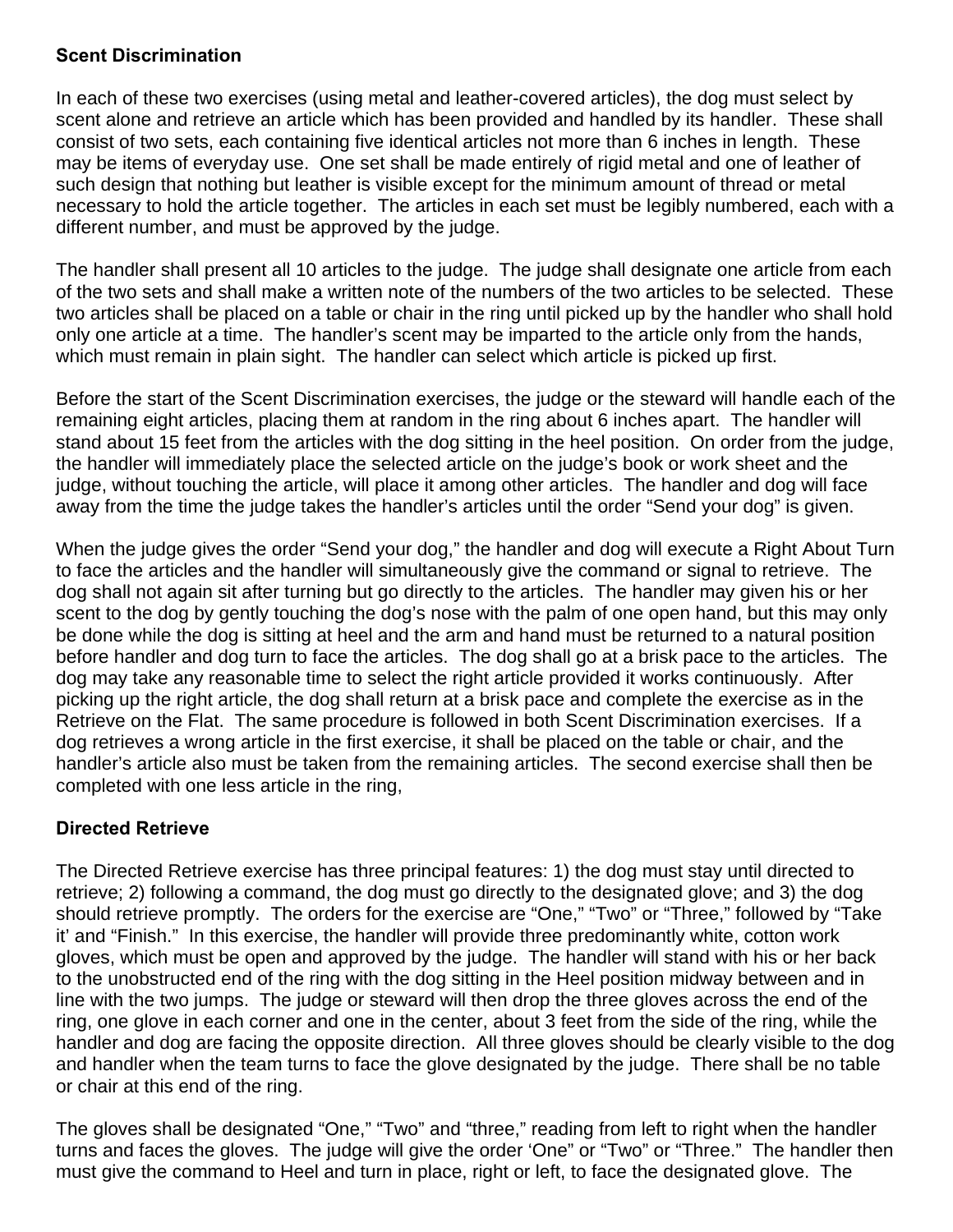handler will come to a halt with the dog sitting in the Heel position. The handler will then give the dog the direction to the designated glove with a single motion of the left hand and arm along the right side of the dog and will give the command to retrieve either simultaneously with or immediately following giving the direction. The dog shall then go directly to the glove at a brisk pace and retrieve it without unnecessary mouthing or playing with it, completing the exercise as in the Retrieve on the Flat.

The handler may bend his or her knees and body in giving the direction to the dog, after which the handler will stand erect in a natural position with arms at his or her sides.

The exercise shall consist of a single retrieve, but the judge shall designate different glove numbers for successive dogs.

#### **Moving Stand and Examination**

The principle features of the exercise are that the dog heel, stand and stay on command by the moving handler, accept the examination without shyness or resentment and, on command, return to the handler.

The first two orders for the exercise, "Forward" and "Stand your Dog," are to be given while the handler is walking, followed by "Call your dog to heel."

The handler stands with his dog sitting in the heel position at a point indicated by the judge. The judge asks, "Are you ready?" and orders "Forward." The handler commands or signals his or her dog to heel and walks briskly at a normal pace. After the handler has proceeded about 10 feet, the judge orders, "Stand your dog." The handler will, without pausing, command and/or signal the dog to stand, continue forward 10 to 12 feet and turn around, either to the right or left, and stand facing the dog. The dog must stand and stay in position.

The judge will then approach the dog from the front and examine the dog by going over it with his/her hands. The examination shall not include the dog's mouth or testicles.

Following the examination, the judge will order, "Call your dog to heel." The handler should then command and/or signal the dog to return to heel position. The dog should immediately return in a brisk manner to the proper heel position beside the handler.

# **Go Out**

The principal features of this exercise are that the dog goes away from the handler to the opposite end of the ring and stop as directed. The orders are: "Send your dog" and "Return to your dog." The handler will stand in the approximate center of the ring between the jumps facing the unobstructed end of the ring. The judge will order "Send your dog," and the handler will command and/or signal the dog to go forward at a brisk trot or gallop to a point about 20 feet past the jumps in the approximate center of the ring. When the dog reaches this point, the handler will give a command to sit. The dog must stop and sit with its attention on the handler, but it need not sit squarely. The judge will then order the handler, "Return to your dog," and the handler will return to the heel position.

#### **Directed Jumping**

The principle features of this exercise are as follows: the dog goes away from the handler in the direction indicated, stops, jumps as directed and returns as in the Recall.

The orders are "Send your dog," the designation of the jump to be taken and "Finish."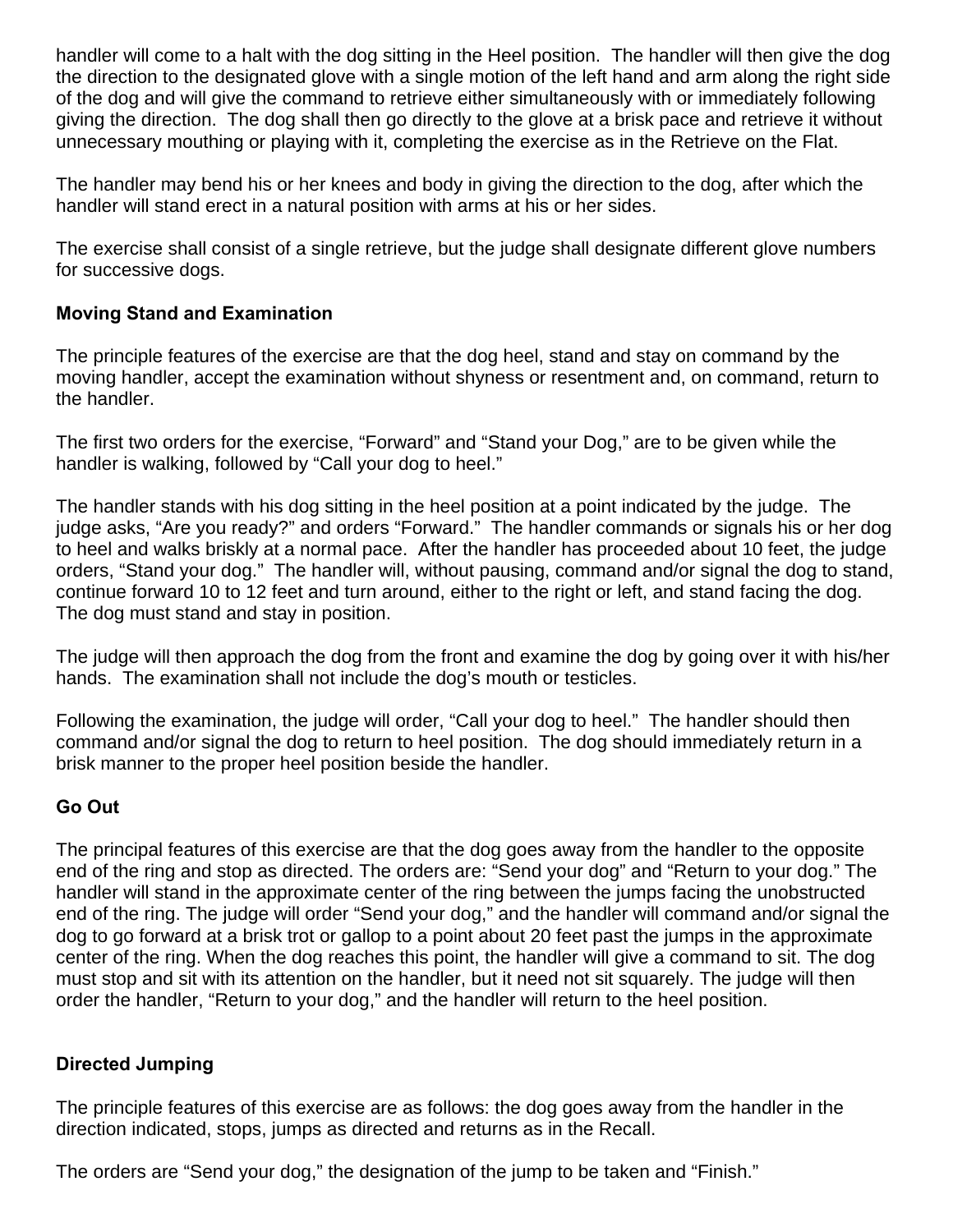The jumps shall be placed midway in the ring at right angles to the sides of the ring, 18 to 20 feet apart, the Bar Jump on one side, the High Jump on the other. The judge must make certain the jumps are set at the required height for each dog by following the procedure described in Retrieve over the High Jump.

The handler, from a position on the ring's center line and about 20 feet from the line of the jumps, shall stand with the dog sitting in the Heel position and, on order from the judge, shall command and/or signal the dog to go forward at a brisk pace to a point about 20 feet beyond the jumps and the approximate center.

When the dog has reached this point, the handler shall give a command to Sit. The dog must stop and sit with attention on the handler but does not need to sit squarely.

The judge will designate which jump is to be taken first by the dog, and the handler shall command and/or signal the dog to return over the designated jump. While the dog is in midair the handler may turn to face the dog as it returns. The dog shall sit in front of the handler and, on order from the judge, finish as in the Recall. The judge will say, "Exercise finished" after the dog has returned to the Heel position.

When the dog is again sitting in the Heel position, the judge shall ask, "Are you ready?" before giving the order to send the dog for the second part of the exercise. The same procedure shall be followed for the second jump.

The judge may decide which jump is taken first, but both jumps must be taken to complete the exercise. The judge must not designate the jump until the dog is at the far end of the ring. The dog shall clear the jumps without touching them.

The height of the jumps shall be the same as required in the open classes. The High Jump shall be the same as that used in the open classes, and the Bar Jump shall consist of a bar between 2 and 2- 1/2 inches square with four edges rounded sufficiently to remove sharpness. The bar shall be painted a flat black and white in alternate sections of about 3 inches each. The bar shall be adjustable for each 2 inches of height from 8 inches to 36 inches. The jump shall be constructed and positioned so the bar can be knocked off without disturbing the uprights.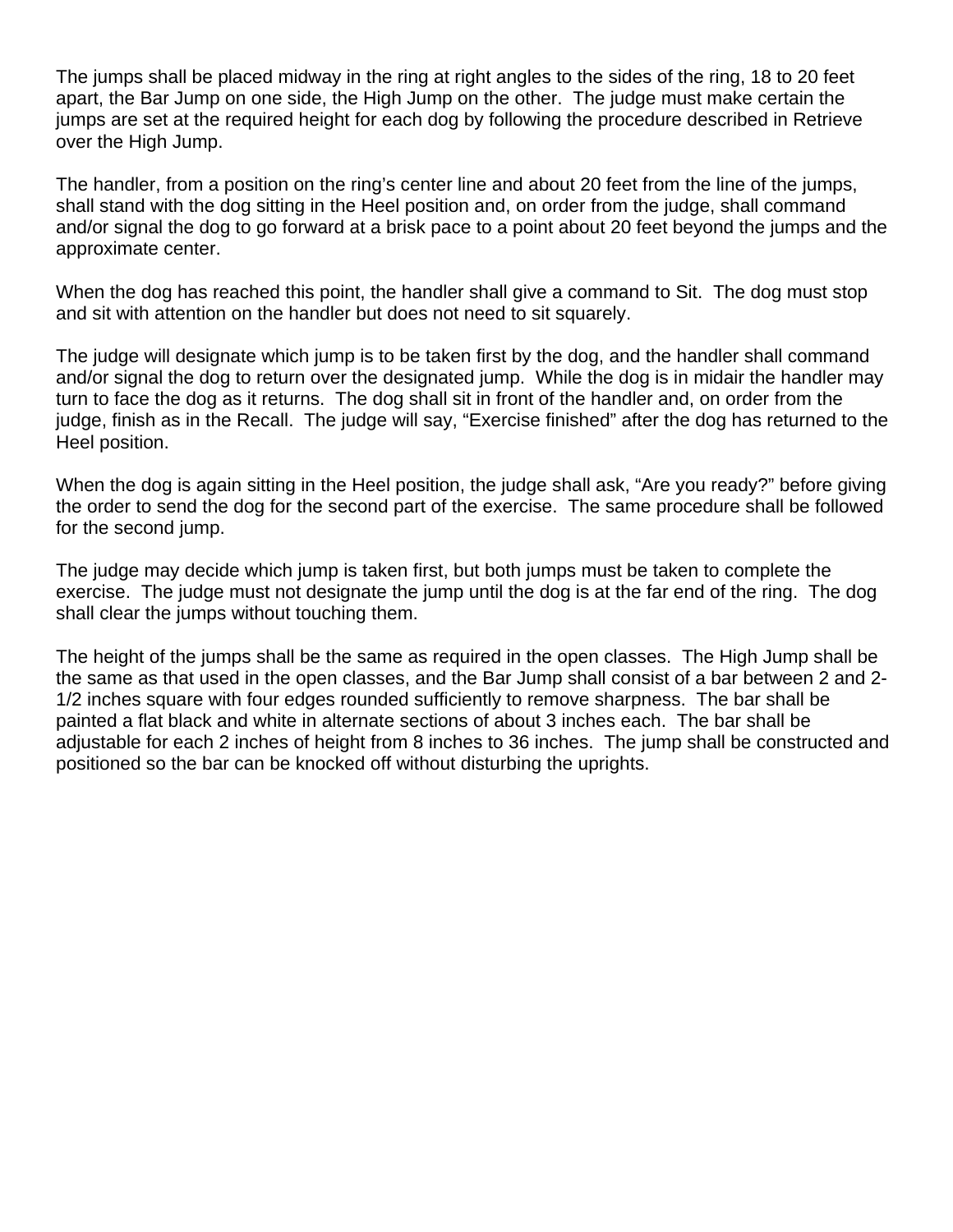# SUGGESTED CONSTRUCITON OF BAR JUMP

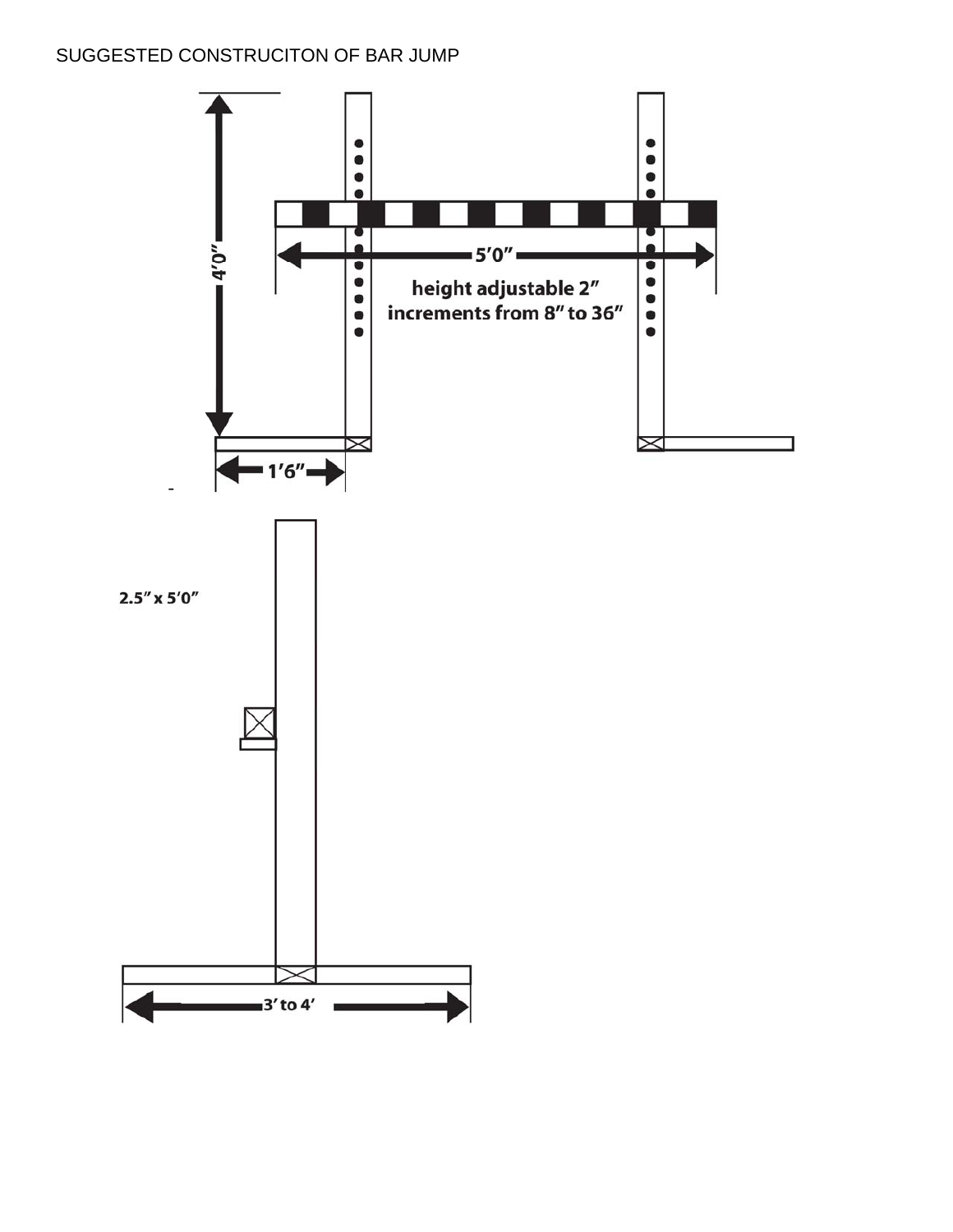

# **AGILITY**

4-H Dog Agility is designed to be fun for both handlers and dogs. It gives a nice break from the more structured obedience and showmanship competitions, yet still requires a well-trained dog and informed handler.

WHAT IS DOG AGILITY? Agility is basically a timed obstacle course of 6 to 20 obstacles (depending on the class). Scoring is done by making deductions for faults such as jumping off an obstacle, running the wrong course, a tight leash or taking too much time to run the course (See the scoring section). Dogs can work on either left or right side of the handler and do not need to be in Heel position; in fact, ideally a dog should be able to work well on both the left and right and to go ahead of the handler on the handler's command (such as go-out). The most important element of agility is fun – the dogs and handlers have fun, yet they must work well as a team.

THE OBSTACLES: The basic obstacles for the beginning agility course consist of jumps, tunnels, a dog walk and a pause box. The guidelines for construction of the obstacles are meant to be broad enough to enable even the smallest 4-H club to construct a course. An open tunnel may be anything from a child's purchased tunnel to a cardboard box with electric fence posts to secure it. The only requirements are that the obstacle meets the size requirements and that it is safe and fair for the smallest dog to the largest. Refer to the equipment permitted in each level of competition. There is a progression of equipment up through the higher levels. As well as a progression from onleash to off leash agility.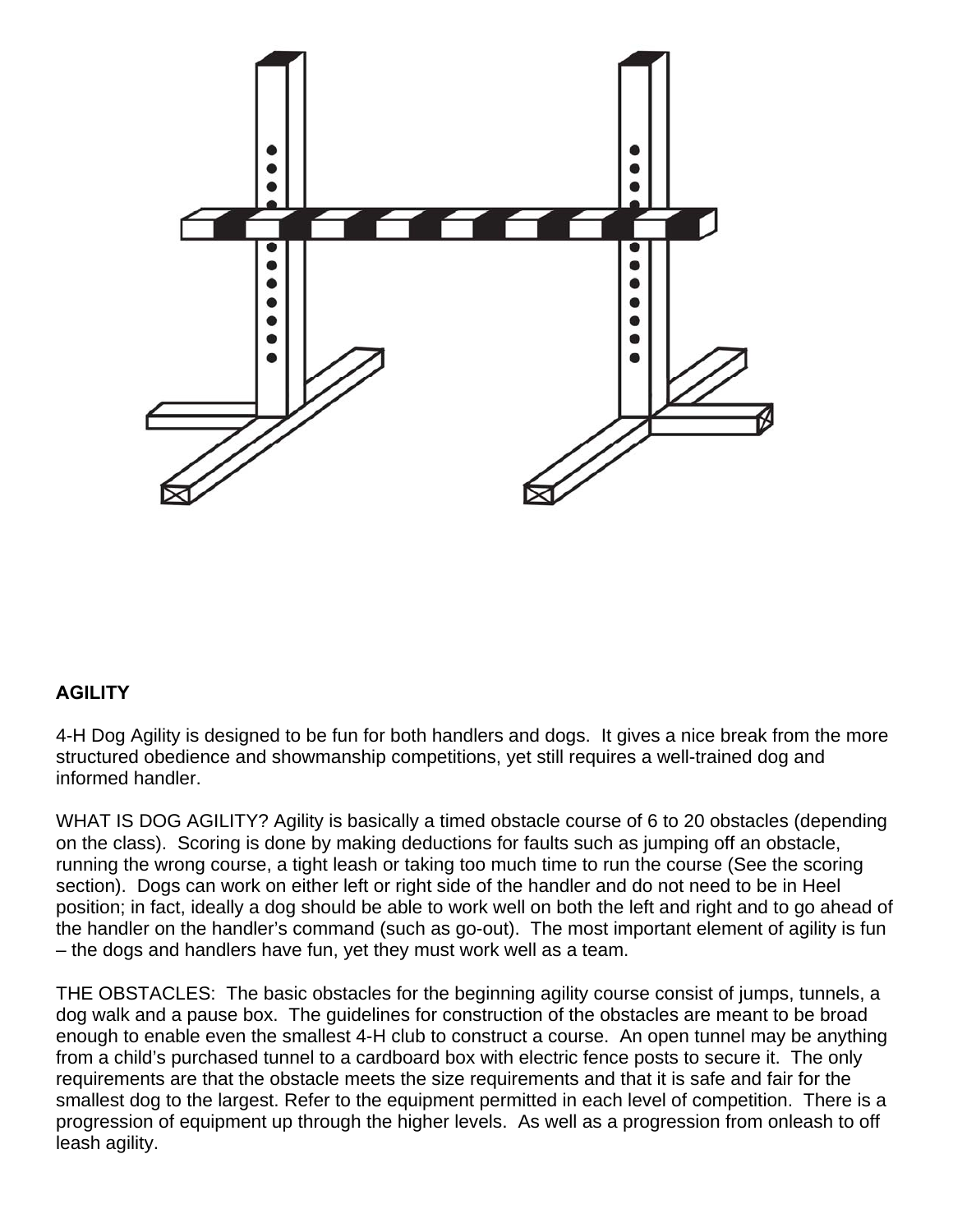#### **GENERAL RULES:**

Youth need to have completed basic obedience training instruction and at least one red ribbon in beginning obedience, titles in other dog show venues, or equivalent experience in order to participate in agility. Participants wishing to enter agility must demonstrate basic skills equivalent to beginning obedience training and thus can enter agility.

Also exhibitors need to attend club meetings, training clinics, or other hands on experiences with agility instruction and equipment. If a youth has not practiced on agility equipment, they may not enter a competition. Exhibitors must have demonstrated a minimum level of proficiency for safety and training experience for agility classes (loose leash beside handler, heel, sit, stay, come, down, etc….) Leaders can help guide youth into appropriate agility classes.

A dog may enter in only one level of agility in a competition (Level 1,2,3,4, or 5). An exhibitor may enter multiple dogs according to show guidelines. A show may have additional classes within in a level (see information on additional agility classes from the 4-H web page or other agility organizations – jumpers, colors, etc…) as time or location permits.

Wither heights of all agility dogs must be included with advanced entries. This is necessary to draft show order. Wither height measurements may be verified as part of the on-site registration process.

Baiting with food, squeakers, or toys will not be permitted in any class and is cause for disqualification.

Exhibitors should wear tennis shoes or shoes with non-skid soles.

Dog only goes over the jump. The handler runs beside the obstacle. Handler does not go over the jump.

**COLLARS** - All dogs must wear a flat / buckle collar. No other type is allowed. Each dog may be exhibited by only one handler in agility competition. No hanging tags.

**DOG AGE** - Dogs must be 18 months old or older to participate in competition. Practice may occur earlier (with veterinarian recommendations) with low elements and no excessive jumping. Mature body structure is needed for jumping and higher obstacles for all sizes of dogs.

Agility is an athletic activity. Dogs need to be in condition and in good health to be able to participate in this discipline. Excessive weight or under weight can be detrimental to a dogs health. Judges or judges and superintendents may confer and may excuse lame dogs or carrying excessive weight and that are unfit for competition.

Host sites will send a list of equipment to the judge and the judge will determine the course map. Course maps will be made available and posted at time of show registration in designated area(s).

Obstacle equipment needing repair or deemed unsafe by judge will be excluded from the competition. Advanced pieces of equipment will be eliminated from a lower level class.

Obstacles should be numbered to note the obstacle order for the course.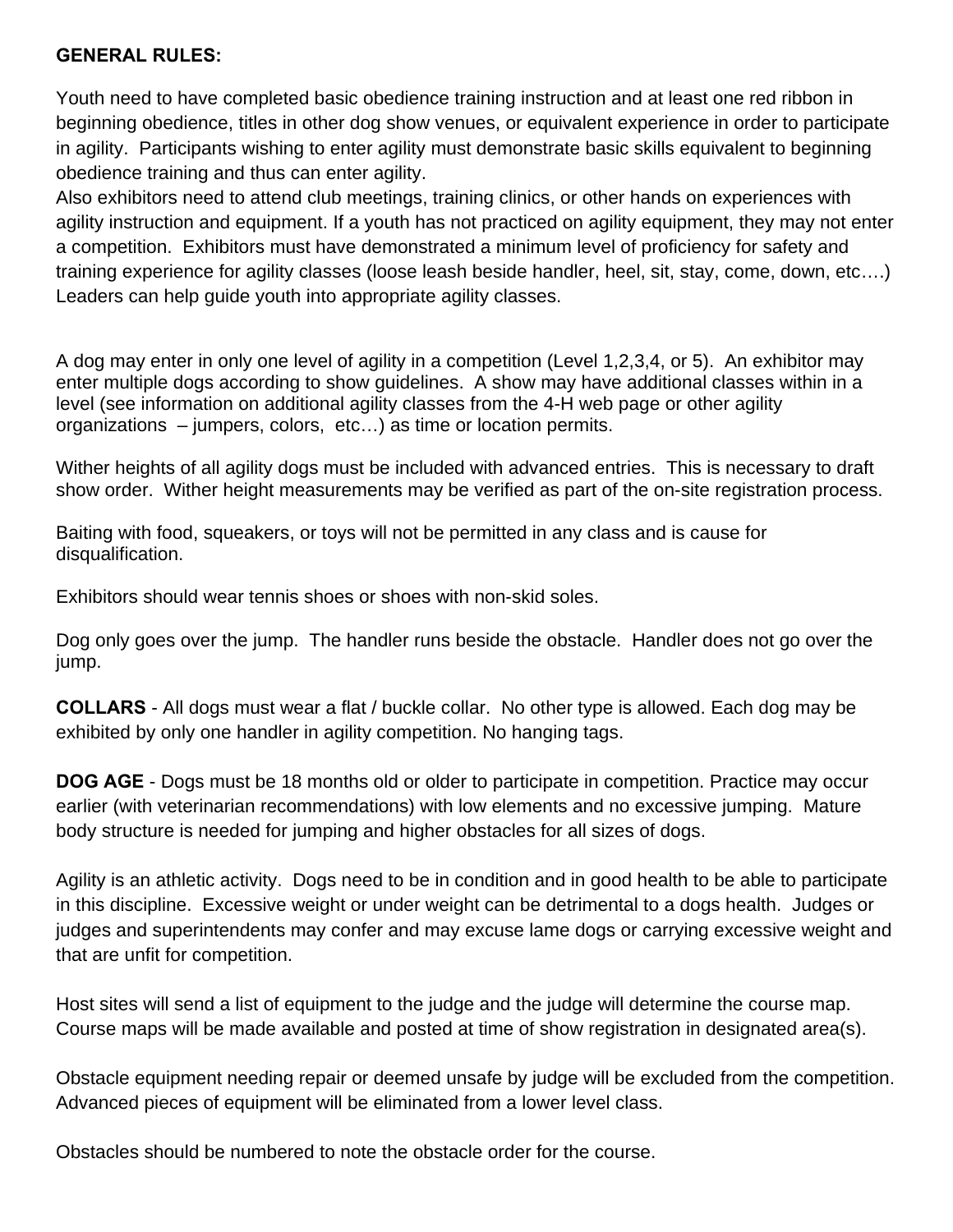The course may be measured using a surveyor wheel or tape measure. The judge will measure the course and set the course time (except for the preset course used in Level 1).

**Course time**: Need to measure and yardage to determine course time. As each course may be different depending on layout and number of obstacles.

All obstacles are spaced a minimum of 10 feet apart, however the optimum spacing is 15 feet to 18 feet apart.

**Leash Usage in Agility** - Level 1 & 2 Agility classes is run on leash. Level 3, 4, and 5 are all run off leash. Level 3, 4, and 5 must be run off leash and will not be able to take a lower ribbon placing to run on leash. A 4-foot to 6-foot leash is used for Level 1 and Level 2 during competition. A leash will also be used for dogs entering the show ring for Level 3, 4, and 5. Exhibitors will take leash off of dog prior to starting their run. Exhibitors will attach leash to dog collar following their run and before exiting the show ring.

**Judges Briefing** – Judges are available at the beginning of the walk through to go over any instructions, provide explanation, and to answer questions.

**Course Walk Through** - Exhibitors will be able to go through the course during walk through time multiple times without their dog (handlers only). The course will close prior to competition and handlers in Level 1, 2, and 3, may go through the actual obstacles one time with their dog on leash (one team at a time). Level 4 and 5 may also walk through the course during their walk through time multiple times without their dog (handlers only).

**Obstacle Count** - One of each obstacle noted in each level are mandatory and duplicate obstacles may be added to make up quantities of obstacles in each level. Level  $5 -$  youth can use additional equipment for competition that they have access to and can use in practice. Obstacles that are used for agility competition events may be included from AKC, CPE, USDAA, NADAC, and UKC., etc….)

**Scoring** - All clean runs will place at the top of the class using run times to designate the top placings. Following the clean runs, the exhibitors who have had penalties will be placed. Clean runs without any penalties or refusals will be placed at the first of each class.

**Bar Knock Down** - A knocked down bar will be minus 5 points. This is a standard deduction for knocked down jump, bar knocked down or a standard knocked over.

**Agility Jump heights** – measure dogs at withers to determine jump height:

Dogs 11 inches or less – jump 4 inches, Dogs over 11 inches up to and including 14 inches – jump 8 inches, Dogs over 14 inches up to and including 18 inches – jump 12 inches, Dogs over 18 inches – jump 16 inches.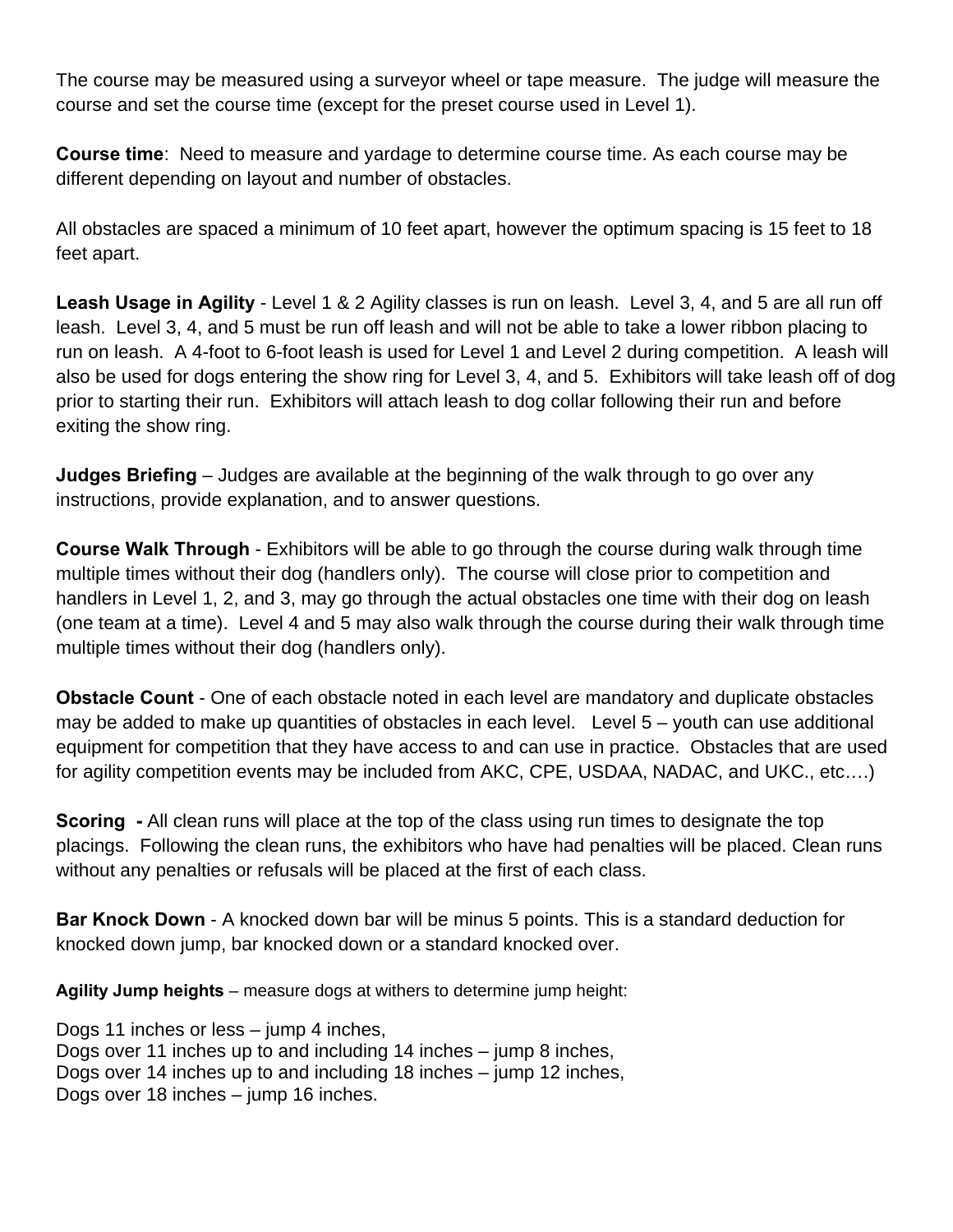# **AGILITY CLASSES**

**Level 1** - 6 obstacles – 3 bar jumps which have two bars each, short dog walk, pause box or table, and tunnel (open). **Level 1** is run on leash and obstacles are arranged in one set course pattern (see diagrams). Judge may request exhibitors to run the course to be run clockwise or counter clockwise for the event. The same bar jump is used for the start/finish when running the course either direction. Use 45 seconds for course time with 6 obstacles. Youth learn safety on obstacle approach and completion on loose leash

**Level 2** – 10 obstacles – several bar jumps which have two bars each, short dog walk, pause box or table, tunnel (open), chute (collapsed or closed tunnel), solid panel jump and tire jump (hoop jump). **Level 2** is run on leash and obstacles change location in different order. For Level 2, some new obstacles were added and youth learn safety on some new obstacles on loose leash and to complete obstacles in different course order. Youth help arrange obstacles to make up different courses during practices or fun matches. Use 60 seconds for course time with 10 obstacles. For competition, judge may design a course or use from a few samples on the web  $-4 - 6$  samples. Can use keyhole so same jumps may be used more than once and not have to purchase as many jumps. Solid jump added in this class – can use fabric between PVC pipe. Sleeve fabric of 6 inch panels. Jump should have a displaceable bar (break away) so it can knock down from bar cup so that it will fall down if it is knocked.

Not recommended to use Open Obedience jump as it may be too solid and scare a dog if it is knocked down.

**Level 3** - 10 obstacles – same obstacles as Level 2 but dogs run off leash for Level 3.Youth learn off leash techniques. Youth help arrange obstacles for practice or fun matches to make up different courses. Use 60 seconds for course time with 10 obstacles

Note: Level 2 & 3 courses can be designed the same at competitions, with Level 2 exhibitors running on leash and Level 3 off leash.

**Level 4** - 13 obstacles – bar jump which has one bar each, bar jump which has two bars each, tall dog walk, pause box or table, tunnel (open), chute (collapsed or closed tunnel), solid panel jump, teeter totter (seesaw), weave poles (single set with 6 poles), and tire jump (hoop jump). **Level 4** is run off leash and some new obstacles are added. Youth learn how to handle dog through obstacles with more fluidity while on course. Youth learn safety on some new obstacles while off leash and to complete obstacles in different course order. Youth help arrange obstacles to make up different courses. Use 75 seconds for course time.

**Level 5** - 15 – 20 of any of the following obstacles such as: bar jump which has one bar each, bar jump which has two bars each, tall dog walk, pause box or table, tunnel (open), chute (collapsed or closed tunnel), solid panel jump, A-frame short, A-frame tall, teeter totter (seesaw), weave poles (single set with 6 poles), weave poles (double set with 12 poles),and tire jump (hoop jump) broad jump, dump jump, triple bar jump, swing bridge, crawl, etc…. . Number of obstacles used for a course will depend on ring size and available equipment at show site. Course layout may include more advanced handling techniques. Youth learn safety on some new obstacles while off leash and to complete obstacles in different course order. Youth help arrange obstacles to make up different courses. Youth learn more difficult/higher skilled handling techniques – (such as rear cross, front cross, side changes, jumps – multiple or send outs, distance handling, obstacle omission – two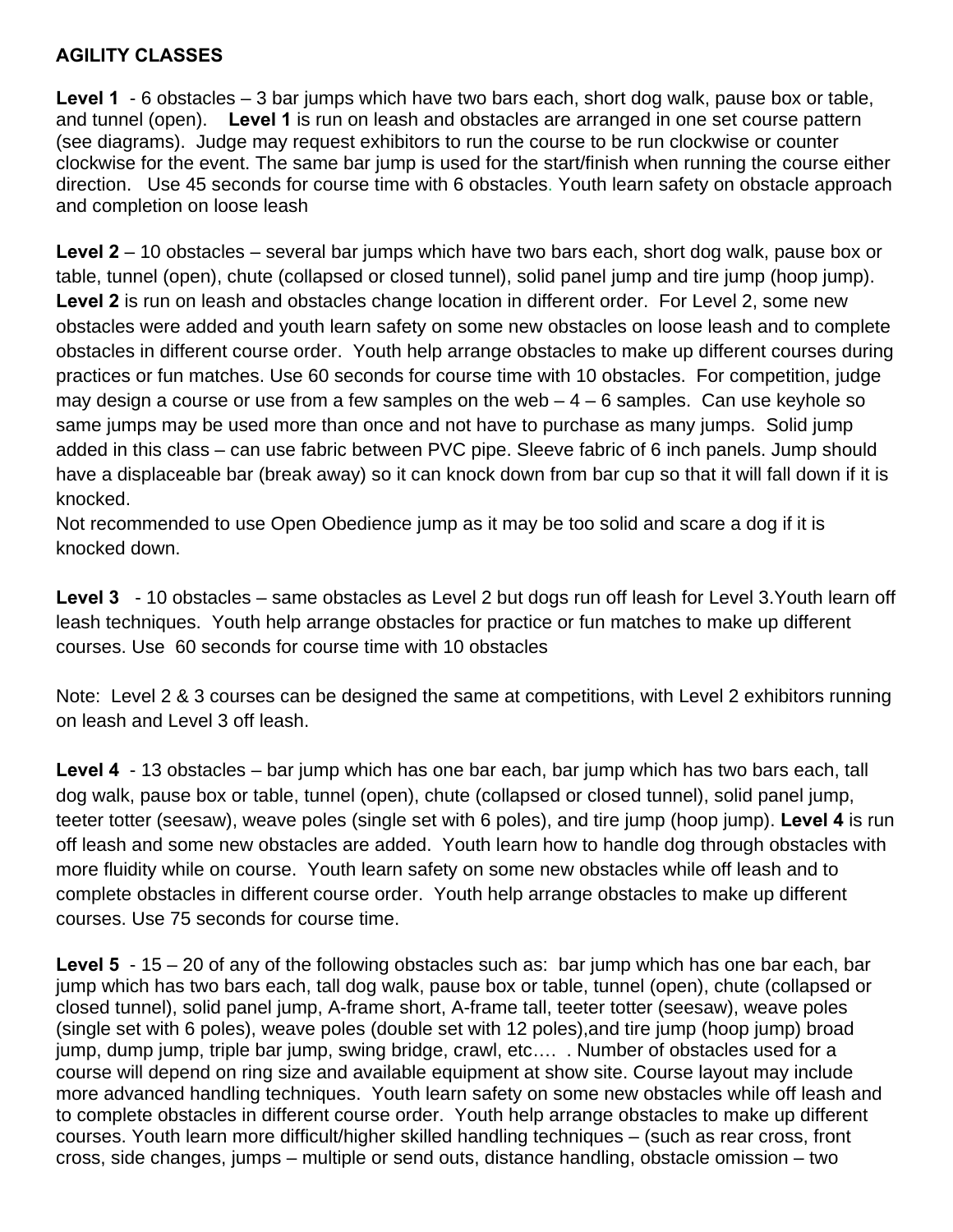obstacles close in proximity and dog takes the obstacle as directed by handler (tunnel by dog walk) – or dummy jump which is an extra obstacle in the ring but not utilized for the course, or addition of optional obstacles.

**Level 5** – off leash and can use equipment that youth can practice with, borrow, and use for agility competition events. (such as: AKC, CPE, USDAA, NADAC, UKC, etc.. ) Groups may add some new obstacles not listed on the Agility Equipment Grid, which must be safe and can be from other organizations hosting agility activities as mentioned above. An A-Frame is acceptable as long as youth have opportunity to practice obstacle. Note: It will not be added at state fair until more dogs can practice and have experience with it.

Pause Table - Level 5 table heights (if use obstacle)

- ‐ Dogs over 18 inches use table 16 inches high
- ‐ All other dogs use 8 inch table

Other possible Agility Course Types –

- ‐ o jumper courses jumps are used as primary obstacles maybe add a tunnel, weave poles, etc… (no contact obstacles)
- ‐ o team two handlers with two dogs or three handlers with three dogs are each responsible for completing a portion of a standard dog agility course. A baton is passed, like a human relay race.
- ‐ o Many other options - different agility organizations have different course guidelines and some are very creative and add more fun (colors, wildcard, basketball, etc….)

#### **RIBBON PLACINGS:**

| Purple      | 85-100 points |
|-------------|---------------|
| <b>Blue</b> | 70-84 points  |
| Red         | 55-69 points  |
| White       | 54 and less   |

Agility numbers are needed to number the obstacle order on how to run the course sequence – need for Level 2, 3, 4,5, as it may be done other than in a circle. Sample photos will be posted on the web.

-can use camp stakes with numbers attached if using on dirt or grass

- 6 inch PVC pipe with slice marks use laminated numbers
- cones numbered
- wooden block base with numbers fitting in the slots
- bricks with numbers on them

All Agility equipment should follow the guidelines in 4-H 420. This is necessary so that the equipment used is safe for use for the dogs and youth. This equipment will be used at state fair.

# **Obstacles**

**Contact Areas** – obstacles that have contact areas (such as teeter totter, dog walk – short and tall, and A-Frame) should have tape, painted line, or painted ends to mark the designated contact area which at least one dog foot must touch. A variety of methods may be used as long as the contact areas are clearly marked.

**Low/Short Dog Walk:** A 8 or 12-foot plank, 12 inches wide is used for beginners. It should have contact zones painted 42 inches on each end and placed on cement blocks or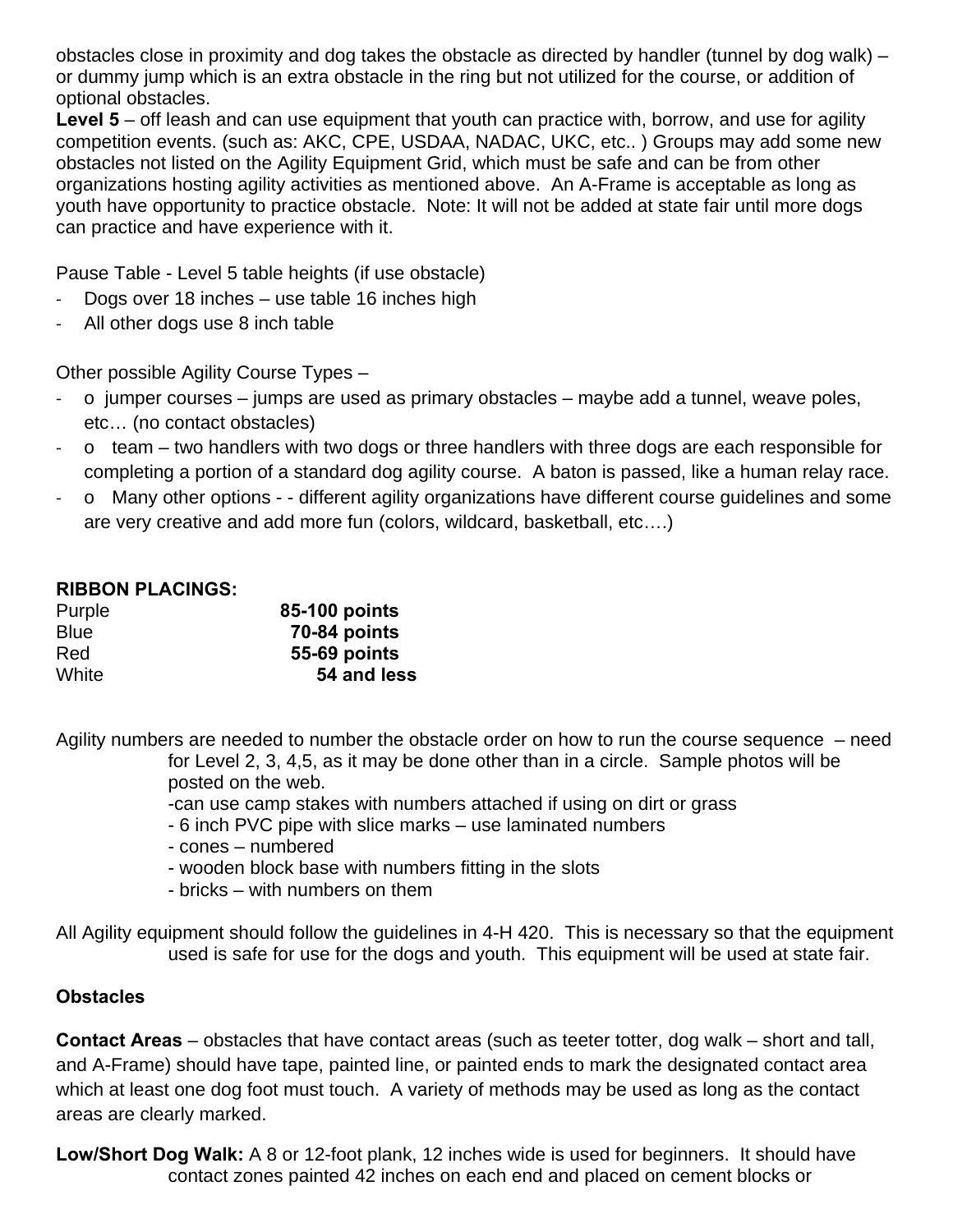something similar to make a safe and secure obstacle. For the Intermediate and Advanced classes, it should consist of the dog walk on plank and two ramp planks each measuring 12 feet in length and 12 inches wide, or 8 feet each by 12 inches wide. The cross plank should be elevated to no more than 36 inches above the ground by two rigid supports on each end of the plank, to which the cross plank and ramp planks shall be securely fastened. Contact zones should be painted 42 inches up the ramp planks. Both dog walks may have anti-slip slats fastened at about 12-inch intervals on the angled boards. The surfaces on all top surfaces of the boards should be roughened to provide better traction but should not be hazardous to dogs' feet.

 Low Dog Walk – 8 or 12 foot plank, 12 inches wide placed securely on cement blocks. 12 ft. angle – 12 ft. top – 12 ft. angle – with 42 inch contact areas on each end 8 ft. angle – 8 ft. top – 8 ft. angle – with 42 inch contact areas on each end

**High/Tall Dog Walk** – 36 inches high with the following board lengths – (angle – top – angle) The standard height is 36 inches. The contact areas are 42 inches on both ends for the low and high walks. Sand on all boards. Slats on ramps (angled boards) for the high walks only. Low and high dog walks may have slats and sand (both) on the dog walks. But low doesn't need them.

**A-Frame** – (Level 5 optional) no more than 36 inches high with two 6 – 8 ft. boards that are 3 -4 foot wide. It should have adjustable chains that will allow it to be set at lower height for dogs learning the obstacle and for practice. 6 ft. boards  $-36$  inch contacts 8 ft. boards  $-42$  inch contacts

Dogs do not need to touch contact area on the up contact but do need to touch contact area on down side. The total height of A frame should be 36 inches tall during practice or competition. Chains will be let down for this height. A-Frame can have slats and sand (both).

**Teeter/Seesaw:** no slats on the board, just use sand for traction.Techniques for adding the sand is to mix it into the paint, or use an adhesive and sprinkle the sand on the wet adhesive. Must dry completely after being brushed on. The top surface of the plank must be non-slick. Glossy paints are not allowed and no slats are allowed. No slats on the board, just use sand for traction. Teeters should have these dimensions for consistent angle:

> 12 ft. board – 24 inch height at the center – 42 inch contact areas on each end 10 ft. board – 20 inch height at the center – 42 inch contact areas on each end 8 ft. board – 16 inch height at the center – 36 inch contact areas on each end

**Pause Box/Pause Table: Pause Box -** Four-foot square which is between 4 inches to 6 inches high, made from 2x4 lumber, PVC pipes, rope tied around stakes or other material to fit dimensions can be used for a pause box. The dog must step or jump into the box and to a sit stay or down stay as the judge counts off 5 seconds aloud. The sides are  $4 - 6$  inches tall. The sides may be raised or on legs so that it is raised 4 -6 inches in height. Dog steps over side to get into box. A pause box does not need a solid bottom, it may be constructed like a frame and set flat on the ground. **Pause Table** – either laid flat on ground or use the shortest legs that are 4- 6 inches high. Either pause box or pause table may be used and may be switched for other levels of competition according to equipment available for host site. Judge designates if exhibitor should sit (beginning levels 1 & 2) and more advanced could be a sit or down. Must stay in position for  $5 -$  and  $-$  4- and  $3 -$  and  $2 -$  and  $1 -$  Go. If a dog leaves the table or box before the count of 5 is completed they must get back into position and the count starts over. No points are lost if a dog breaks, the count of 5 restarts. If a dog leaves the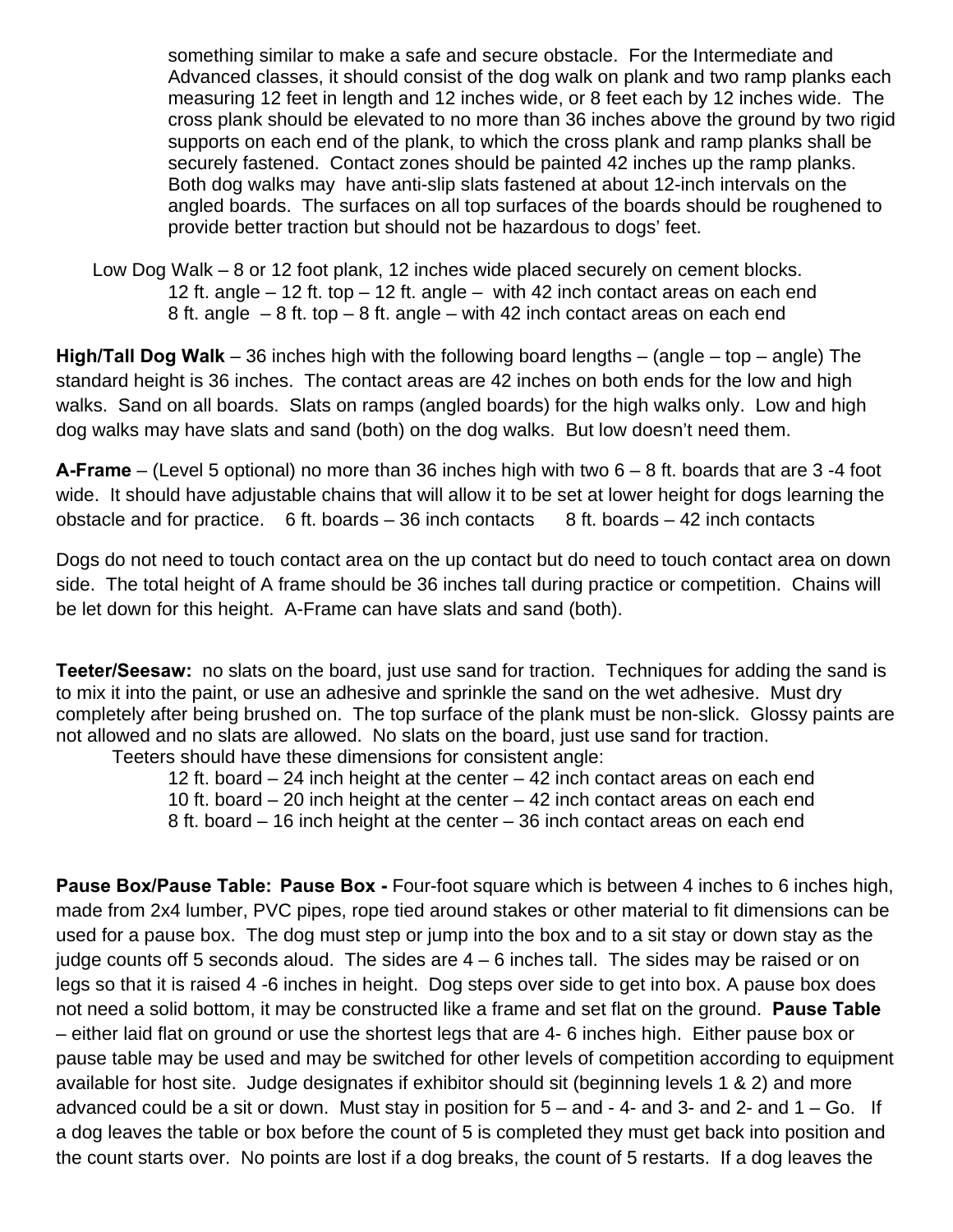box/table it is a 5 point deduction and the count of 5 restarts. If a dog over runs the box/table it is a 5 point deduction and the count of 5 restarts.

- **Open Tunnel:** An open tunnel may consist of a child's toy play tunnel, cardboard boxes, fabric over a frame, etc.; should be between 10 feet to 20 feet long with a 24-inch diameter opening, and should be fully enclosed except for openings on each end.
- **24 inches in diameter or a box may be used**. Sandbag or stake down the tunnel. A variety of items may be used (milk jugs with water, and bungee cords, etc…) to hold the tunnel in place while dogs go through.

#### **Closed Tunnel/ Chute:**

A closed tunnel or chute consists of two parts – the rigid opening and the tunnel chute. The rigid opening should be made of rigid construction that can be anchored or weighted to the ground. The rigid opening should be 24 inches to 36 inches long and about 24 inches in diameter . Suggestions for this part of the tunnel could include rigid barrels on a frame to keep from rolling or a dog house-type structure to which the chute is attached. The tunnel chute should be made of a lightweight but strong fabric such as an old sheet. .The chute should be 6 feet to 6 feet 6 inches long measured with the chute fabric attached to the barrel and the measurement should be taken from the bottom edge of the exit end of the barrel (with the fabric lying on the ground) to the exit end of the chute fabric.

- **Weave Poles:** Each pole for weaving is 1 to 1 ¼ inches in diameter and 20 48 inches high, set in the ground using either stakes or electric fence posts, or a base no more than 1 inch high and 4 inches wide. The poles are set 20 - 24 inches apart. Six weave poles are used in the lower levels, but for Level 5 a set of 12 may be used.
- **Jumps:** High jumps, bar jumps, brush jumps and similar hurdles should be of sturdy construction with planks, rails, bars or poles no less than 48 inches or more than 62 inches in length. The side standards should be constructed so as not to topple if bumped by a dog while running. The height shall be adjustable to 6 inches, 12 inches and 18 inches.
- **Hoop Jump:** The hoop jump shall be a frame that holds a hula hoop, tire, clothes dryer hose, etc., and is adjustable to 6 inches, 12 inches and 16 inches in height.
- **Tire Jump**: The height of the tire jump adjusts to the same height as the jump height. The interior diameter of the tire must be at least 24 inches in diameter.

# **SCORING IN AGILITY**

- ‐ Exhibitors need to try an obstacle 3 times and then move on to next obstacle.
- If youth skips an obstacle or refuses 3 times is minus 20 points (per obstacle) as they did not complete the obstacle.
- Need to successfully complete all obstacles for a purple ribbon.
	- o Refusal one time is minus 5 points (they did it on second try)
	- o Refusal two times is minus 10 points (they did it on third try)
	- o Refusal three times is minus 20 points (they did not complete the obstacle and went on to next obstacle)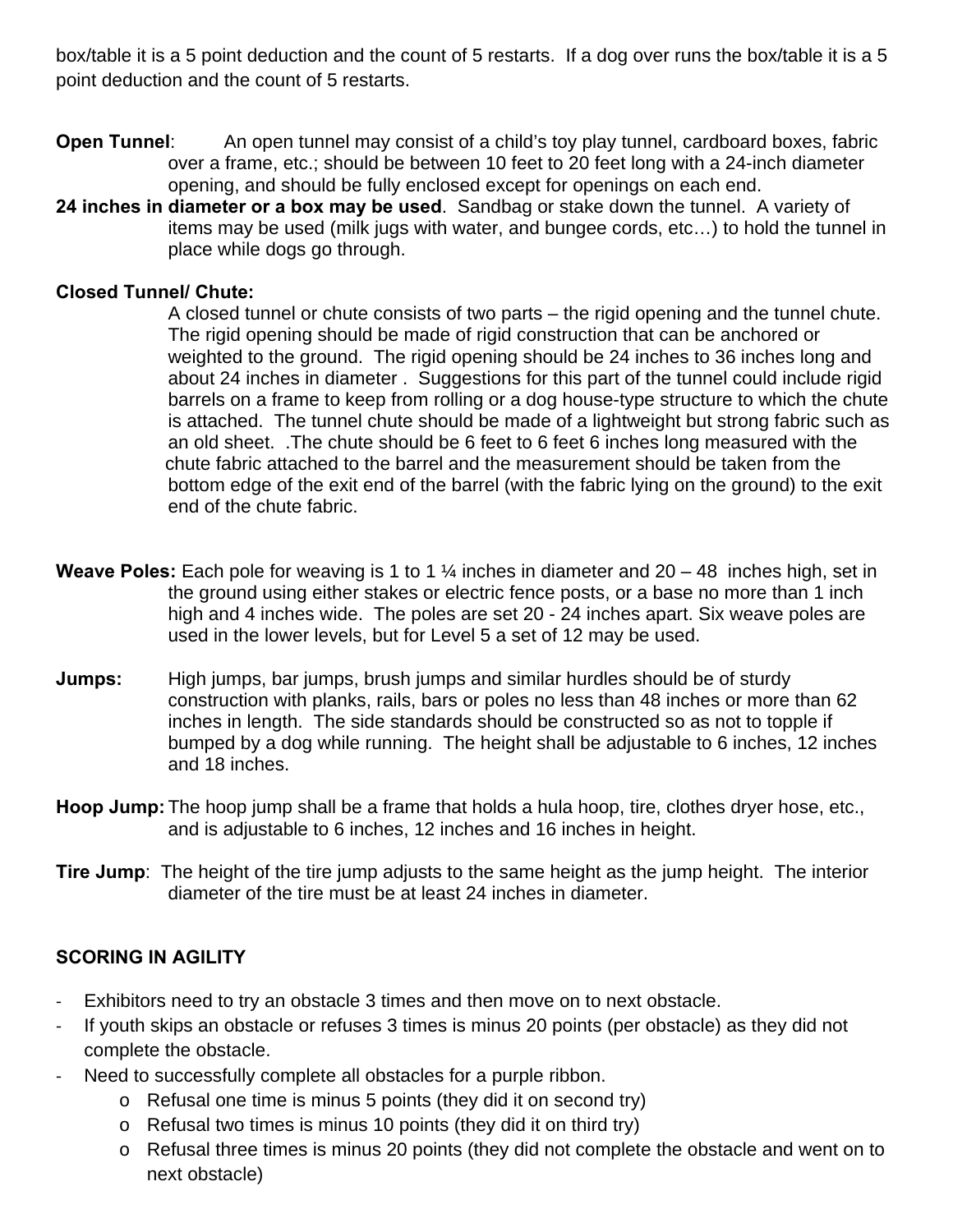- ‐ Need to complete all obstacles for a purple.
- ‐ Top run is clean without any refusals and completes all obstacles and must get an 85 or higher for a purple.
- Lose a point for every second over course time

Maximum Agility score is 100 points

#### **Course Times:**

Measurement done with tape measure or surveyor's wheel and determine course time according to distance and number of obstacles in each class.

#### **Course Time Deductions:**

1 point for every second over the course time.

**Refusing:** When a dog puts two feet on an obstacle it is considered committed. A refusal occurs if a dog fails to continue the obstacle. When the dog stops forward motion a refusal deduction is scored. Also, if the dog runs past an obstacle or turns back on his path, a refusal is scored. Refusals are scored as 5 point deductions.

#### **In/Out of the Pause Box:**

 No points are deducted but the count of 5 is restarted each time this happens. The time also will restart if a dog anticipates the count and gets up during the count. The count of 5 is restarted each time this happens.

#### **Wrong Course:**

Taking an obstacle out of sequence is a 5 point deduction per occurrence. Dog is eliminated after 3 occurrences.

#### **Tight Leash or Leash Corrections:**

- -5 Handler or dog knocking down an obstacle or jump
- -5 Missing a contact zone (one foot must touch zone)
- -5 Handler running wrong course
- -5 Handler touching dog or obstacle
- -10 Seesaw fly offs
- **Dog Leaves Course** The timer should continue timing with the stopwatch (do not stop time) while the handler encourages the dog to return to the course. The handler will receive the ribbon they earn as the time lost will reflect on the ribbon placement. If the dog does not return to the ring then there is no possible score as the course was not completed and will be awarded a white ribbon. If the dog leaves the ring and is difficult to catch, the judge should wait no more than 5 minutes.

# **DESIGNING A COURSE**

Obstacles must be clearly numbered.

There should be a minimum of 10 feet between obstacles but 15 feet to 18 feet is preferred. The course should be smooth, not choppy or sharp.

Don't begin or end the course with contact obstacles or weave poles.

Avoid two contact obstacles in a row.

Put the Pause Box/Table near the mid point of the course.

Place start and finish lines 5 feet to 8 feet from the first and last obstacles.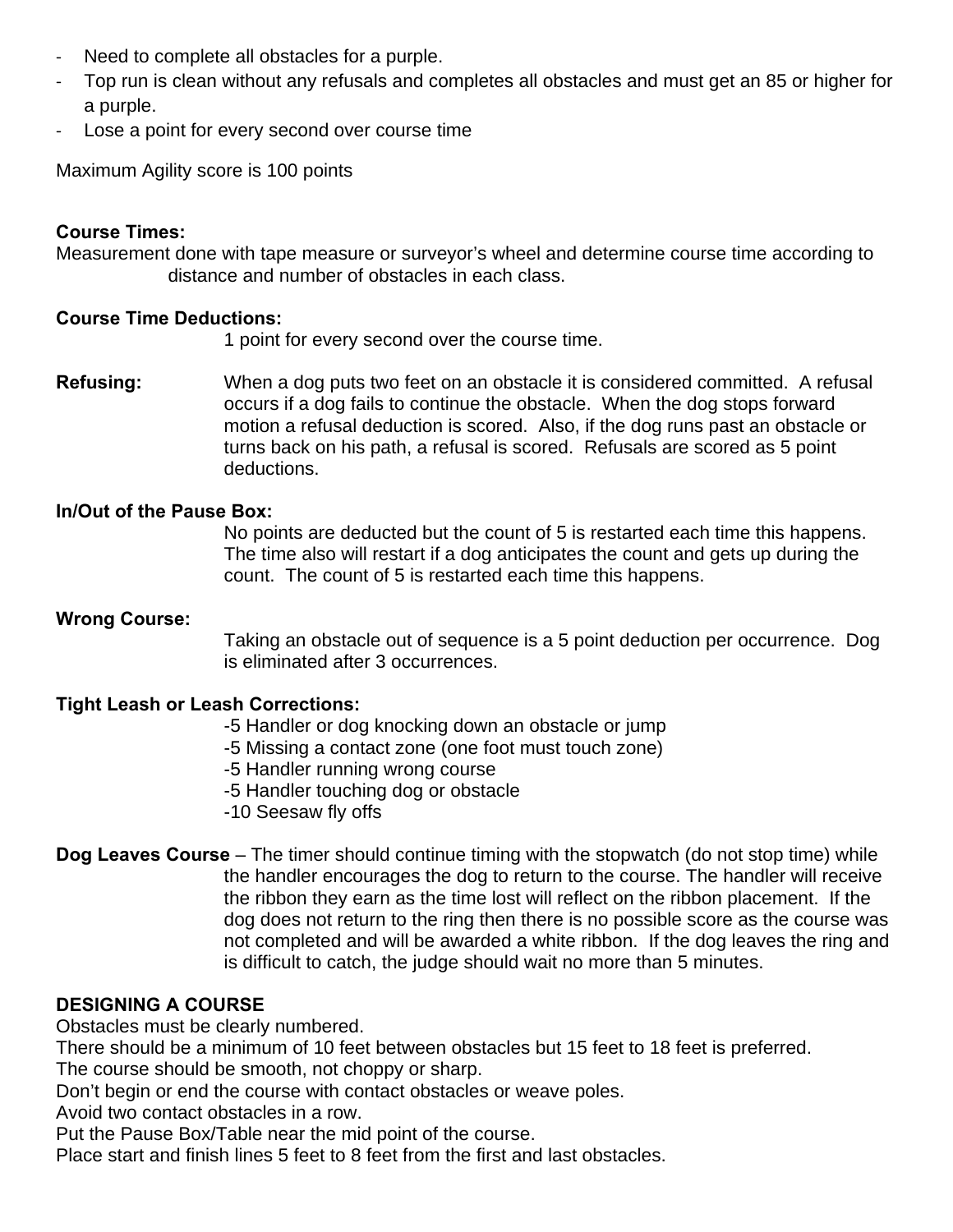Don't create handler restrictions – the handler should be able to work from either side of the obstacle. Design the course using graph paper.

Design the course so it's easy for the judge to see all obstacles and contacts with minimum movement.

Start and Finish may use the same jump for the same "line" . Start and Finish lines should be easily seen by the timekeeper.

Judges should be aware of any holes, bumps, trees, poles, etc., that would possibly be hazardous.

#### **Level 1 – Course may be run either direction (clockwise or counter clockwise) Agility numbers are needed to number the obstacle order on how to run the course sequence clockwise or counter clockwise.**



# **GLOSSARY OF TERMS**

**Brisk, briskly** – keen, alive, alert, energetic.

- **Command** verbal order from handler to dog.
- **Crooked** a dog that is not straight in line with the direction the handler is facing.
- **Crowding** dog so close to handler as to interfere with handler's freedom of motion.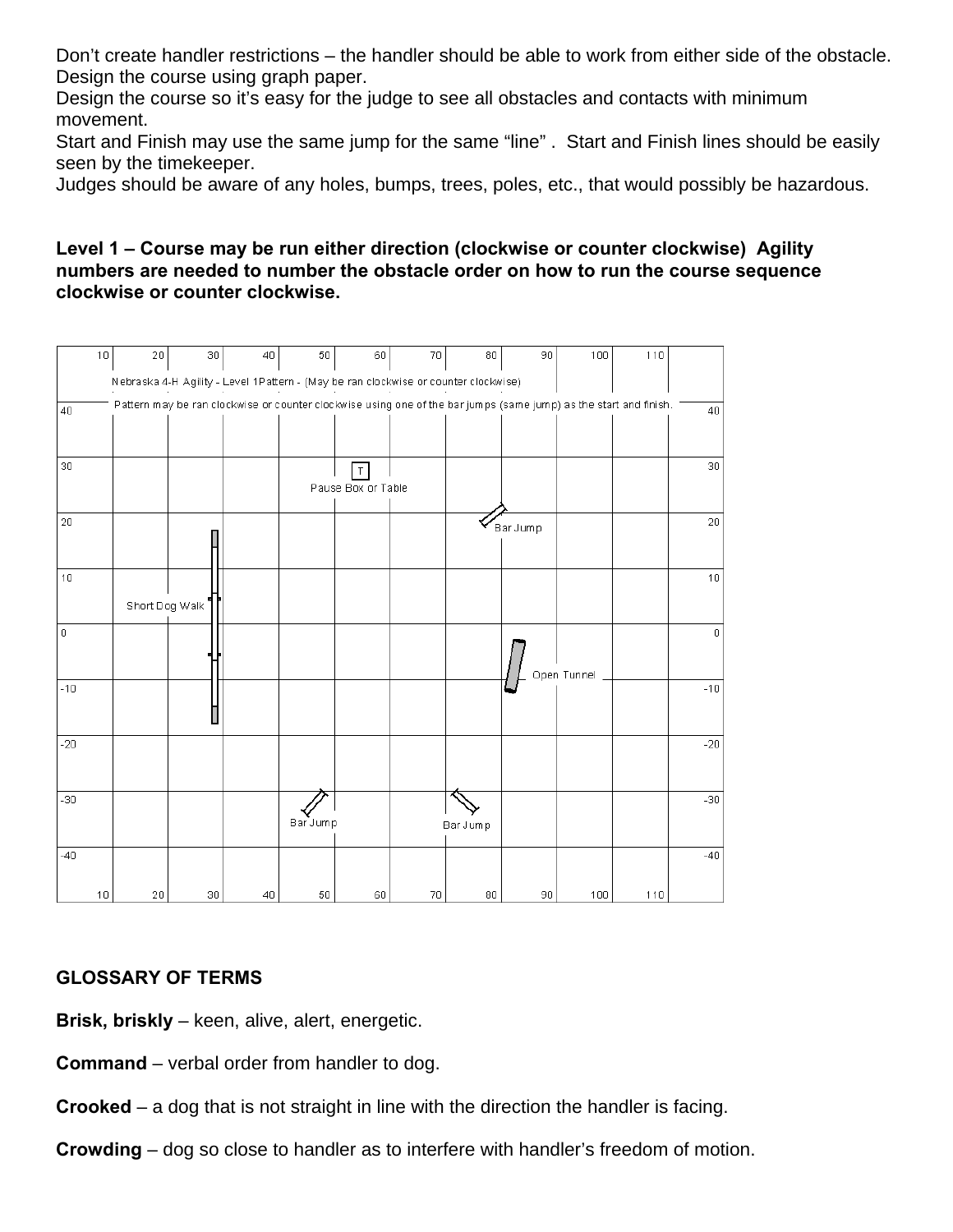**Directly** – immediately, without deviation or hesitation.

**Drop completely** – a down position that would be acceptable for a long down exercise.

**Gently** – with kindness, without harshness or roughness.

**Guiding gently by the collar** – control of dog, by holding any part of the collar, with minimal pressure on the dog's neck.

**Lame** – irregularity or impairment of the function of locomotion, irrespective of the cause or how slight or severe.

**Mouthing** – when a dog chews or rolls the dumbbell in its mouth.

**Natural** – not artificial; free of fraud, and customarily expected in the home or public places.

**Order** – direction from judge to handler, either verbal or nonverbal.

**Prompt response** – without hesitation, immediate, quick.

**Resentment** – resistance, unwillingness.

**Signal** – nonverbal direction from the handler to dog.

**Turn in place** – turning in the area that is occupied by the handler before the turn has started.

**Withers** – highest point of the dog's shoulders.

# **OTHER DISCIPLINES / EVENTS**

**Groups or counties may add disciplines where there is an interest and ability. Some examples include**:

# **RALLY**

**Rally obedience** is a dog sport based on obedience. It was originally from the obedience practice of "doodling" - doing a variety of interesting warm up and freestyle exercises. Many of the Rally exercises are the same as, or have the same parts (elements) of traditional obedience.

Rally Obedience is a dog performance class that uses directional signs that are numbered to indicate the course the handler to follow during the performance. The team of dog and handler heel from sign to sign, and perform the exercises indicated by the numbered sign at each location. At the start sign, the judge gives permission to start the course and then the dog and handler go through the course. The judge will say "Are you ready?" followed by "Forward." No other directives are given. The course consists of signs that instruct the team what to do. Unlike traditional obedience, handlers are allowed to encourage their dogs during the course. There are 4 classes and the number of stations/signs is noted below (start and finish signs are not included in the sign count and are automatically used). Signs may be duplicated and used more than one time to create the course.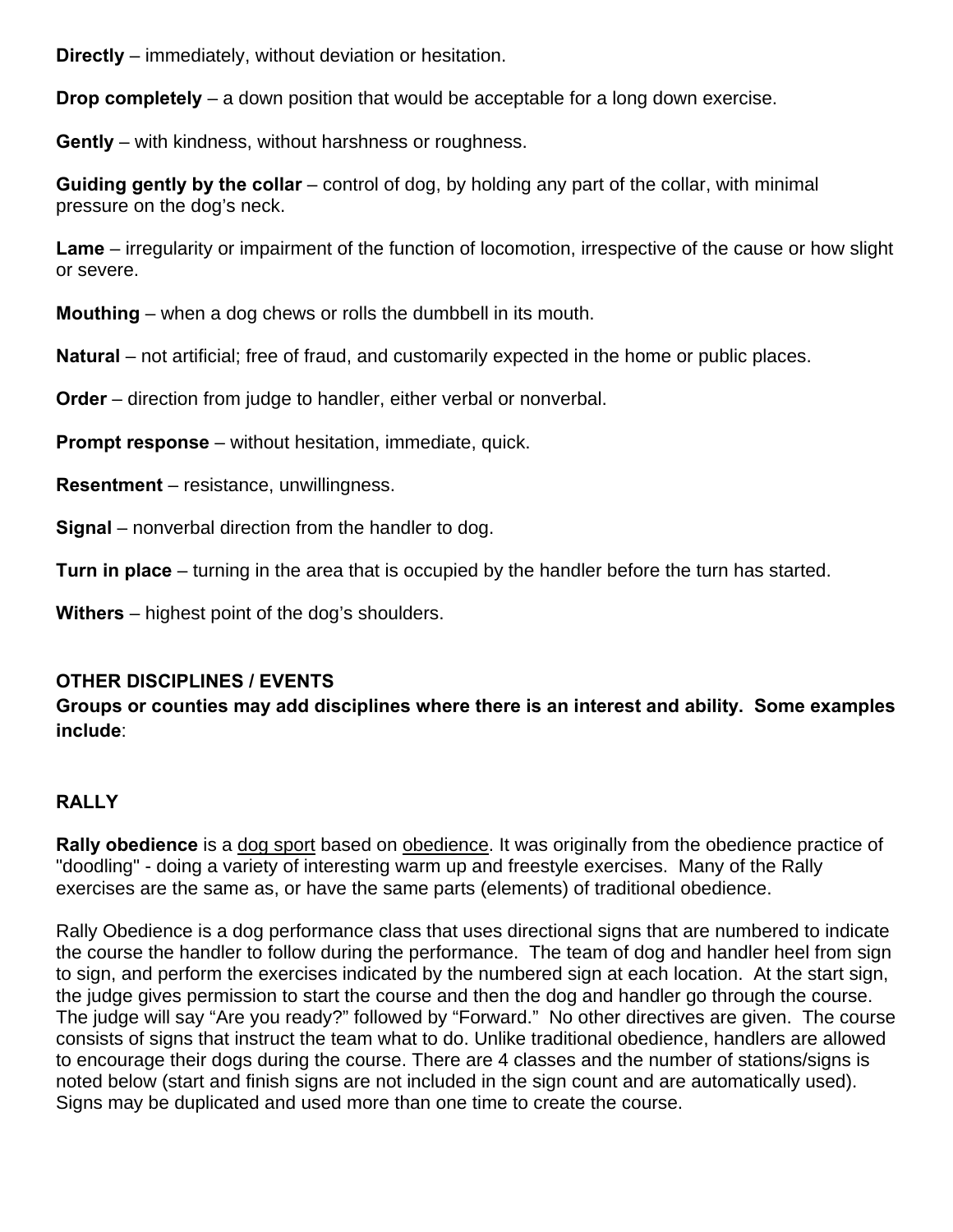**►Beginning Rally** – dog is on leash and there are 5 to 10 stations. These beginning Rally signs are suggested – halt sit, halt down dog, right turn, left turn, about turn right, slow pace, fast pace, and normal pace. These are the same commands that exhibitors use in beginning novice obedience levels.

**►Rally 1** - dog is on leash and there are 10 to 15 stations.

- **►Rally 2** dog is off leash and there are 12 17 stations.
- **►Rally 3** dog is off leash and there are 15 to 20 stations.

Although every course will have many of the same exercises, the sequence of those exercises in the course design may vary. Youth in 4-H Clubs may design courses and practice them at their 4-H club meetings, fun matches, and local dog shows.

The signs and holders should be 8  $\frac{1}{2}$  x 11 inches up to 11 x 17. The designated wording and symbols must be used. Signs can be purchased or there are files on the internet that can be downloaded.

The numbers (cones, bricks, etc…) used for Agility may also be used to designate the course order for Rally Obedience courses.

**Additional Classes / disciplines for Youth and Dogs – Interested counties, clubs, and youth may explore and add additional disciplines for fairs, fun shows, clinics, and practices. Check the 4-H Web page for additional information. Groups who pilot or develop programs for new dog disciplines are encouraged to share the information so it can be added to the 4-H Web page.** 

**- Obedience: Brace Class – 2 dogs similar wither height – coupling device – connect dogs** 

- **Obedience: Team of 2 class any 2 dogs**
- **Obedience: Team of 4 class any 4 dogs**
- **Dog Skillathon**
- **Dog Quiz Bowl**
- **Dog Care Presentation**
- **Drill Team**
- **Music/Freestyle Routine**
- **Fly Ball**
- **Tricks**
- **Costume**
- **Photography**
- **Frisbee**
- **Educational displays**
- **First Aid Kits**
- **Tracking**
- **Herding**
- **Dock Jumping**
- **Etc…..**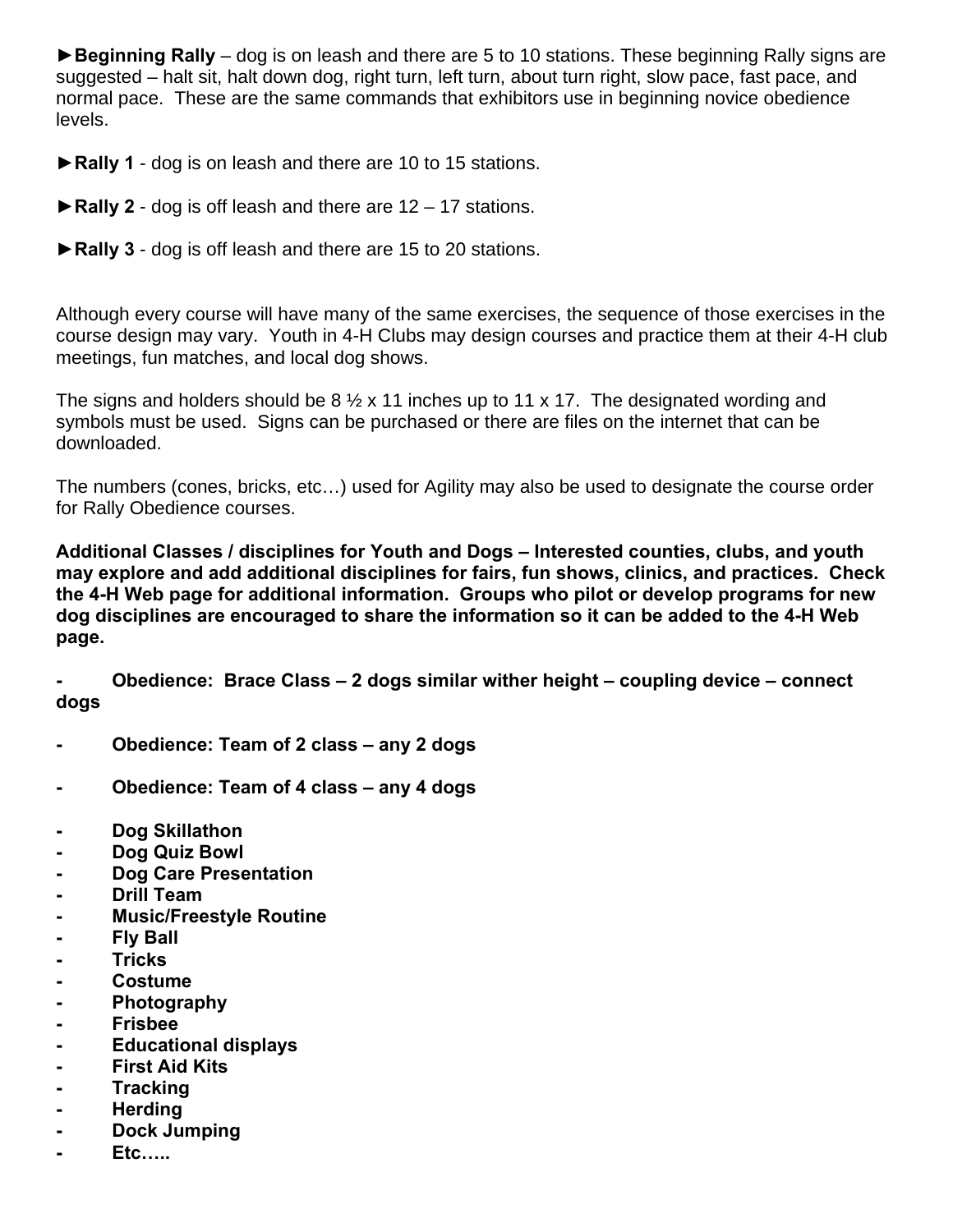#### **4-H Dog Show Rule Book for Nebraska – 4-H 420 - - Acknowledgments**

4-H 420 was developed under the guidance of many 4-H volunteers, parents, and staff members. Input and suggestions were given by many people at various 4-H events and through email requests for comments. Also input was given by people who agreed to review the draft document. Many thanks to everyone throughout the whole state who contributed in any way to make this new rule book possible. People who were on the revision team include:

Courtney Anderson – Adams Co., Tami Brandl - Hamilton Co., Jamee Bockerman – Hall Co., Hastings, Joan Coker - Scottsbluff Co., Erin Embry - Douglas/Sarpy Co., Crystal Fangmier – Thayer and Nuckolls Co., Jill Harvey - Phelps Co., Jennie Penrose - Adams Co., Keith Penrose - Adams Co., Jennifer Smith - Lancaster Co.,

Theresa Wiiest - Custer Co.,

Sue Wise - Clay Co.,

Kathy Potthoff – State 4-H Office, State 4-H Dog Superintendent,

Ron Seymour – Adams Co., State 4-H Dog Superintendent,

Danielle Wallace – Lincoln, NE, UNL College Student

Lisa KarrLilienthal – UNL Extension Companion Animal Specialist,

Patricia Fairchild – UNL Extension 4-H Specialist,

Amanda Young – Lincoln, NE – UNL College Student,

#### **Additional reviewers** -

Delilah Choat – Boone Co. Teri Choat - Boone Co. Suzy Dearmont – Lancaster Co. Darci Lindgren - Boone Co. Paige Roach - Lancaster Co. Joan Ruskamp Dodge Co. Tabitha Wagner Johnson/Nemaha Co. Pam Gaston Red Willow Co. Sue DuBois – Saunders Co. Kae Russell - Hamilton Co. Mary Nelson Douglas/Sarpy Co. Christy Burnette Hall Co. Wendi Coker Callenius - Scottsbluff Co.,